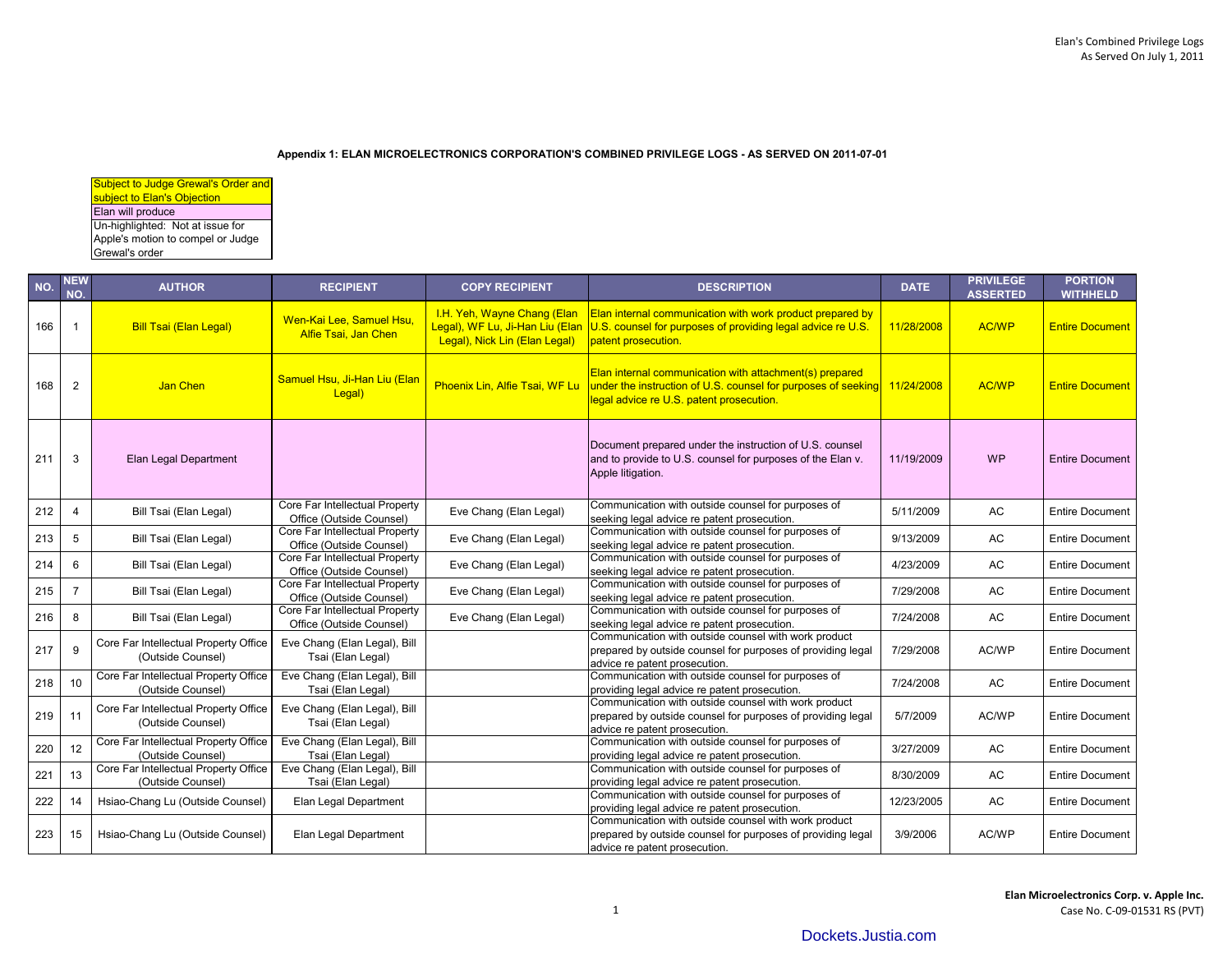| NO. | <b>NEW</b><br>NO. | <b>AUTHOR</b>                                              | <b>RECIPIENT</b>                                                                     | <b>COPY RECIPIENT</b>                                      | <b>DESCRIPTION</b>                                                                                                                                   | <b>DATE</b> | <b>PRIVILEGE</b><br><b>ASSERTED</b> | <b>PORTION</b><br><b>WITHHELD</b> |
|-----|-------------------|------------------------------------------------------------|--------------------------------------------------------------------------------------|------------------------------------------------------------|------------------------------------------------------------------------------------------------------------------------------------------------------|-------------|-------------------------------------|-----------------------------------|
| 224 | 16                | Jia-Mei Long (Outside Counsel)                             | Eve Chang (Elan Legal)                                                               |                                                            | Communication with outside counsel for purposes of<br>providing legal advice re patent prosecution.                                                  | 3/27/2009   | AC                                  | <b>Entire Document</b>            |
| 225 | 17                | Vivian Fan (Outside Counsel)                               | Eve Chang (Elan Legal)                                                               |                                                            | Communication with outside counsel for purposes of<br>providing legal advice re patent prosecution.                                                  | 7/25/2008   | AC                                  | <b>Entire Document</b>            |
| 226 | 18                | Hsiao-Chang Lu (Outside Counsel)                           | Core Far Intellectual Property<br>Office (Outside Counsel)                           |                                                            | Communication with outside counsel for purposes of<br>providing legal advice re patent prosecution.                                                  | 7/28/2008   | <b>AC</b>                           | <b>Entire Document</b>            |
| 227 | 19                | Yang Wu (Outside Counsel)                                  | Elan Legal Department                                                                |                                                            | Communication with outside counsel for purposes of<br>providing legal advice re patent prosecution.                                                  | 5/30/2003   | AC                                  | <b>Entire Document</b>            |
| 228 | 20                | Core Far Intellectual Property Office<br>(Outside Counsel) | Eve Chang (Elan Legal)                                                               |                                                            | Communication with outside counsel with work product<br>prepared by outside counsel for purposes of providing legal<br>advice re patent prosecution. | 5/22/2006   | AC/WP                               | <b>Entire Document</b>            |
| 229 | 21                | Core Far Intellectual Property Office<br>(Outside Counsel) | Wayne Chang (Elan Legal),<br>Eve Chang (Elan Legal)                                  |                                                            | Communication with outside counsel with work product<br>prepared by outside counsel for purposes of providing legal<br>advice re patent prosecution. | 1/26/2006   | AC/WP                               | <b>Entire Document</b>            |
| 230 | 22                | Vivian Fan (Outside Counsel)                               | Eve Chang (Elan Legal)                                                               |                                                            | Communication with outside counsel for purposes of<br>providing legal advice re patent prosecution.                                                  | 5/22/2006   | AC                                  | <b>Entire Document</b>            |
| 231 | 23                | Vivian Fan (Outside Counsel)                               | Eve Chang (Elan Legal)                                                               |                                                            | Communication with outside counsel with work product<br>prepared by outside counsel for purposes of providing legal<br>advice re patent prosecution. | 1/26/2006   | AC/WP                               | <b>Entire Document</b>            |
| 232 | 24                | Roven Lee                                                  | Elan Legal Department, Core<br>Far Intellectual Property Office<br>(Outside Counsel) |                                                            | Communication with outside counsel for purposes of<br>seeking legal advice re patent prosecution.                                                    | 2/24/2006   | AC                                  | <b>Entire Document</b>            |
| 233 | 25                | Core Far Intellectual Property Office<br>(Outside Counsel) | Eve Chang (Elan Legal)                                                               | Ji-Han Liu (Elan Legal)                                    | Communication with outside counsel for purposes of<br>providing legal advice re patent prosecution.                                                  | 3/4/2007    | AC                                  | <b>Entire Document</b>            |
| 234 | 26                | Core Far Intellectual Property Office<br>(Outside Counsel) | Eve Chang (Elan Legal)                                                               | Ji-Han Liu (Elan Legal)                                    | Communication with outside counsel with work product<br>prepared by outside counsel for purposes of providing legal<br>advice re patent prosecution. | 4/18/2007   | AC/WP                               | <b>Entire Document</b>            |
| 235 | 27                | Core Far Intellectual Property Office<br>(Outside Counsel) | Eve Chang (Elan Legal)                                                               | Ji-Han Liu (Elan Legal)                                    | Communication with outside counsel for purposes of<br>providing legal advice re patent prosecution.                                                  | 4/3/2007    | AC                                  | <b>Entire Document</b>            |
| 236 | 28                | Core Far Intellectual Property Office<br>(Outside Counsel) | Eve Chang (Elan Legal)                                                               | Gracie Lo (Elan Legal)                                     | Communication with outside counsel for purposes of<br>providing legal advice re patent prosecution.                                                  | 5/16/2007   | AC                                  | <b>Entire Document</b>            |
| 237 | 29                | Core Far Intellectual Property Office<br>(Outside Counsel) | Eve Chang (Elan Legal)                                                               |                                                            | Communication with outside counsel with work product<br>prepared by outside counsel for purposes of providing legal<br>advice re patent prosecution. | 8/11/2006   | AC/WP                               | <b>Entire Document</b>            |
| 238 | 30                | Ji-Han Liu (Elan Legal)                                    | Core Far Intellectual Property<br>Office (Outside Counsel)                           | Eve Chang (Elan Legal)                                     | Communication with outside counsel for purposes of<br>seeking legal advice re patent prosecution.                                                    | 4/12/2007   | <b>AC</b>                           | <b>Entire Document</b>            |
| 239 | 31                | Ji-Han Liu (Elan Legal)                                    | <b>Godwin Chiu</b>                                                                   | <b>Wayne Chang (Elan Legal), Eve</b><br>Chang (Elan Legal) | Elan internal communication with work product prepared by<br>U.S. counsel for purposes of providing legal advice re U.S.<br>patent prosecution.      | 4/18/2007   | <b>AC/WP</b>                        | <b>Entire Document</b>            |
| 240 | 32                | Core Far Intellectual Property Office<br>(Outside Counsel) | Eve Chang (Elan Legal),<br>Gracie Lo (Elan Legal)                                    |                                                            | Communication with outside counsel with work product<br>prepared by outside counsel for purposes of providing legal<br>advice re patent prosecution. | 5/3/2007    | AC/WP                               | <b>Entire Document</b>            |
| 241 | 33                | Ji-Han Liu (Elan Legal)                                    | Core Far Intellectual Property<br>Office (Outside Counsel)                           | Eve Chang (Elan Legal)                                     | Communication with outside counsel for purposes of<br>seeking legal advice re patent prosecution.                                                    | 1/10/2007   | AC                                  | <b>Entire Document</b>            |
| 242 | 34                | Ji-Han Liu (Elan Legal)                                    | Core Far Intellectual Property<br>Office (Outside Counsel)                           | Eve Chang (Elan Legal)                                     | Communication with outside counsel for purposes of<br>seeking legal advice re patent prosecution.                                                    | 3/6/2007    | AC                                  | <b>Entire Document</b>            |
| 243 | 35                | Core Far Intellectual Property Office<br>(Outside Counsel) | Eve Chang (Elan Legal)                                                               | Ji-Han Liu (Elan Legal)                                    | Communication with outside counsel for purposes of<br>providing legal advice re patent prosecution.                                                  | 3/7/2007    | AC                                  | <b>Entire Document</b>            |
| 244 | 36                | Core Far Intellectual Property Office<br>(Outside Counsel) | Eve Chang (Elan Legal)                                                               |                                                            | Communication with outside counsel with work product<br>prepared by outside counsel for purposes of providing legal<br>advice re patent prosecution. | 5/3/2007    | AC/WP                               | <b>Entire Document</b>            |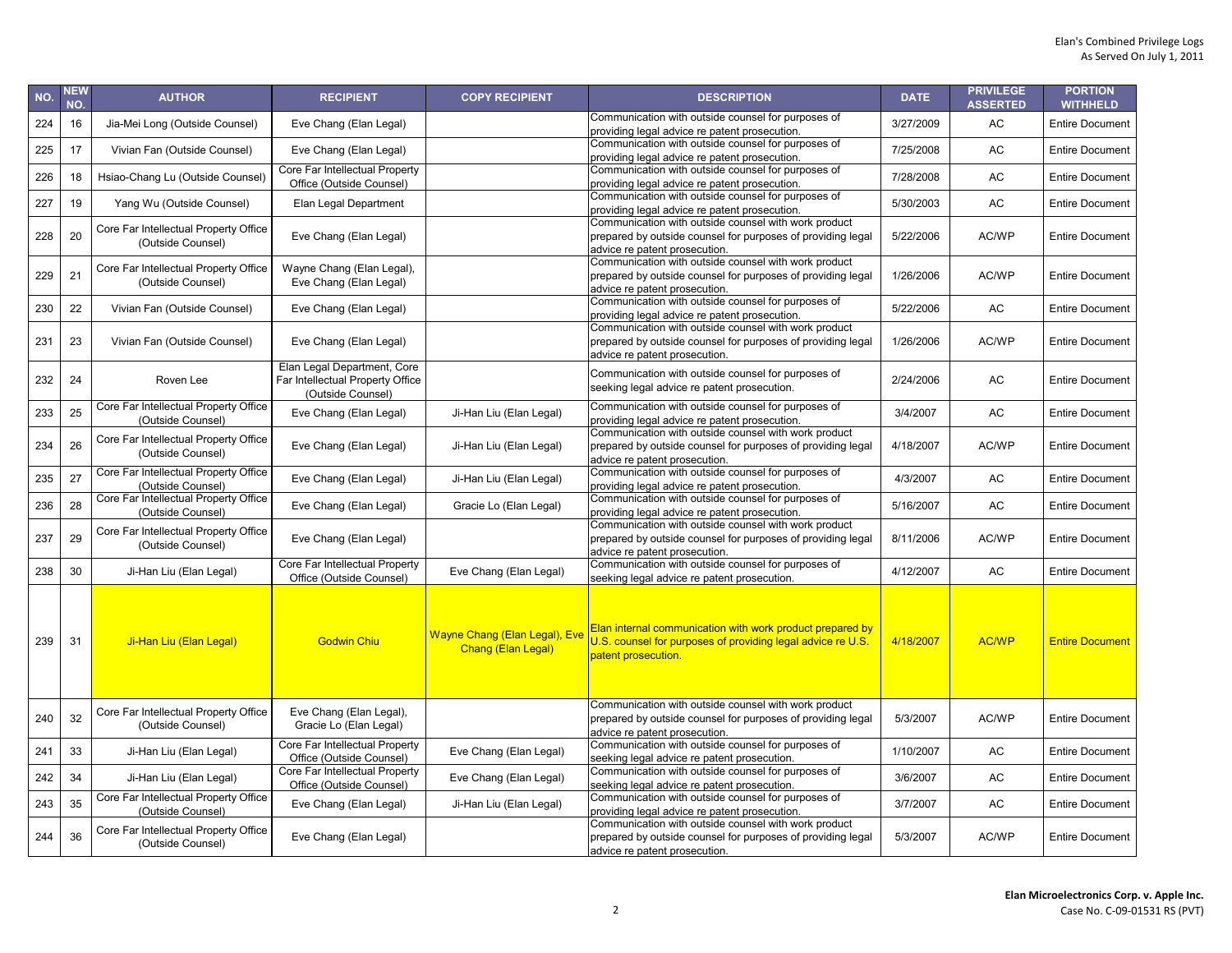| NO. | NEW<br>NO. | <b>AUTHOR</b>                                              | <b>RECIPIENT</b>                                           | <b>COPY RECIPIENT</b>      | <b>DESCRIPTION</b>                                                                                                                                                                | <b>DATE</b> | <b>PRIVILEGE</b><br><b>ASSERTED</b> | <b>PORTION</b><br><b>WITHHELD</b> |
|-----|------------|------------------------------------------------------------|------------------------------------------------------------|----------------------------|-----------------------------------------------------------------------------------------------------------------------------------------------------------------------------------|-------------|-------------------------------------|-----------------------------------|
| 245 | 37         | Ji-Han Liu (Elan Legal)                                    | Core Far Intellectual Property<br>Office (Outside Counsel) | Eve Chang (Elan Legal)     | Communication with outside counsel with attachment(s)<br>prepared under the instruction of outside counsel for<br>purposes of seeking legal advice re patent prosecution.         | 1/25/2007   | AC/WP                               | <b>Entire Document</b>            |
| 246 | 38         | Ji-Han Liu (Elan Legal)                                    | Core Far Intellectual Property<br>Office (Outside Counsel) | Eve Chang (Elan Legal)     | Communication with outside counsel with attachment(s)<br>prepared under the instruction of outside counsel for<br>purposes of seeking legal advice re patent prosecution.         | 4/10/2007   | AC/WP                               | <b>Entire Document</b>            |
| 247 | 39         | Core Far Intellectual Property Office<br>(Outside Counsel) | Ji-Han Liu (Elan Legal)                                    | Eve Chang (Elan Legal)     | Communication with outside counsel for purposes of<br>providing legal advice re patent prosecution.                                                                               | 1/25/2007   | <b>AC</b>                           | <b>Entire Document</b>            |
| 248 | 40         | Ji-Han Liu (Elan Legal)                                    | <b>Eve Chang (Elan Legal)</b>                              |                            | Elan internal communication with attachment(s) prepared<br>under the instruction of U.S. counsel for purposes of seeking<br>legal advice re U.S. patent prosecution.              | 10/10/2006  | <b>AC/WP</b>                        | <b>Entire Document</b>            |
| 249 | 41         | Core Far Intellectual Property Office<br>(Outside Counsel) | Eve Chang (Elan Legal)                                     |                            | Communication with outside counsel for purposes of<br>providing legal advice re patent prosecution.                                                                               | 9/21/2006   | AC                                  | <b>Entire Document</b>            |
| 250 | 42         | Core Far Intellectual Property Office<br>(Outside Counsel) | Eve Chang (Elan Legal)                                     |                            | Communication with outside counsel with work product<br>prepared by outside counsel for purposes of providing legal<br>advice re patent prosecution.                              | 7/16/2006   | AC/WP                               | <b>Entire Document</b>            |
| 251 | 43         | Core Far Intellectual Property Office<br>(Outside Counsel) | Eve Chang (Elan Legal)                                     | Ji-Han Liu (Elan Legal)    | Communication with outside counsel with work product<br>prepared by outside counsel for purposes of providing legal<br>advice re patent prosecution.                              | 3/27/2007   | AC/WP                               | <b>Entire Document</b>            |
| 252 | 44         | Core Far Intellectual Property Office<br>(Outside Counsel) | Eve Chang (Elan Legal)                                     | Ji-Han Liu (Elan Legal)    | Communication with outside counsel for purposes of<br>providing legal advice re patent prosecution.                                                                               | 12/19/2006  | <b>AC</b>                           | <b>Entire Document</b>            |
| 253 | 45         | Core Far Intellectual Property Office<br>(Outside Counsel) | Eve Chang (Elan Legal)                                     | Ji-Han Liu (Elan Legal)    | Communication with outside counsel with work product<br>prepared by outside counsel for purposes of providing legal<br>advice re patent prosecution.                              | 4/10/2007   | AC/WP                               | <b>Entire Document</b>            |
| 254 | 46         | Yu-Wei Wang (Outside Counsel)                              | Eve Chang (Elan Legal)                                     |                            | Communication with outside counsel for purposes of<br>providing legal advice re patent prosecution.                                                                               | 3/28/2007   | <b>AC</b>                           | <b>Entire Document</b>            |
| 255 | 47         | Yu-Wei Wang (Outside Counsel)                              | Eve Chang (Elan Legal)                                     |                            | Communication with outside counsel for purposes of<br>providing legal advice re patent prosecution.                                                                               | 12/19/2006  | <b>AC</b>                           | <b>Entire Document</b>            |
| 256 | 48         | Rosenberg Klein & Lee (Outside<br>Counsel)                 |                                                            |                            | Communication with U.S. counsel with work product<br>prepared by U.S. counsel for purposes of providing legal<br>advice re U.S. patent prosecution.                               | 10/22/2009  | AC/WP                               | <b>Entire Document</b>            |
| 257 | 49         | Yu-Wei Wang (Outside Counsel)                              | Eve Chang (Elan Legal)                                     |                            | Communication with outside counsel for purposes of<br>providing legal advice re patent prosecution.                                                                               | 12/19/2006  | <b>AC</b>                           | Entire Document                   |
| 258 | 50         | Vivian Fan (Outside Counsel)                               | Eve Chang (Elan Legal)                                     |                            | Communication with outside counsel with work product<br>prepared by outside counsel for purposes of providing legal<br>advice re patent prosecution.                              | 6/12/2006   | AC/WP                               | <b>Entire Document</b>            |
| 259 | 51         | Vivian Fan (Outside Counsel)                               | Eve Chang (Elan Legal)                                     |                            | Communication with outside counsel for purposes of<br>providing legal advice re patent prosecution.                                                                               | 7/19/2007   | AC                                  | <b>Entire Document</b>            |
| 260 | 52         | Elan Legal Department                                      |                                                            |                            | Document prepared under the instruction of U.S. counsel for<br>purposes of seeking legal advice re the Elan v. Apple<br>litigation.                                               | 4/14/2009   | <b>WP</b>                           | <b>Entire Document</b>            |
| 261 | 53         | Wayne Chang (Elan Legal)                                   | Ming-Tao Yang (Outside<br>Counsel)                         | Yitai Hu (Outside Counsel) | Communication with U.S. counsel for purposes of seeking<br>legal advice re the Elantech v. Synaptics litigation.                                                                  | 11/3/2006   | AC                                  | <b>Entire Document</b>            |
| 262 | 54         | A2E Technologies                                           | Akin Gump (Outside Counsel)                                | Wayne Chang (Elan Legal)   | Document prepared under the instruction of U.S. counsel<br>and to provide to U.S. counsel for purpose of seeking legal<br>advice in anticipation of the Elan v. Apple litigation. | 9/6/2007    | AC/WP                               | <b>Entire Document</b>            |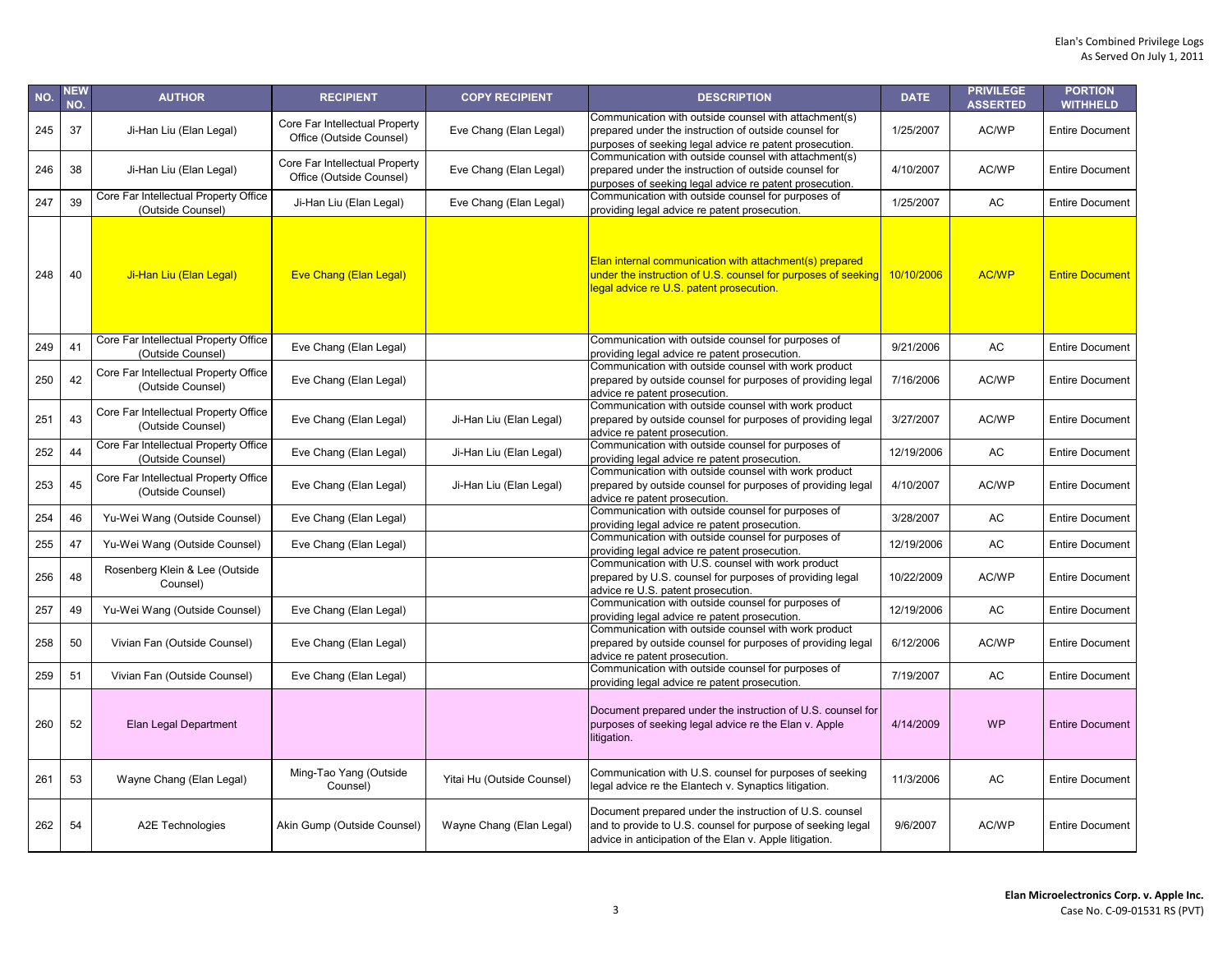| NO. | NEW<br>NO. | <b>AUTHOR</b>                   | <b>RECIPIENT</b>             | <b>COPY RECIPIENT</b>       | <b>DESCRIPTION</b>                                                                                                                                                                                            | <b>DATE</b> | <b>PRIVILEGE</b><br><b>ASSERTED</b> | <b>PORTION</b><br><b>WITHHELD</b> |
|-----|------------|---------------------------------|------------------------------|-----------------------------|---------------------------------------------------------------------------------------------------------------------------------------------------------------------------------------------------------------|-------------|-------------------------------------|-----------------------------------|
| 264 | 55         | <b>A2E Technologies</b>         |                              |                             | Document prepared under the instruction of U.S. counsel<br>and to provide to U.S. counsel for purpose of seeking legal<br>advice in anticipation of the Elan v. Apple litigation.                             | 4/10/2008   | <b>WP</b>                           | <b>Entire Document</b>            |
| 265 | 56         | <b>A2E Technologies</b>         | <b>Elan Legal Department</b> |                             | Document prepared under the instruction of U.S. counsel<br>and to provide to U.S. counsel for purpose of seeking legal<br>advice in anticipation of the Elan v. Apple litigation.                             | 10/7/2007   | <b>WP</b>                           | <b>Entire Document</b>            |
| 266 | 57         | <b>Wayne Chang (Elan Legal)</b> | <b>Roven Lee</b>             | <b>Godwin Chiu</b>          | Elan internal communication, with attachment(s) prepared<br>by under the instruction of U.S. counsel, for purpose of<br>seeking legal advice in anticipation of the Elan v. Apple<br>litigation.              | 10/24/2007  | <b>AC/WP</b>                        | <b>Entire Document</b>            |
| 267 | 58         | Sean DeBruine (Outside Counsel) | Wayne Chang (Elan Legal)     | Akin Gump (Outside Counsel) | Communication with U.S. counsel for purposes of providing<br>legal advice re the Elantech v. Synaptics litigation.                                                                                            | 11/16/2007  | AC                                  | <b>Entire Document</b>            |
| 268 | 59         | <b>A2E Technologies</b>         | <b>Elan Legal Department</b> |                             | Document prepared under the instruction of U.S. counsel<br>and to provide to U.S. counsel for purpose of seeking legal<br>advice in anticipation of the Elan v. Apple litigation.                             | 10/8/2007   | <b>WP</b>                           | <b>Entire Document</b>            |
| 273 | 60         | Chipworks, Inc.                 | <b>Elan Legal Department</b> |                             | Document prepared under the instruction of U.S. counsel<br>and to provide to U.S. counsel for purposes of conducting<br>U.S. patent infringement analysis in anticipation of the Elan<br>v. Apple litigation. | 3/20/2009   | <b>WP</b>                           | <b>Entire Document</b>            |
| 274 | 61         | Chipworks, Inc.                 | <b>Elan Legal Department</b> |                             | Document prepared under the instruction of U.S. counsel<br>and to provide to U.S. counsel for purpose of seeking legal<br>advice in anticipation of the Elan v. Apple litigation.                             | 3/27/2009   | <b>WP</b>                           | <b>Entire Document</b>            |
| 275 | 62         | Chipworks, Inc.                 | <b>Elan Legal Department</b> |                             | Document prepared under the instruction of U.S. counsel<br>and to provide to U.S. counsel for purpose of seeking legal<br>advice in anticipation of the Elan v. Apple litigation.                             | 4/1/2009    | <b>WP</b>                           | <b>Entire Document</b>            |
| 276 | 63         | Chipworks, Inc.                 | <b>Elan Legal Department</b> |                             | Document prepared under the instruction of U.S. counsel<br>and to provide to U.S. counsel for purpose of seeking legal<br>advice re the Elan v. Apple litigation.                                             | 6/2/2009    | <b>WP</b>                           | <b>Entire Document</b>            |
| 280 | 64         | Chipworks, Inc.                 | <b>Elan Legal Department</b> |                             | Document prepared under the instruction of U.S. counsel<br>and to provide to U.S. counsel for purpose of seeking legal<br>advice re the Elan v. Apple litigation.                                             | 5/26/2009   | <b>WP</b>                           | <b>Entire Document</b>            |
| 281 | 65         | Chipworks, Inc.                 | <b>Elan Legal Department</b> |                             | Document prepared under the instruction of U.S. counsel<br>and to provide to U.S. counsel for purpose of seeking legal<br>advice re the Elan v. Apple litigation.                                             | 6/2/2009    | <b>WP</b>                           | <b>Entire Document</b>            |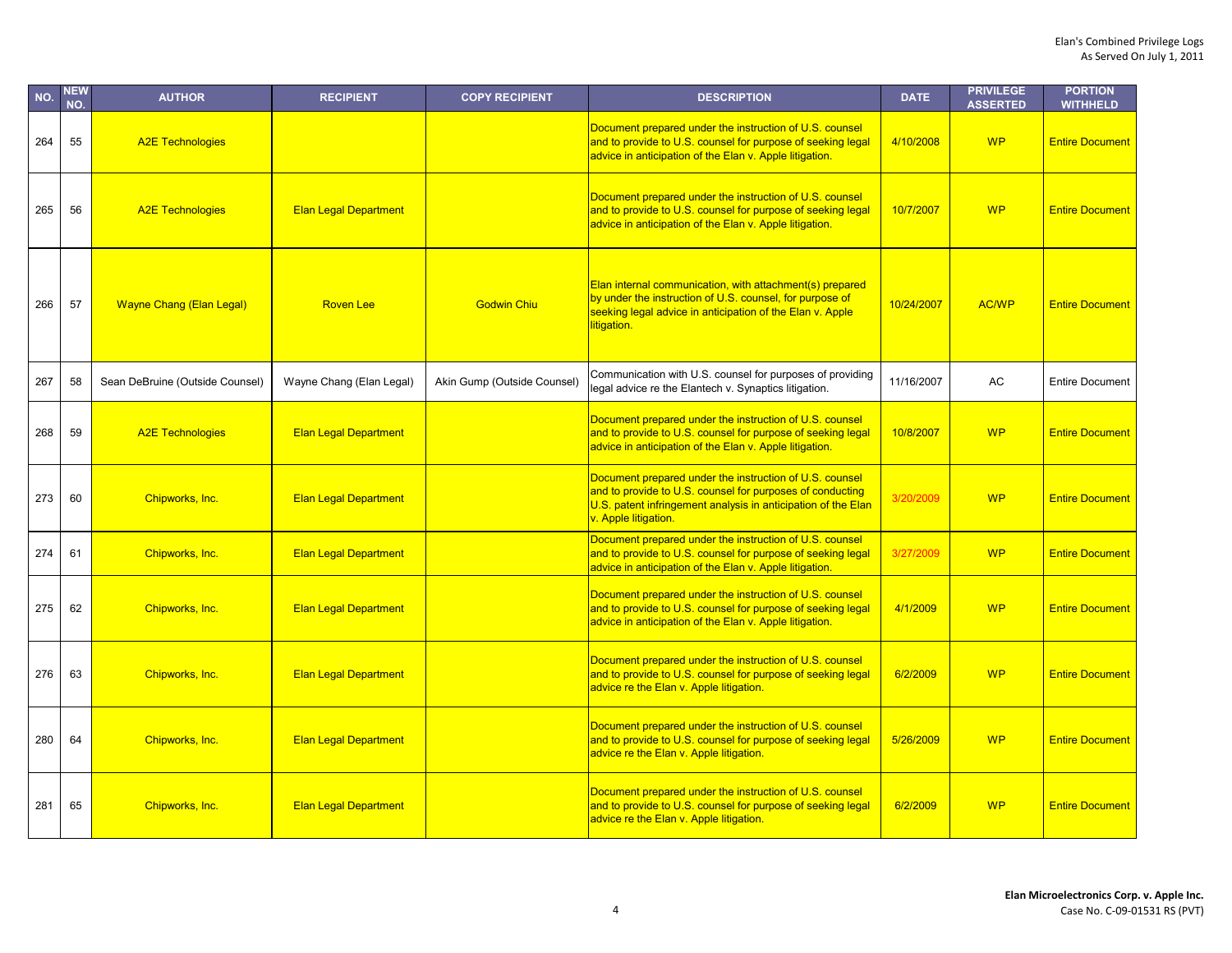| NO. | <b>NEW</b><br>NO. | <b>AUTHOR</b>                   | <b>RECIPIENT</b>                | <b>COPY RECIPIENT</b>      | <b>DESCRIPTION</b>                                                                                                                                                                                                                 | <b>DATE</b> | <b>PRIVILEGE</b><br><b>ASSERTED</b> | <b>PORTION</b><br><b>WITHHELD</b> |
|-----|-------------------|---------------------------------|---------------------------------|----------------------------|------------------------------------------------------------------------------------------------------------------------------------------------------------------------------------------------------------------------------------|-------------|-------------------------------------|-----------------------------------|
| 287 | 66                | Chipworks, Inc.                 | <b>Elan Legal Department</b>    |                            | Document prepared under the instruction of U.S. counsel<br>and to provide to U.S. counsel for purpose of seeking legal<br>advice re the Elan v. Apple litigation.                                                                  | 3/30/2009   | <b>WP</b>                           | <b>Entire Document</b>            |
| 288 | 67                | Chipworks, Inc.                 | <b>Elan Legal Department</b>    |                            | Document prepared under the instruction of U.S. counsel<br>and to provide to U.S. counsel for purpose of seeking legal<br>advice re the Elan v. Apple litigation.                                                                  | 4/1/2009    | <b>WP</b>                           | <b>Entire Document</b>            |
| 290 | 68                | Draco Wu                        | Elan Legal Department           |                            | Document prepared under the instruction of U.S. counsel<br>and to provide to U.S. counsel for purpose of seeking legal<br>advice re the Elan v. Apple litigation.                                                                  | 8/9/2007    | <b>WP</b>                           | <b>Entire Document</b>            |
| 292 | 69                | <b>Richard Wu</b>               | <b>Wayne Chang (Elan Legal)</b> |                            | Communication between Elan and Chipworks reflecting U.S.<br>attorney-client communication and prepared under the<br>instruction of U.S. counsel and to provide to U.S. counsel in<br>anticipation of the Elan v. Apple litigation. | 9/1/2007    | <b>AC</b>                           | <b>Entire Document</b>            |
| 293 | 70                | <b>Wayne Chang (Elan Legal)</b> | <b>Richard Wu</b>               |                            | Communication between Elan and Chipworks reflecting U.S.<br>attorney-client communication and prepared under the<br>instruction of U.S. counsel and to provide to U.S. counsel in<br>anticipation of the Elan v. Apple litigation. | 4/8/2008    | <b>AC</b>                           | <b>Entire Document</b>            |
| 296 | 71                | <b>Richard Wu</b>               | <b>Wayne Chang (Elan Legal)</b> | <b>Ed Sheng</b>            | Communication between Elan and Chipworks, with<br>attachments prepared under the instruction of U.S. counsel<br>and to provide to U.S. counsel in anticipation of the Elan v.<br><b>Apple litigation.</b>                          | 2/19/2008   | <b>AC</b>                           | <b>Entire Document</b>            |
| 297 | 72                | Chipworks, Inc.                 | <b>Elan Legal Department</b>    |                            | Document prepared under the instruction of U.S. counsel<br>and to provide to U.S. counsel in anticipation of the Elan v.<br>Apple litigation.                                                                                      | 8/20/2008   | <b>WP</b>                           | <b>Entire Document</b>            |
| 298 | 73                | Sean DeBruine (Outside Counsel) | Wayne Chang (Elan Legal)        | Yitai Hu (Outside Counsel) | Communication with U.S. counsel for purposes of seeking<br>legal advice in anticipation of the Elan v. Apple litigation.                                                                                                           | 10/30/2008  | AC/WP                               | <b>Entire Document</b>            |
| 299 | 74                | <b>Wayne Chang (Elan Legal)</b> | <b>Wayne Chang (Elan Legal)</b> |                            | Email reflecting communication between Elan and U.S.<br>counsel for purposes of seeking legal advice in anticipation<br>of the Elan v. Apple litigation.                                                                           | 11/4/2008   | <b>AC</b>                           | <b>Entire Document</b>            |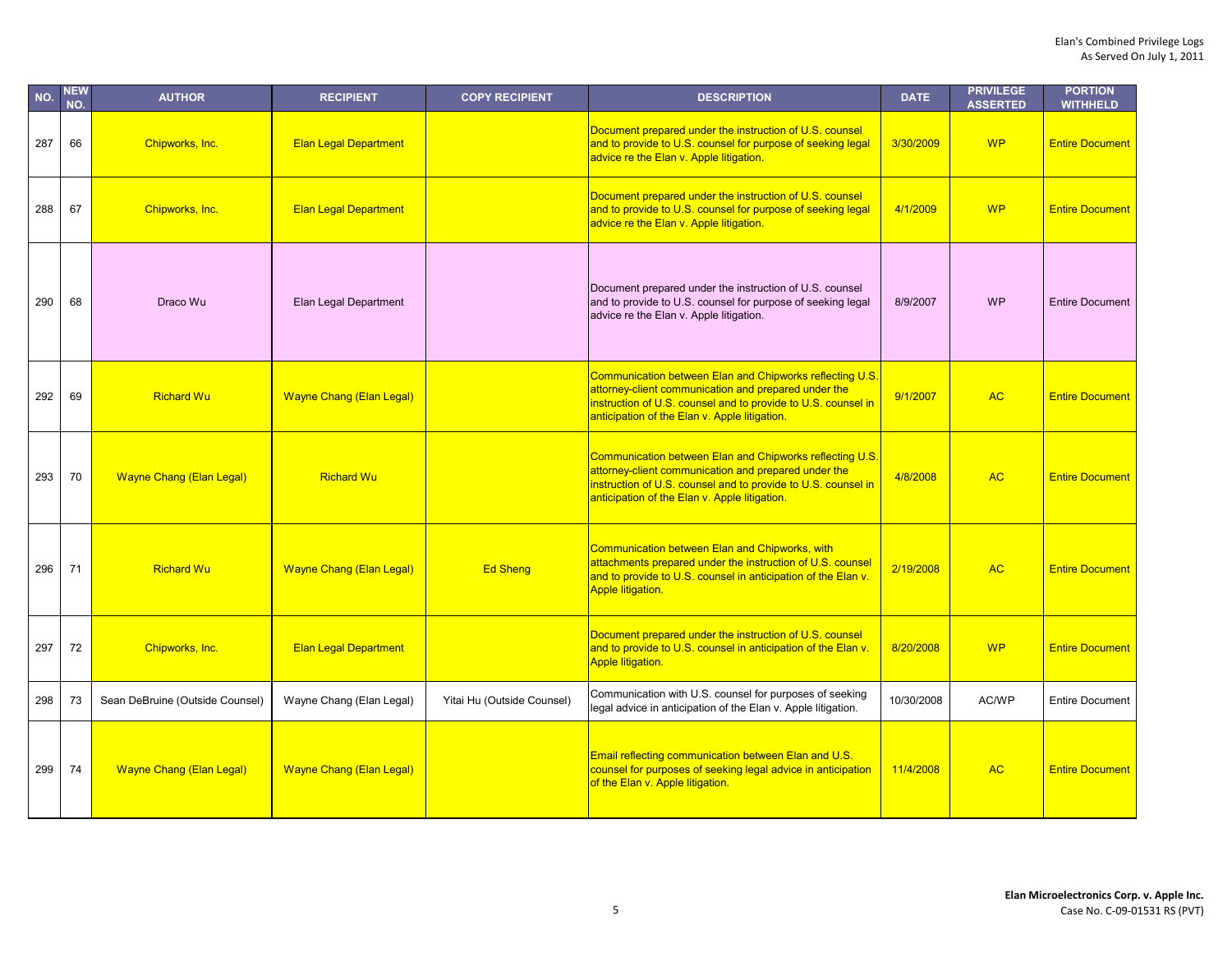| NO. | <b>NEW</b><br>NO. | <b>AUTHOR</b>                   | <b>RECIPIENT</b>         | <b>COPY RECIPIENT</b> | <b>DESCRIPTION</b>                                                                                                                                                                  | <b>DATE</b> | <b>PRIVILEGE</b><br><b>ASSERTED</b> | <b>PORTION</b><br><b>WITHHELD</b> |
|-----|-------------------|---------------------------------|--------------------------|-----------------------|-------------------------------------------------------------------------------------------------------------------------------------------------------------------------------------|-------------|-------------------------------------|-----------------------------------|
| 300 | 75                | <b>Richard Wu</b>               | Elan Legal Department    |                       | Document prepared under the instruction of U.S. counsel<br>and to provide to U.S. counsel for purpose of providing legal<br>advice in anticipation of the Elan v. Apple litigation. | 9/21/2007   | <b>WP</b>                           | <b>Entire Document</b>            |
| 301 | 76                | <b>Richard Wu</b>               | Elan Legal Department    |                       | Document prepared under the instruction of U.S. counsel<br>and to provide to U.S. counsel for purpose of providing legal<br>advice in anticipation of the Elan v. Apple litigation. | 7/31/2007   | <b>WP</b>                           | <b>Entire Document</b>            |
| 302 | 77                | <b>Richard Wu</b>               | Elan Legal Department    |                       | Document prepared under the instruction of U.S. counsel<br>and to provide to U.S. counsel for purpose of providing legal<br>advice in anticipation of the Elan v. Apple litigation. | 7/31/2007   | <b>WP</b>                           | <b>Entire Document</b>            |
| 303 | 78                | <b>Richard Wu</b>               | Elan Legal Department    |                       | Document prepared under the instruction of U.S. counsel<br>and to provide to U.S. counsel for purpose of providing legal<br>advice in anticipation of the Elan v. Apple litigation. | 7/31/2007   | <b>WP</b>                           | <b>Entire Document</b>            |
| 304 | 79                | <b>Richard Wu</b>               | Elan Legal Department    |                       | Document prepared under the instruction of U.S. counsel<br>and to provide to U.S. counsel for purpose of providing legal<br>advice in anticipation of the Elan v. Apple litigation. | 7/31/2007   | <b>WP</b>                           | <b>Entire Document</b>            |
| 305 | 80                | <b>Richard Wu</b>               | Elan Legal Department    |                       | Document prepared under the instruction of U.S. counsel<br>and to provide to U.S. counsel for purpose of providing legal<br>advice in anticipation of the Elan v. Apple litigation. | 7/31/2007   | <b>WP</b>                           | <b>Entire Document</b>            |
| 306 | 81                | <b>Richard Wu</b>               | Elan Legal Department    |                       | Document prepared under the instruction of U.S. counsel<br>and to provide to U.S. counsel for purpose of providing legal<br>advice in anticipation of the Elan v. Apple litigation. | 7/31/2007   | <b>WP</b>                           | <b>Entire Document</b>            |
| 307 | 82                | <b>Richard Wu</b>               | Elan Legal Department    |                       | Document prepared under the instruction of U.S. counsel<br>and to provide to U.S. counsel for purpose of providing legal<br>advice in anticipation of the Elan v. Apple litigation. | 9/21/2007   | AC/WP                               | <b>Entire Document</b>            |
| 314 | 83                | Alston & Bird (Outside Counsel) | Wayne Chang (Elan Legal) |                       | Document prepared by U.S. counsel for purposes of<br>providing legal advice re U.S. patent litigation.                                                                              | 00/00/0000  | AC/WP                               | <b>Entire Document</b>            |
| 315 | 84                | Alston & Bird (Outside Counsel) | Wayne Chang (Elan Legal) |                       | Document prepared by U.S. counsel for purposes of<br>providing legal advice re U.S. patent litigation.                                                                              | 00/00/0000  | AC/WP                               | <b>Entire Document</b>            |
| 316 | 85                | Yitai Hu (Outside Counsel)      | Ji-Han Liu (Elan Legal)  |                       | Communication with U.S. counsel for purposes of providing<br>legal advice in anticipation of the Elan v. Apple litigation.                                                          | 6/8/2008    | AC                                  | <b>Entire Document</b>            |
| 317 | 86                | Yitai Hu (Outside Counsel)      | Wayne Jong (Elan Legal)  |                       | Communication with U.S. counsel for purposes of providing<br>legal advice in anticipation of the Elan v. Apple litigation.                                                          | 6/30/2008   | AC                                  | <b>Entire Document</b>            |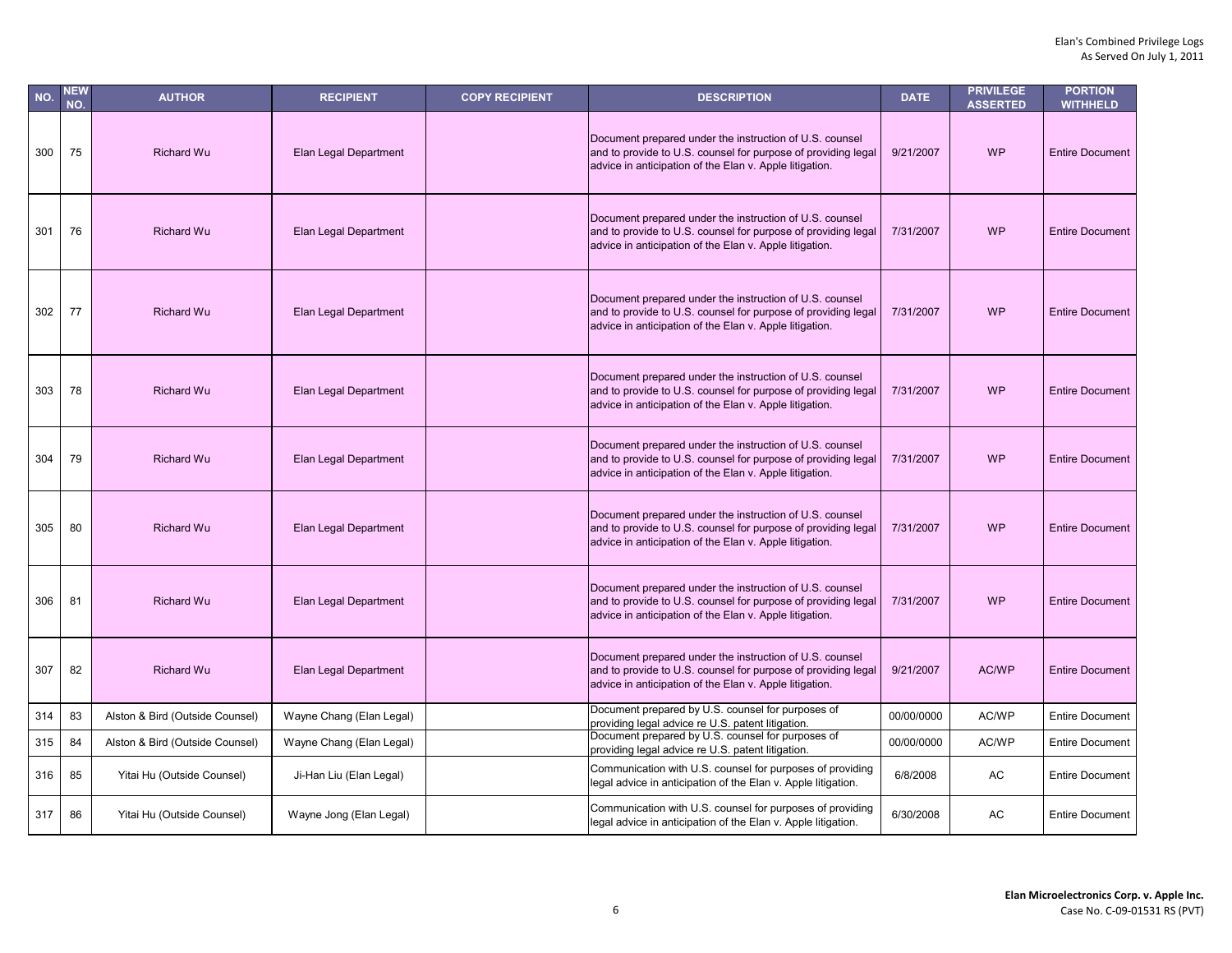| NO. | NEW<br>NO. | <b>AUTHOR</b>                   | <b>RECIPIENT</b>                                 | <b>COPY RECIPIENT</b>                                                  | <b>DESCRIPTION</b>                                                                                                                                                                      | <b>DATE</b> | <b>PRIVILEGE</b><br><b>ASSERTED</b> | <b>PORTION</b><br><b>WITHHELD</b> |
|-----|------------|---------------------------------|--------------------------------------------------|------------------------------------------------------------------------|-----------------------------------------------------------------------------------------------------------------------------------------------------------------------------------------|-------------|-------------------------------------|-----------------------------------|
| 318 | 87         | Yitai Hu (Outside Counsel)      | Wayne Jong (Elan Legal)                          |                                                                        | Communication with U.S. counsel with work product<br>prepared by U.S. counsel for purposes of providing legal<br>advice in anticipation of the Elan v. Apple litigation.                | 6/30/2008   | AC/WP                               | <b>Entire Document</b>            |
| 319 | 88         | Yitai Hu (Outside Counsel)      | Wayne Chang (Elan Legal)                         | Sean DeBruine (Outside<br>Counsel), Ming-Tao Yang<br>(Outside Counsel) | Communication with U.S. counsel for purposes of providing<br>legal advice re patent licensing.                                                                                          | 10/25/2006  | AC                                  | <b>Entire Document</b>            |
| 320 | 89         | Yitai Hu (Outside Counsel)      | Wayne Chang (Elan Legal)                         |                                                                        | Communication with U.S. counsel with work product<br>prepared by U.S. counsel for purposes of providing legal<br>advice re patent licensing.                                            | 10/23/2006  | AC/WP                               | <b>Entire Document</b>            |
| 321 | 90         | Yitai Hu (Outside Counsel)      | Wayne Chang (Elan Legal)                         |                                                                        | Communication with U.S. counsel with work product<br>prepared by U.S. counsel for purposes of providing legal<br>advice re patent licensing.                                            | 10/20/2006  | AC/WP                               | <b>Entire Document</b>            |
| 322 | 91         | Wayne Chang (Elan Legal)        | Yitai Hu (Outside Counsel)                       |                                                                        | Communication with U.S. counsel with work product<br>prepared by U.S. counsel for purposes of providing legal<br>advice re patent licensing.                                            | 9/19/2006   | AC                                  | <b>Entire Document</b>            |
| 323 | 92         | <b>Wayne Chang (Elan Legal)</b> | Godwin Chiu, Ocean Chen,<br>Daisuke Shudo        | I.H. Yeh                                                               | Elan internal communication for purposes of seeking legal<br>advice from outside counsel re patent licensing                                                                            | 10/23/2006  | <b>AC</b>                           | <b>Entire Document</b>            |
| 324 | 93         | Alston & Bird (Outside Counsel) |                                                  |                                                                        | Document prepared by U.S. counsel providing legal advice<br>re the Elan v. Apple litigation.                                                                                            | 4/18/2009   | AC/WP                               | <b>Entire Document</b>            |
| 325 | 94         | Alston & Bird (Outside Counsel) |                                                  |                                                                        | Document prepared by U.S. counsel providing legal advice<br>re the Elan v. Apple litigation.                                                                                            | 6/2/2009    | AC/WP                               | <b>Entire Document</b>            |
| 328 | 95         | Elan Legal Department           |                                                  |                                                                        | Document prepared under the instruction of U.S. counsel<br>and to provide to U.S. counsel re the Elan v. Apple litigation.                                                              | 11/19/2009  | <b>WP</b>                           | <b>Entire Document</b>            |
| 341 | 98         | Roven Lee                       | Draco Wu, Wayne Chang<br>(Elan Legal)            | Sean DeBruine (Outside<br>Counsel), Jason Liu                          | Communication with U.S. counsel with work product<br>Counsel), Richard Chae (Outside prepared under the instruction of U.S. counsel in anticipation<br>of the Elan v. Apple litigation. | 8/20/2008   | AC/WP                               | <b>Entire Document</b>            |
| 342 | 99         | Roven Lee                       | Wayne Chang (Elan Legal),<br>Jason Liu. Draco Wu | Sean DeBruine (Outside<br>Counsel)                                     | Communication with U.S. counsel with work product<br>Counsel), Richard Chae (Outside prepared under the instruction of U.S. counsel in anticipation<br>of the Elan v. Apple litigation. | 8/19/2008   | AC/WP                               | <b>Entire Document</b>            |
| 344 | 100        | Wayne Chang (Elan Legal)        | Jason Liu, Draco Wu, Roven<br>Lee                | Sean DeBruine (Outside<br>Counsel)                                     | Communication with U.S. counsel with work product<br>Counsel), Richard Chae (Outside prepared under the instruction of U.S. counsel in anticipation<br>of the Elan v. Apple litigation. | 8/18/2008   | AC                                  | <b>Entire Document</b>            |
| 345 | 101        | <b>Debby Yu</b>                 | Jason Liu                                        |                                                                        | Elan internal communication with attachment(s) prepared<br>under the instruction of U.S. counsel in anticipation of the<br>Elan v. Apple litigation.                                    | 8/17/2008   | <b>AC/WP</b>                        | <b>Entire Document</b>            |
| 347 | 102        | Wayne Chang (Elan Legal)        | Draco Wu, Jason Liu                              | Sean DeBruine (Outside<br>Counsel)                                     | Communication with U.S. counsel with work product<br>Counsel), Richard Chae (Outside prepared under the instruction of U.S. counsel in anticipation<br>of the Elan v. Apple litigation. | 8/13/2008   | AC/WP                               | <b>Entire Document</b>            |
| 388 | 103        | <b>Elan Legal Department</b>    |                                                  |                                                                        | Document prepared under the instruction of U.S. counsel for<br>purposes of seeking legal advice re the Elan v. Apple<br>litigation.                                                     | 11/18/2009  | <b>WP</b>                           | <b>Entire Document</b>            |
| 389 | 104        | Chipworks, Inc.                 | <b>Elan Legal Department</b>                     |                                                                        | Document prepared under the instruction of U.S. counsel<br>and to provide to U.S. counsel for purposes in anticipation of<br>the Elan v. Apple litigation.                              | 7/11/2008   | <b>WP</b>                           | <b>Entire Document</b>            |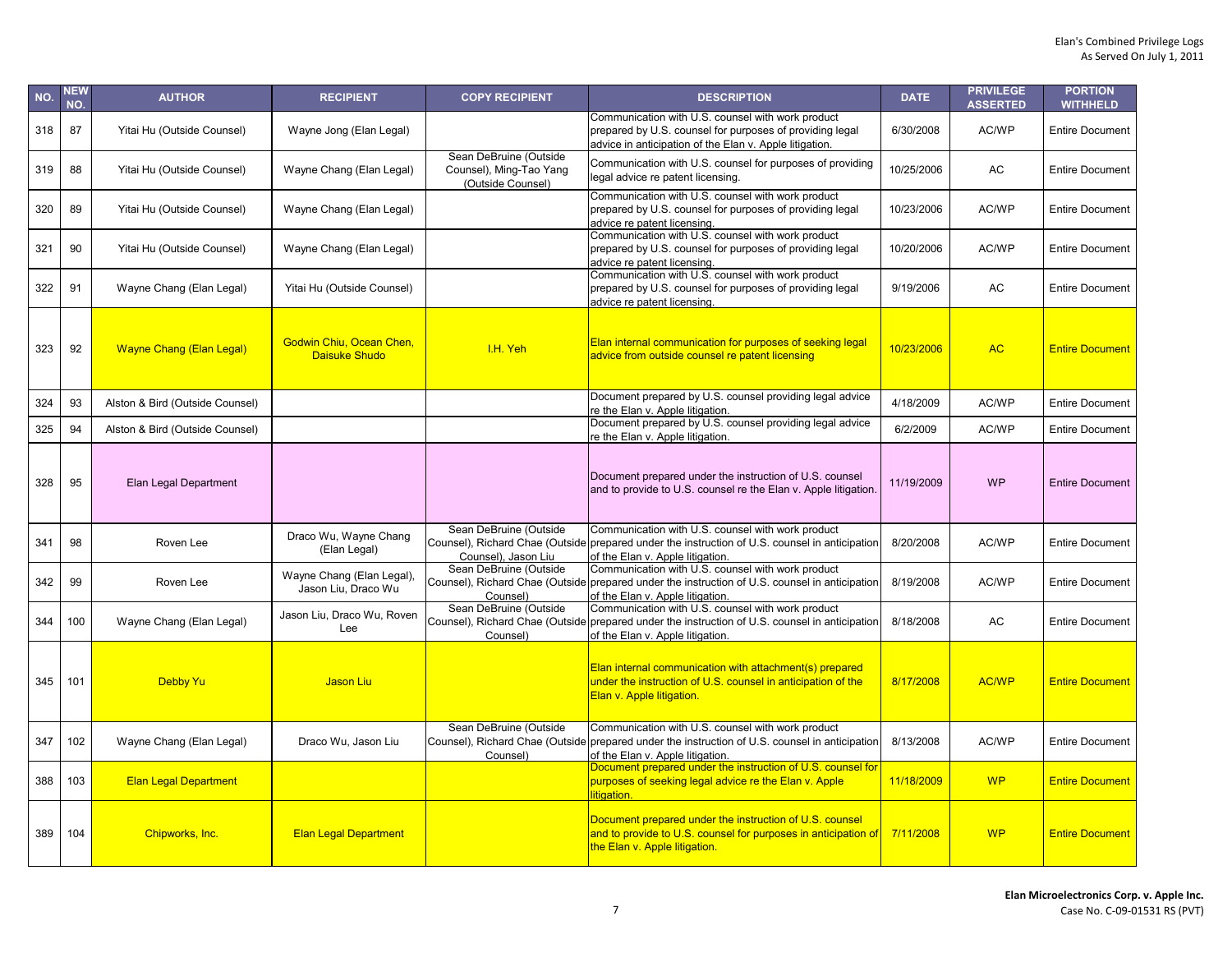| NO. | NEW<br>NO. | <b>AUTHOR</b>                   | <b>RECIPIENT</b>                                                                                                                                                                | <b>COPY RECIPIENT</b>                                                                     | <b>DESCRIPTION</b>                                                                                                                                                                                       | <b>DATE</b> | <b>PRIVILEGE</b><br><b>ASSERTED</b> | <b>PORTION</b><br><b>WITHHELD</b> |
|-----|------------|---------------------------------|---------------------------------------------------------------------------------------------------------------------------------------------------------------------------------|-------------------------------------------------------------------------------------------|----------------------------------------------------------------------------------------------------------------------------------------------------------------------------------------------------------|-------------|-------------------------------------|-----------------------------------|
| 390 | 105        | Chipworks, Inc.                 | <b>Elan Legal Department</b>                                                                                                                                                    |                                                                                           | Document prepared under the instruction of U.S. counsel<br>and to provide to U.S. counsel for purposes in anticipation of<br>the Elan v. Apple litigation.                                               | 4/1/2009    | <b>WP</b>                           | <b>Entire Document</b>            |
| 404 | 106        | Draco Wu                        |                                                                                                                                                                                 |                                                                                           | Document prepared under the instruction of U.S. counsel for<br>purposes of conducting infringement analysis on Synaptics'<br>U.S. patents in anticipation of the Elantech v. Synaptics<br>litigation.    | 1/29/2004   | <b>WP</b>                           | <b>Entire Document</b>            |
| 405 | 107        | <b>Wayne Chang (Elan Legal)</b> | Yen-Jung Eve Chang (Elan<br>Legal), Mark Yen, Bill Tsai<br>(Elan Legal), lan Chung, Lx<br>Lai, Maco Tang, Roven Lee,<br><b>Charles Pai</b>                                      |                                                                                           | Elan internal communication with attachment(s) reflecting<br>instruction of U.S. counsel to transmit work product<br>prepared by U.S. counsel providing legal advice re the Elan<br>v. Apple litigation. | 11/18/2009  | <b>AC/WP</b>                        | <b>Entire Document</b>            |
| 409 | 108        | <b>Wayne Chang (Elan Legal)</b> | Roven Lee, Wen-Kai Lee,<br>Phoenix Lin, Eric Yang, lan<br>Chung                                                                                                                 |                                                                                           | Elan internal communication reflecting instruction of U.S.<br>counsel for purposes of providing legal advice re the Elan v.<br><b>Apple litigation.</b>                                                  | 8/3/2009    | <b>AC</b>                           | <b>Entire Document</b>            |
| 410 | 109        | Wen-Kai Lee                     | Phoenix Lin, Roven Lee,<br>Wayne Chang (Elan Legal),<br>Eric Yang, Ian Chung                                                                                                    |                                                                                           | Elan internal communication reflecting instruction of U.S.<br>counsel for purposes of providing legal advice re the Elan v.<br><b>Apple litigation.</b>                                                  | 7/31/2009   | <b>AC</b>                           | <b>Entire Document</b>            |
| 411 | 110        | <b>Phoenix Lin</b>              | Roven Lee, Wayne Chang<br>(Elan Legal), Wen Kai Lee,<br><b>Eric Yang, Ian Chung</b>                                                                                             |                                                                                           | Elan internal communication reflecting instruction of U.S.<br>counsel for purposes of providing legal advice re the Elan v.<br><b>Apple litigation.</b>                                                  | 7/31/2009   | <b>AC</b>                           | <b>Entire Document</b>            |
| 412 | 111        | <b>Wayne Chang (Elan Legal)</b> | Roven Lee, Wen Kai Lee,<br>Phoenix Lin, Eric Yang, lan<br>Chung                                                                                                                 |                                                                                           | Elan internal communication reflecting instruction of U.S.<br>counsel for purposes of providing legal advice re the Elan v.<br><b>Apple litigation.</b>                                                  | 7/30/2009   | <b>AC</b>                           | <b>Entire Document</b>            |
| 413 | 112        | <b>Wayne Chang (Elan Legal)</b> | Liz Lai, Roven Lee, Maco<br>Tang, Jackson Chao, LX Lai,<br><b>Cruise Teng</b>                                                                                                   | Charles Pai, Ian Chung, Peggy<br><b>Lin</b>                                               | Elan internal communication reflecting instruction of U.S.<br>counsel re the Elan v. Apple litigation.                                                                                                   | 7/15/2009   | <b>AC</b>                           | <b>Entire Document</b>            |
| 414 | 113        | Liz Lai                         | Roven Lee, Maco Tang,<br>Jackson Chao, Lx Lai, Cruise<br><b>Teng</b>                                                                                                            | Wayne Chang (Elan Legal),<br>Charles Pai, Ian Chung, Peggy<br>Lin                         | Elan internal communication reflecting instruction of U.S.<br>counsel re the Elan v. Apple litigation.                                                                                                   | 7/15/2009   | <b>AC</b>                           | <b>Entire Document</b>            |
| 420 | 114        | Nick Lin (Elan Legal)           | <b>Godwin Chiu, Vincent Tao,</b><br>Tsun-Min Wang, Charles Pai,<br>Roven Lee, Jesse Lin, Chun-<br>Chung Huang, Rong Huang,<br>Chi-Tien Yeh, TH Liu, James<br>Chen, Min-Shu Wang | Kuo-Lung Yen, Wayne Chang<br>(Elan Legal), Bill Tsai (Elan<br>Legal), JH Liu (Elan Legal) | Elan internal communication with attachment(s) prepared<br>under the instruction of U.S. counsel for purposes of seeking<br>legal advice re the Elan v. Apple litigation.                                | 4/20/2009   | <b>AC/WP</b>                        | <b>Entire Document</b>            |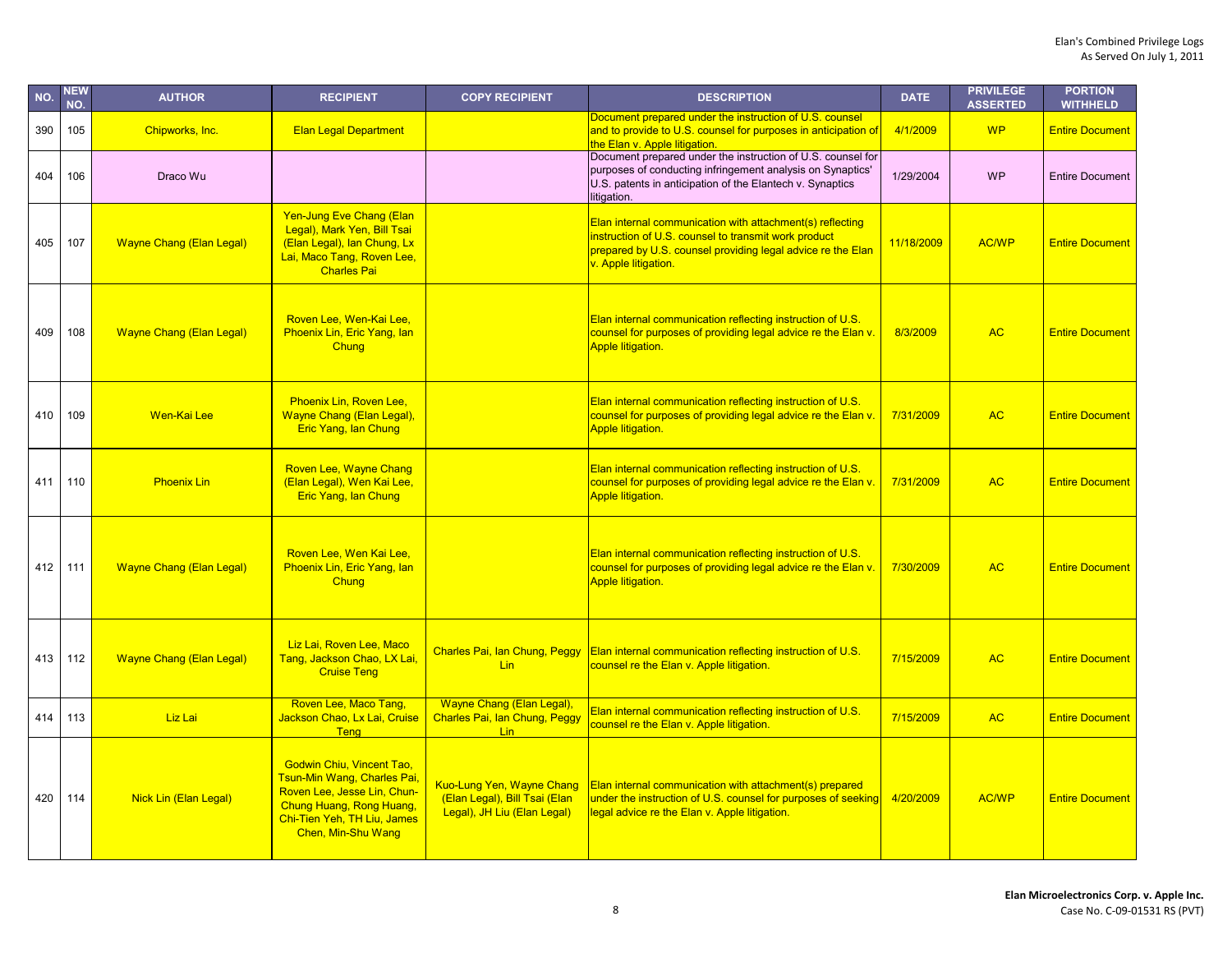| NO. | <b>NEW</b><br>NO. | <b>AUTHOR</b>                   | <b>RECIPIENT</b>                                                                                                                             | <b>COPY RECIPIENT</b>                                                       | <b>DESCRIPTION</b>                                                                                                                                                                             | <b>DATE</b> | <b>PRIVILEGE</b><br><b>ASSERTED</b> | <b>PORTION</b><br><b>WITHHELD</b> |
|-----|-------------------|---------------------------------|----------------------------------------------------------------------------------------------------------------------------------------------|-----------------------------------------------------------------------------|------------------------------------------------------------------------------------------------------------------------------------------------------------------------------------------------|-------------|-------------------------------------|-----------------------------------|
| 421 | 115               | Nick Lin (Elan Legal)           | Min-Shu Wang, Chi-Tien Yeh,<br>WJ Hsu, Hsi-Kun Lin, Chun-<br>Chung Huang, James Chen,<br>Roven Lee, TH Liu, Vincent<br><b>Tao</b>            | <b>Kuo-Lung Yen, Wayne Chang</b><br>(Elan Legal), Bill Tsai (Elan<br>Legal) | Elan internal communication with attachment(s) prepared<br>under the instruction of U.S. counsel for purposes of seeking<br>legal advice re the Elan v. Apple litigation.                      | 4/5/2009    | <b>AC/WP</b>                        | <b>Entire Document</b>            |
| 430 | 116               | <b>Wayne Chang (Elan Legal)</b> | Yen-Jung (Eve) Chang (Elan<br>Legal), Mark Yen, Bill Tsai<br>(Elan Legal), Ian Chung, LX<br>Lai, Maco Tang, Roven Lee,<br><b>Charles Pai</b> |                                                                             | Elan internal communication reflecting instruction of U.S.<br>counsel re the Elan v. Apple litigation.                                                                                         | 11/19/2009  | <b>AC</b>                           | <b>Entire Document</b>            |
| 431 | 117               | Wayne Chang (Elan Legal)        | Roven Lee, Sean DeBruine<br>(Outside Counsel), Richard<br>Chae (Outside Counsel), Yitai<br>Hu (Outside Counsel)                              |                                                                             | Communications with U.S. counsel with attachment<br>prepared under the instruction of U.S. counsel for purposes<br>of seeking legal advice in anticipation of the Elan v. Apple<br>litigation. | 8/13/2008   | AC/WP                               | <b>Entire Document</b>            |
| 432 | 118               | <b>Wayne Chang (Elan Legal)</b> | <b>Roven Lee</b>                                                                                                                             |                                                                             | Elan internal communication reflecting instruction of U.S.<br>counsel re the Elan v. Apple litigation.                                                                                         | 8/13/2008   | <b>AC</b>                           | <b>Entire Document</b>            |
| 433 | 119               | Wayne Chang (Elan Legal)        | Roven Lee                                                                                                                                    | Sean DeBruine (Outside<br>Counsel), Richard Chae (Outside<br>Counsel)       | Communications with U.S. counsel with attachment<br>prepared under the instruction of U.S. counsel for purposes<br>of seeking legal advice in anticipation of the Elan v. Apple<br>litigation. | 8/13/2008   | AC/WP                               | <b>Entire Document</b>            |
| 439 | 120               | <b>Wayne Chang (Elan Legal)</b> | I.H. Yeh, Charles Pai, lan<br>Chung                                                                                                          |                                                                             | Elan internal communication for purposes of seeking legal<br>advice re the Elan v. Apple litigation.                                                                                           | 10/20/2009  | <b>AC</b>                           | <b>Entire Document</b>            |
| 445 | 121               | <b>Wayne Chang (Elan Legal)</b> | Liz Lai, Roven Lee, Maco<br>Tang, Jackson Chao, LX Lai,<br><b>Cruise Teng</b>                                                                | Charles Pai, Ian Chung, Peggy<br><b>Lin</b>                                 | Elan internal communication reflecting instruction of U.S.<br>counsel re the Elan v. Apple litigation.                                                                                         | 7/15/2009   | <b>AC</b>                           | <b>Entire Document</b>            |
| 450 | 122               | I.H. Yeh                        | <b>Wayne Chang (Elan Legal)</b>                                                                                                              | Kuo-Lung Yen, Ian Chung, WF<br>Lu, Godwin Chiu, Charles Pai                 | <b>Elan internal communication for purposes of seeking legal</b><br>advice in anticipation of the Elan v. Apple litigation.                                                                    | 7/20/2008   | <b>AC</b>                           | <b>Entire Document</b>            |
| 453 | 123               | <b>Wayne Chang (Elan Legal)</b> | Roven Lee, Godwin Chi,<br><b>Charles Pai, Chi-Tien Yeh</b>                                                                                   |                                                                             | Elan internal communication for purposes of seeking legal<br>advice in anticipation of the Elan v. Apple litigation.                                                                           | 4/8/2008    | <b>AC</b>                           | <b>Entire Document</b>            |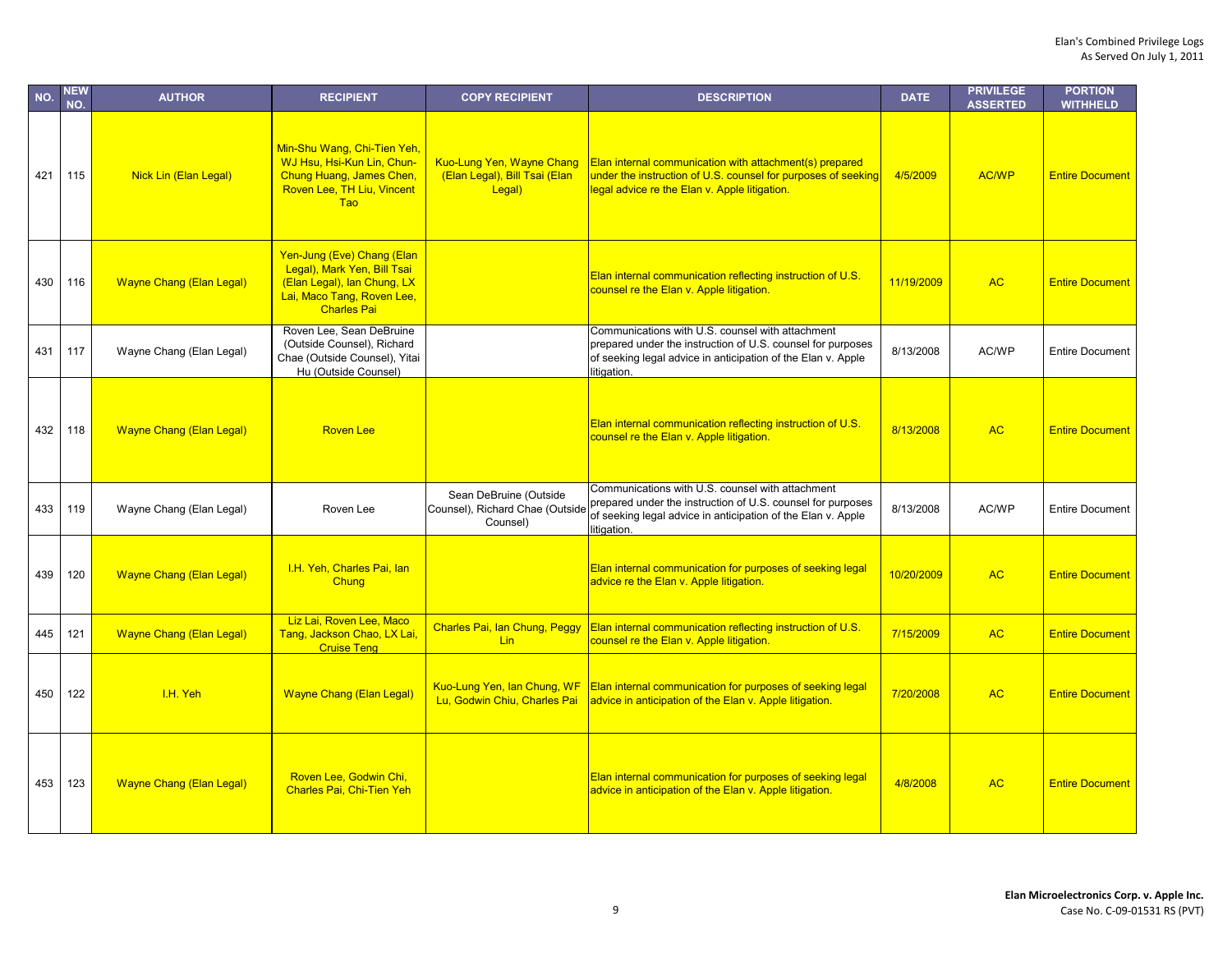| NO. | <b>NEW</b><br>NO. | <b>AUTHOR</b>                   | <b>RECIPIENT</b>                                                                                        | <b>COPY RECIPIENT</b>                                    | <b>DESCRIPTION</b>                                                                                                                                                                        | <b>DATE</b> | <b>PRIVILEGE</b><br><b>ASSERTED</b> | <b>PORTION</b><br><b>WITHHELD</b> |
|-----|-------------------|---------------------------------|---------------------------------------------------------------------------------------------------------|----------------------------------------------------------|-------------------------------------------------------------------------------------------------------------------------------------------------------------------------------------------|-------------|-------------------------------------|-----------------------------------|
| 454 | 124               | <b>Wayne Chang (Elan Legal)</b> | Godwin Chiu, Charles Pai, Chi-<br><b>Tien Yeh, Roven Lee</b>                                            | I.H. Yeh                                                 | Elan internal communication with attachment(s) prepared<br>under the instruction of U.S. counsel for purposes of seeking<br>legal advice in anticipation of the Elan v. Apple litigation. | 4/8/2008    | <b>AC/WP</b>                        | <b>Entire Document</b>            |
| 458 | 125               | <b>Charles Pai</b>              | Min-Shu Wang, Wen-Kai Lee.<br>Roven Lee, Wen Jun Chen,<br>Maco Tang, Alan Tsai, Chi-<br><b>Tien Yeh</b> | Ian Chung, Godwin Chiu                                   | <b>Elan internal communication for purposes of seeking legal</b><br>advice in anticipation of the Elan v. Apple litigation.                                                               | 12/2/2007   | <b>AC</b>                           | <b>Entire Document</b>            |
| 459 | 126               | <b>Charles Pai</b>              | <b>Godwin Chiu, Wayne Chang</b><br>(Elan Legal)                                                         | Bill Tsai (Elan Legal), I.H. Yeh,<br>WF Lu, Chi-Tien Yeh | <b>Elan internal communication for purposes of seeking legal</b><br>advice in anticipation of the Elan v. Apple litigation.                                                               | 12/2/2007   | <b>AC</b>                           | <b>Entire Document</b>            |
| 460 | 127               | <b>Godwin Chiu</b>              | Charles Pai, Bill Tsai (Elan<br>Legal), I.H. Yeh, WF Lu,<br><b>Wayne Chang (Elan Legal)</b>             |                                                          | Elan internal communication for purposes of seeking legal<br>advice in anticipation of the Elan v. Apple litigation.                                                                      | 12/2/2007   | <b>AC</b>                           | <b>Entire Document</b>            |
| 464 | 128               | Yitai Hu (Outside Counsel)      |                                                                                                         |                                                          | Document reflecting attorney-client privilege communication<br>and attorney work product for purposes of providing legal<br>advice in anticipation of the Elan v. Apple litigation.       | 6/30/2008   | AC/WP                               | <b>Entire Document</b>            |
| 481 | 129               | I.H. Yeh                        | I.H. Yeh, Wayne Chang (Elan<br>Legal), Kuo-Lung Yen, lan<br>Chung, Godwin Chiu, WF Lu                   |                                                          | Elan internal communication, reflecting U.S. counsel<br>communication re the Elantech v. Synaptics litigation.                                                                            | 7/31/2008   | <b>AC</b>                           | <b>Entire Document</b>            |
| 483 | 130               | <b>Wayne Chang (Elan Legal)</b> | I.H. Yeh, WF Lu, Bill Tsai (Elan<br>Legal), Ji-Han Liu (Elan Legal)                                     | Godwin Chiu, Ian Chung, Rich<br>Tan                      | <b>Elan internal communication for purposes of seeking legal</b><br>advice re U.S. patent prosecution.                                                                                    | 5/28/2008   | <b>AC</b>                           | <b>Entire Document</b>            |
| 485 | 131               | <b>Wayne Chang (Elan Legal)</b> | I.H. Yeh, WF Lu                                                                                         | Godwin Chiu, Ian Chung                                   | Elan internal communication for purposes of seeking legal<br>advice on Synaptics' U.S. patent re the Elantech v.<br>Synaptics litigation.                                                 | 5/28/2008   | <b>AC</b>                           | <b>Entire Document</b>            |
| 496 | 132               | <b>Charles Pai</b>              | Min-Shu Wang, Wen-Kai Lee,<br>Roven Lee, Wen-Jun Chen,<br>Maco Tang, Alan Tsai, Chi-<br><b>Tien Yeh</b> | Ian Chung, Godwin Chiu                                   | Elan internal communication for purposes of seeking legal<br>advice in anticipation of the Elan v. Apple litigation.                                                                      | 12/2/2007   | <b>AC</b>                           | <b>Entire Document</b>            |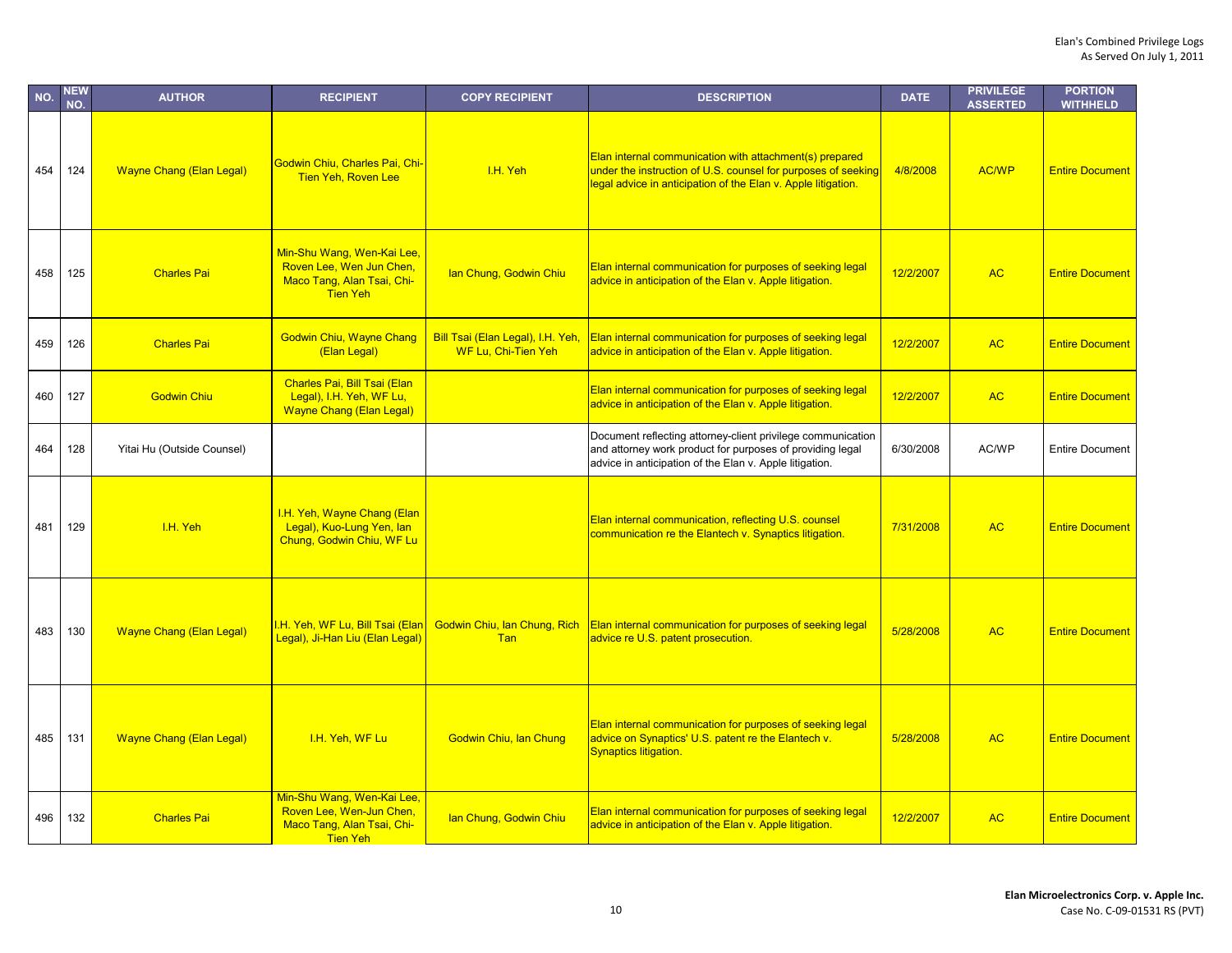| NO. | <b>NEW</b><br>NO. | <b>AUTHOR</b>                   | <b>RECIPIENT</b>                                                               | <b>COPY RECIPIENT</b>                                                                                                                                                                                   | <b>DESCRIPTION</b>                                                                                                                                              | <b>DATE</b> | <b>PRIVILEGE</b><br><b>ASSERTED</b> | <b>PORTION</b><br><b>WITHHELD</b> |
|-----|-------------------|---------------------------------|--------------------------------------------------------------------------------|---------------------------------------------------------------------------------------------------------------------------------------------------------------------------------------------------------|-----------------------------------------------------------------------------------------------------------------------------------------------------------------|-------------|-------------------------------------|-----------------------------------|
| 508 | 133               | <b>Wayne Chang (Elan Legal)</b> | I.H. Yeh                                                                       | lan Chung                                                                                                                                                                                               | Elan internal communication with work product prepared by<br>U.S. counsel for purposes of providing legal advice re the<br>Elan v. Apple litigation.            | 9/10/2009   | <b>AC</b>                           | <b>Entire Document</b>            |
| 510 | 134               | <b>Wayne Chang (Elan Legal)</b> | I.H. Yeh                                                                       | lan Chung                                                                                                                                                                                               | Elan internal communication with work product prepared by<br>U.S. counsel for purposes of providing legal advice re the<br>Elan v. Apple litigation.            | 9/10/2009   | AC/WP                               | <b>Entire Document</b>            |
| 512 | 135               | <b>Roven Lee</b>                | Wayne Chang (Elan Legal),<br>Lee Wen Kai, Phoenix Lin, Eric<br>Yang, lan Chung |                                                                                                                                                                                                         | Elan internal communication reflecting instruction of U.S.<br>counsel for purposes of providing legal advice re the Elan v.<br><b>Apple litigation.</b>         | 7/31/2009   | <b>AC</b>                           | <b>Entire Document</b>            |
| 517 | 136               | I.H. Yeh                        | <b>WF Lu, Godwin Chiu, Dennis</b><br>Liu, Wayne Chang (Elan Legal)             | Jason Oung, Min-Shu Wang,<br>Charles Pai, Ian Chung, Kuo-<br>Lung Yen, Jeff Cheng (Elan<br>Legal), Shu-Hsin (Elsa) Tsai<br>(Elan Legal), Yen-Jung (Eve)<br>Chang (Elan Legal), Nick Lin<br>(Elan Legal) | <b>Elan internal communication reflecting instruction of U.S.</b><br>(Elan Legal), Bill Tsai, Ji-Han Liu counsel re the Elan v. Apple litigation.               | 4/9/2009    | <b>AC</b>                           | <b>Entire Document</b>            |
| 525 | 137               | <b>Wayne Chang (Elan Legal)</b> | I.H. Yeh                                                                       | <b>Godwin Chiu</b>                                                                                                                                                                                      | Elan internal communication for purposes of seeking legal<br>advice re licensing negotiation with Apple and in anticipation<br>of the Elan v. Apple litigation. | 9/5/2007    | <b>AC</b>                           | <b>Entire Document</b>            |
| 527 | 138               | <b>Wayne Chang (Elan Legal)</b> | I.H. Yeh, Godwin Chiu, W.F.<br>Lu                                              |                                                                                                                                                                                                         | Elan internal communication and attachment(s) prepared for<br>purposes of seeking legal advice in anticipation of the Elan<br>v. Apple litigation.              | 3/13/2007   | <b>AC</b>                           | <b>Entire Document</b>            |
| 531 | 139               | <b>Wayne Chang (Elan Legal)</b> | I.H. Yeh, WF Lu                                                                |                                                                                                                                                                                                         | Elan internal communication for purposes of seeking legal<br>advice in anticipation of the Elan v. Apple litigation.                                            | 11/14/2007  | <b>AC</b>                           | <b>Entire Document</b>            |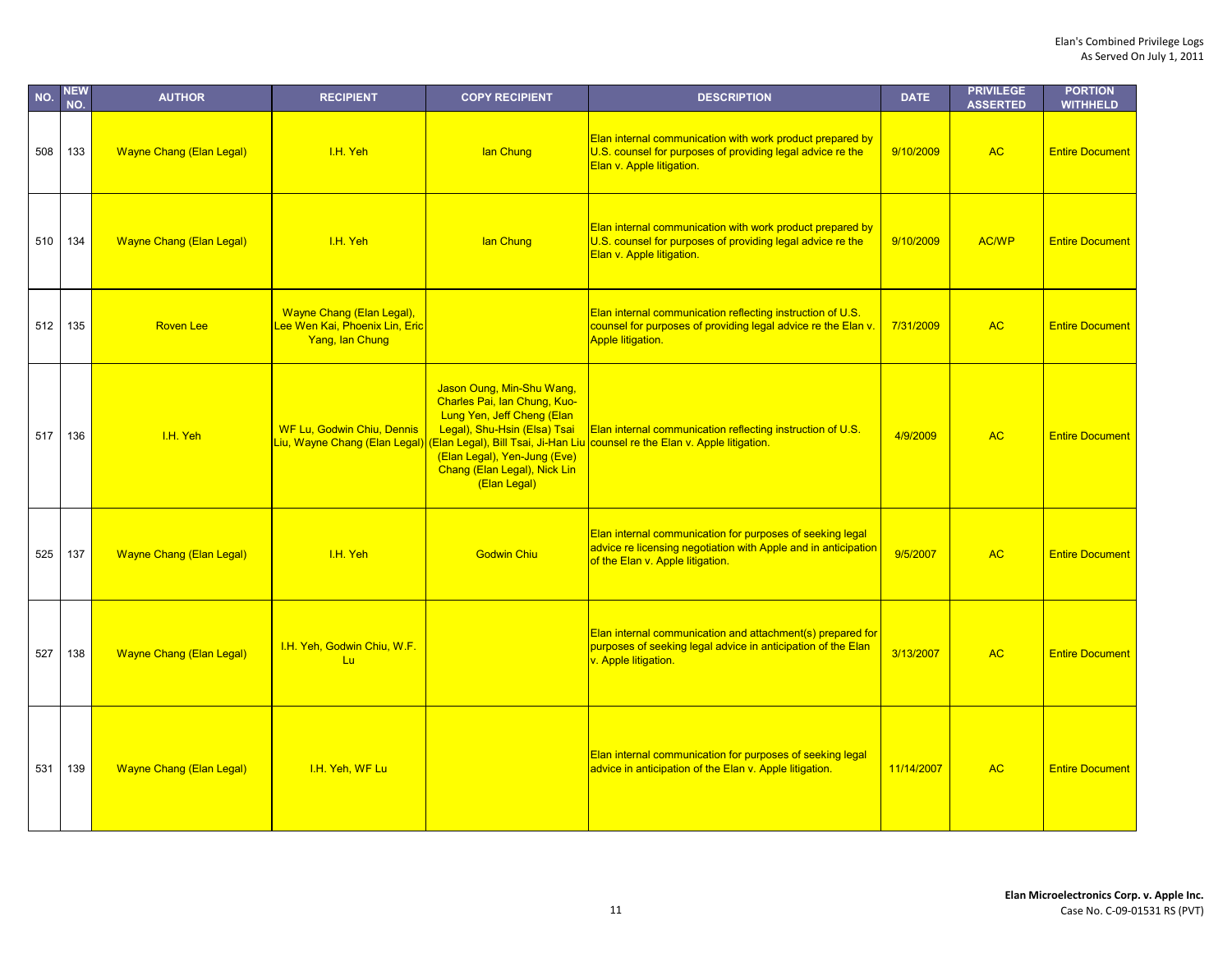| NO. | <b>NEW</b><br>NO. | <b>AUTHOR</b>                   | <b>RECIPIENT</b>                                                  | <b>COPY RECIPIENT</b>                               | <b>DESCRIPTION</b>                                                                                                                                                                  | <b>DATE</b> | <b>PRIVILEGE</b><br><b>ASSERTED</b> | <b>PORTION</b><br><b>WITHHELD</b> |
|-----|-------------------|---------------------------------|-------------------------------------------------------------------|-----------------------------------------------------|-------------------------------------------------------------------------------------------------------------------------------------------------------------------------------------|-------------|-------------------------------------|-----------------------------------|
| 533 | 140               | <b>Wayne Chang (Elan Legal)</b> | <b>Godwin Chiu</b>                                                | I.H. Yeh, Draco Wu, Ian Chung<br><b>Roven Lee</b>   | Elan internal communication for purposes of seeking legal<br>advice in anticipation of the Elan v. Apple litigation.                                                                | 8/16/2006   | <b>AC</b>                           | <b>Entire Document</b>            |
| 534 | 141               | <b>Wayne Chang (Elan Legal)</b> | <b>Godwin Chiu</b>                                                | I.H. Yeh                                            | Elan internal communication for purposes of seeking legal<br>advice in anticipation of the Elan v. Apple litigation.                                                                | 2/8/2007    | <b>AC</b>                           | <b>Entire Document</b>            |
| 536 | 142               | Wayne Chang (Elan Legal)        | Yitai Hu (Outside Counsel),<br>Sean DeBruine (Outside<br>Counsel) | I.H. Yeh, Fernando Yeh                              | Communication with U.S. counsel for purposes of seeking<br>legal advice re the Elan v. Apple litigation.                                                                            | 1/14/2010   | AC                                  | <b>Entire Document</b>            |
| 539 | 143               | <b>Wayne Chang (Elan Legal)</b> | I.H. Yeh                                                          | <b>WF Lu</b>                                        | Elan internal communication with work product prepared by<br>U.S. counsel for purposes of providing legal advice in<br>anticipation of the Elan v. Apple litigation.                | 6/21/2008   | <b>AC/WP</b>                        | <b>Entire Document</b>            |
| 540 | 144               | <b>Wayne Chang (Elan Legal)</b> | <b>Fernando Yeh</b>                                               | I.H. Yeh                                            | Elan internal communication reflecting communication with<br>U.S. counsel re the Elan v. Apple litigation.                                                                          | 1/21/2010   | <b>AC</b>                           | <b>Entire Document</b>            |
| 542 | 145               | <b>Wayne Chang (Elan Legal)</b> | I.H. Yeh                                                          |                                                     | Elan internal communication re for the purposes of seeking<br>legal advice, in anticipation of the Elan v. Apple litigation.                                                        | 1/24/2008   | <b>AC</b>                           | <b>Entire Document</b>            |
| 544 | 146               | I.H. Yeh                        | <b>Bill Tsai (Elan Legal)</b>                                     | <b>Wayne Chang (Elan Legal)</b>                     | Elan internal communication for purposes of seeking legal<br>advice re U.S. patent prosecution.                                                                                     | 2/26/2008   | <b>AC</b>                           | <b>Entire Document</b>            |
| 545 | 147               | <b>Wayne Chang (Elan Legal)</b> | I.H. Yeh                                                          |                                                     | Elan internal communication with work product prepared by<br>U.S. counsel for purposes of providing legal advice re the<br>Elan v. Apple litigation.                                | 2/1/2010    | <b>AC/WP</b>                        | <b>Entire Document</b>            |
| 546 | 148               | <b>Wayne Chang (Elan Legal)</b> | <b>Godwin Chiu</b>                                                | I.H. Yeh, Ocean Chen, Daisuke<br><b>Shudo</b>       | Elan internal communication with work product prepared by<br>U.S. counsel for purposes of providing legal advice re the<br>Elan v. Apple litigation.                                | 3/22/2007   | <b>AC/WP</b>                        | <b>Entire Document</b>            |
| 547 | 149               | <b>Wayne Chang (Elan Legal)</b> | Chi-Tien Yeh, Godwin Chiu,<br><b>Roven Lee</b>                    | I.H. Yeh                                            | Elan internal communication with attachment(s) prepared<br>under the instruction of U.S. counsel and to provide to U.S.<br>counsel in anticipation of the Elan v. Apple litigation. | 5/15/2008   | <b>AC/WP</b>                        | <b>Entire Document</b>            |
| 548 | 150               | Nick Lin (Elan Legal)           | I.H. Yeh                                                          | Wayne Chang (Elan Legal), Bill<br>Tsai (Elan Legal) | Elan internal communication reflecting instruction of U.S.<br>counsel in anticipation of the Elan v. Apple litigation.                                                              | 12/25/2008  | <b>AC</b>                           | <b>Entire Document</b>            |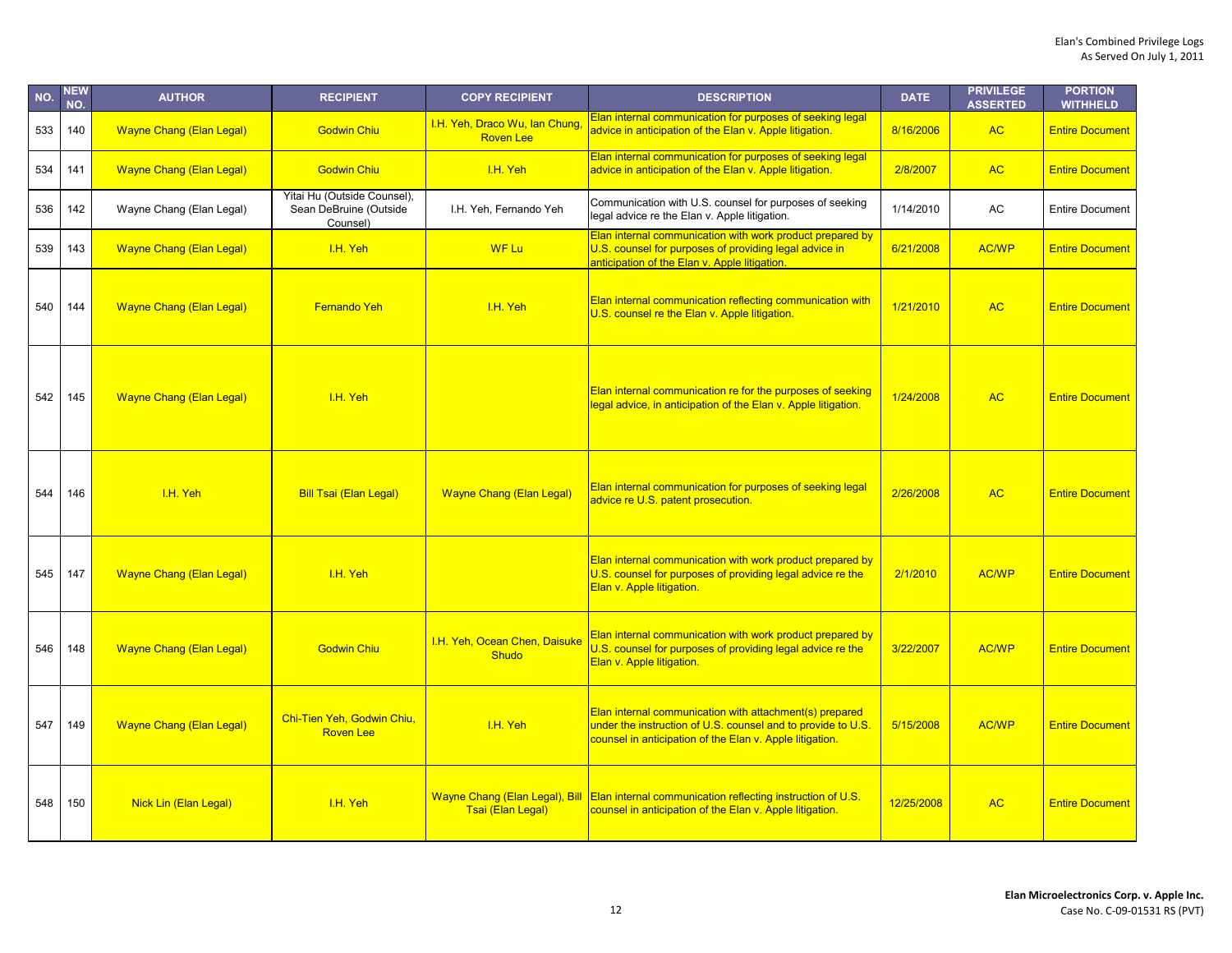| NO. | <b>NEW</b><br>NO. | <b>AUTHOR</b>                   | <b>RECIPIENT</b>                                                                                                      | <b>COPY RECIPIENT</b> | <b>DESCRIPTION</b>                                                                                                                                                         | <b>DATE</b> | <b>PRIVILEGE</b><br><b>ASSERTED</b> | <b>PORTION</b><br><b>WITHHELD</b> |
|-----|-------------------|---------------------------------|-----------------------------------------------------------------------------------------------------------------------|-----------------------|----------------------------------------------------------------------------------------------------------------------------------------------------------------------------|-------------|-------------------------------------|-----------------------------------|
| 554 | 151               | <b>Wayne Chang (Elan Legal)</b> | I.H. Yeh                                                                                                              | W.F. Lu               | Elan internal communication reflecting instruction of U.S.<br>counsel for purposes of providing legal advice in anticipation<br>of the Elan v. Apple litigation.           | 6/24/2008   | <b>AC</b>                           | <b>Entire Document</b>            |
| 555 | 152               | <b>Wayne Chang (Elan Legal)</b> | <b>Chi-Tien Yeh</b>                                                                                                   | I.H. Yeh              | Elan internal communication reflecting the instruction of U.S<br>counsel in anticipation of the Elan v. Apple litigation.                                                  | 5/15/2008   | <b>AC</b>                           | <b>Entire Document</b>            |
| 556 | 153               | <b>Chi-Tien Yeh</b>             | Wayne Chang (Elan Legal),<br>Godwin Chiu, Roven Lee                                                                   | I.H. Yeh              | Elan internal communication reflecting the instruction of U.S.<br>counsel in anticipation of the Elan v. Apple litigation.                                                 | 5/15/2008   | <b>AC</b>                           | <b>Entire Document</b>            |
| 558 | 154               | I.H. Yeh                        | WF Lu, Hsi-Kun Lin, Charles<br>Pai, Godwin Chiu, Steven Tsai,<br>lan Chung, Kuo-Lung Yen,<br>Wayne Chang (Elan Legal) |                       | Elan internal communication, reflecting U.S. counsel<br>communication and for purposes of seeking legal advice re<br>the Elantech v. Synaptics litigation.                 | 8/27/2008   | <b>AC</b>                           | <b>Entire Document</b>            |
| 559 | 155               | I.H. Yeh                        | Wayne Chang (Elan Legal),<br>Kuo-Lung Yen, Ian Chung,<br>Steven Tsai, Godwin Chiu,<br>Charles Pai, Hsi-Kun Lin        |                       | Elan internal communication, reflecting U.S. counsel<br>communication and for purposes of seeking legal advice re<br>the Elantech v. Synaptics litigation.                 | 8/14/2008   | <b>AC</b>                           | <b>Entire Document</b>            |
| 562 | 156               | <b>Wayne Chang (Elan Legal)</b> | I.H. Yeh                                                                                                              |                       | Elan internal communication reflecting communication with<br>U.S. counsel re the Elan v. Apple litigation.                                                                 | 2/2/2010    | <b>AC</b>                           | <b>Entire Document</b>            |
| 564 | 157               | <b>WF Lu</b>                    | <b>Wayne Chang (Elan Legal),</b><br>I.H. Yeh                                                                          |                       | Elan internal communication for purposes of seeking legal<br>advice re the Elan v. Apple litigation.                                                                       | 4/7/2009    | <b>AC</b>                           | <b>Entire Document</b>            |
| 570 | 158               | <b>Wayne Chang (Elan Legal)</b> | I.H. Yeh                                                                                                              | <b>WF Lu</b>          | Elan internal communication for purposes of seeking legal<br>advice re the Elantech v. Synaptics litigation.                                                               | 6/25/2008   | <b>AC/WP</b>                        | <b>Entire Document</b>            |
| 577 | 159               | <b>Wayne Chang (Elan Legal)</b> | <b>WF Lu</b>                                                                                                          | Godwin Chiu, I.H. Yeh | Elan internal communication reflecting communication with<br>U.S. counsel and for the purposes of seeking legal advice in<br>anticipation of the Elan v. Apple litigation. | 2/16/2007   | <b>AC</b>                           | <b>Entire Document</b>            |
| 578 | 160               | <b>Eve Chang (Elan Legal)</b>   | <b>Eric Yang</b>                                                                                                      |                       | Elan internal communication reflecting instruction of U.S.<br>counsel re the Elan v. Apple litigation.                                                                     | 3/17/2010   | <b>AC</b>                           | <b>Entire Document</b>            |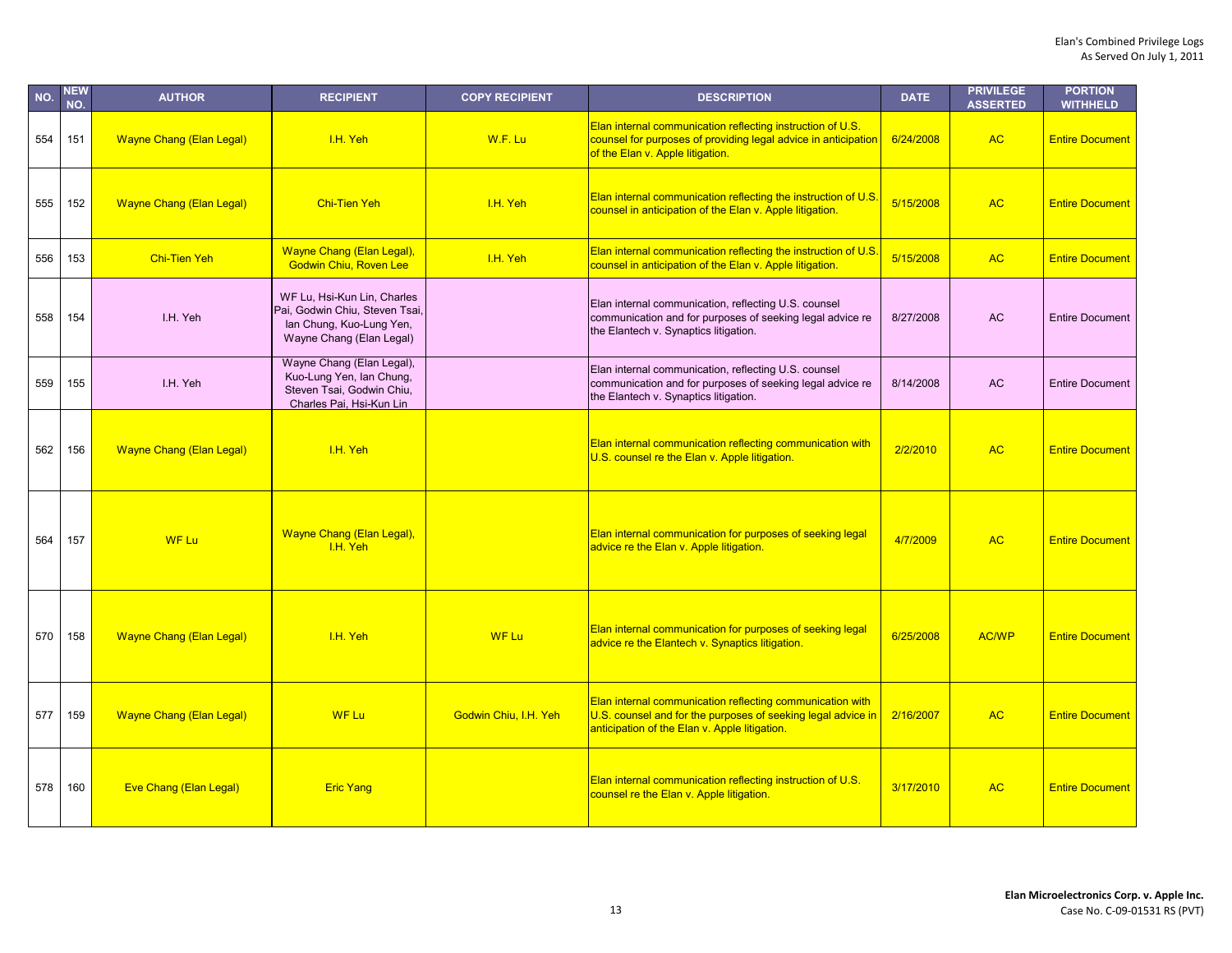| NO. | <b>NEW</b><br>NO. | <b>AUTHOR</b>                   | <b>RECIPIENT</b>              | <b>COPY RECIPIENT</b>                                 | <b>DESCRIPTION</b>                                                                                                                                                                                                           | <b>DATE</b> | <b>PRIVILEGE</b><br><b>ASSERTED</b> | <b>PORTION</b><br><b>WITHHELD</b> |
|-----|-------------------|---------------------------------|-------------------------------|-------------------------------------------------------|------------------------------------------------------------------------------------------------------------------------------------------------------------------------------------------------------------------------------|-------------|-------------------------------------|-----------------------------------|
| 579 | 161               | <b>Eric Yang</b>                | <b>Eve Chang (Elan Legal)</b> |                                                       | Elan internal communication with attachment(s) prepared<br>under the instruction of U.S. counsel and to provide to U.S.<br>counsel re the Elan v. Apple litigation.                                                          | 3/10/2010   | <b>AC/WP</b>                        | <b>Entire Document</b>            |
| 580 | 162               | Eve Chang (Elan Legal)          | <b>Eric Yang</b>              |                                                       | Elan internal communication reflecting the instruction of U.S.<br>counsel re the Elan v. Apple litigation.                                                                                                                   | 3/9/2010    | <b>AC</b>                           | <b>Entire Document</b>            |
| 581 | 163               | <b>Eve Chang (Elan Legal)</b>   | <b>Eric Yang</b>              |                                                       | Elan internal communication reflecting the instruction of U.S<br>counsel re the Elan v. Apple litigation.                                                                                                                    | 3/4/2010    | <b>AC</b>                           | <b>Entire Document</b>            |
| 582 | 164               | <b>Leo Chen</b>                 | <b>Eric Yang</b>              |                                                       | Elan internal communication with attachment(s) prepared<br>under the instruction of U.S. counsel and to provide to U.S.<br>counsel re the Elan v. Apple litigation.                                                          | 11/17/2009  | <b>AC/WP</b>                        | <b>Entire Document</b>            |
| 583 | 165               | <b>Wayne Chang (Elan Legal)</b> | <b>Eric Yang</b>              | <b>Phoenix Lin</b>                                    | Elan internal communication with attachment(s) reflecting<br>the instruction of U.S. counsel to transmit work product<br>prepared by U.S. counsel for purposes of providing legal<br>advice re the Elan v. Apple litigation. | 11/15/2009  | <b>AC/WP</b>                        | <b>Entire Document</b>            |
| 584 | 166               | <b>Wayne Chang (Elan Legal)</b> | <b>WF Lu, Charles Pai</b>     | I.H. Yeh, Roven Lee, Eric Yang,<br><b>Stober Chen</b> | <b>Elan internal communication reflecting the instruction of U.S.</b><br>counsel re the Elan v. Apple litigation.                                                                                                            | 10/14/2009  | <b>AC</b>                           | <b>Entire Document</b>            |
| 587 | 167               | <b>Alfie Tsai</b>               | <b>Eric Yang</b>              |                                                       | Elan internal communication with attachment(s) prepared<br>under the instruction of U.S. counsel for purposes of seeking<br>legal advice re U.S. patent prosecution.                                                         | 9/25/2008   | <b>AC/WP</b>                        | <b>Entire Document</b>            |
| 599 | 168               | Helen Su (Outside Counsel)      |                               |                                                       | Document prepared by outside counsel for purposes of<br>providing legal advice re the Elan v. Apple litigation.                                                                                                              | 3/10/2010   | AC/WP                               | <b>Entire Document</b>            |
| 600 | 169               | Helen Su (Outside Counsel)      |                               |                                                       | Document prepared by outside counsel for purposes of<br>providing legal advice re the Elan v. Apple litigation.                                                                                                              | 3/10/2010   | AC/WP                               | <b>Entire Document</b>            |
| 613 | 170               | <b>Godwin Chiu</b>              | lan Chung                     |                                                       | Elan internal communication with work product prepared by<br>U.S. counsel for purposes of providing legal advice in<br>anticipation of the Elan v. Apple litigation.                                                         | 8/3/2008    | <b>AC/WP</b>                        | <b>Entire Document</b>            |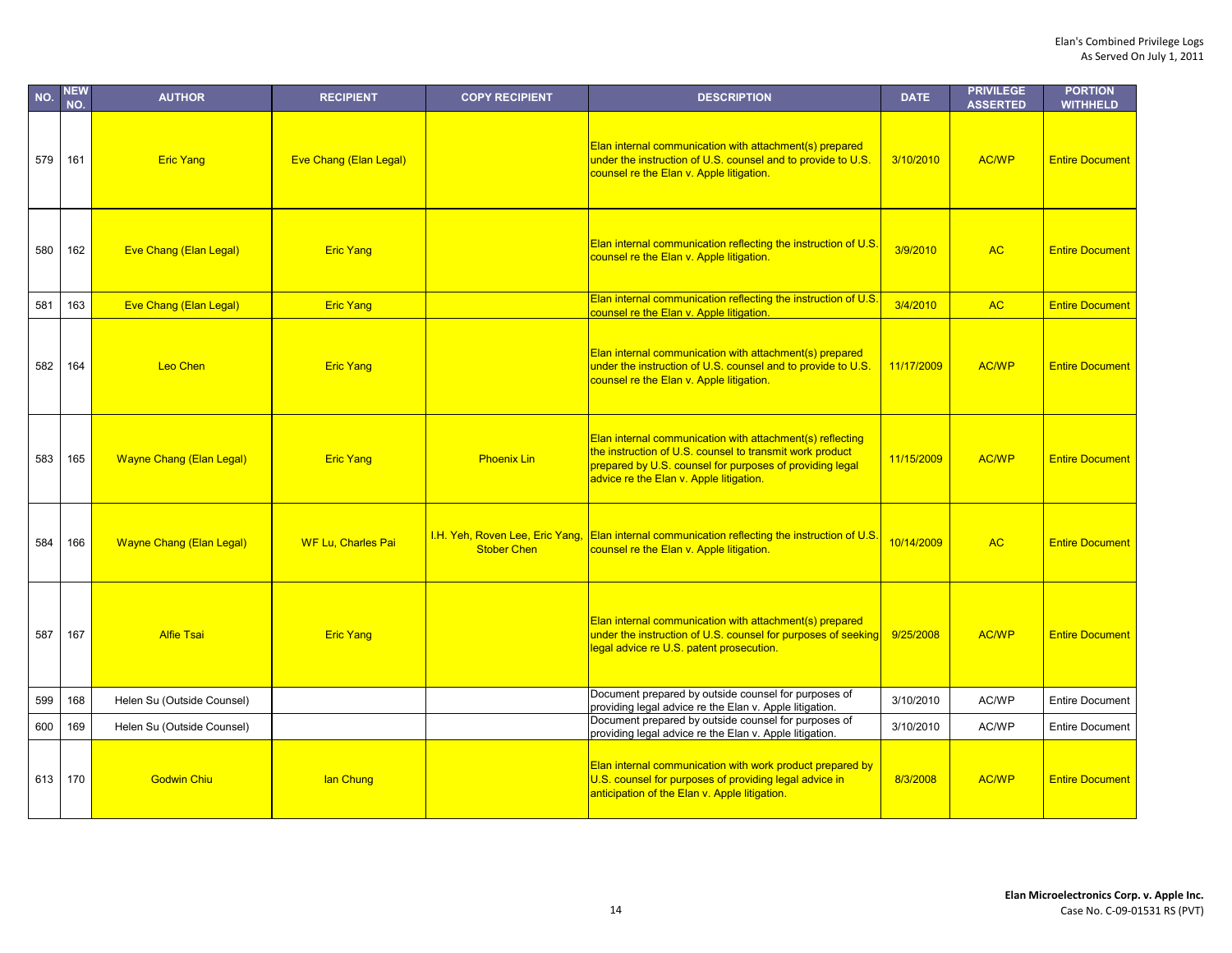| NO.            | <b>NEW</b><br>NO. | <b>AUTHOR</b>            | <b>RECIPIENT</b>                                | <b>COPY RECIPIENT</b>                                                                                  | <b>DESCRIPTION</b>                                                                                                                                                                                                                                            | <b>DATE</b> | <b>PRIVILEGE</b><br><b>ASSERTED</b> | <b>PORTION</b><br><b>WITHHELD</b>                            |
|----------------|-------------------|--------------------------|-------------------------------------------------|--------------------------------------------------------------------------------------------------------|---------------------------------------------------------------------------------------------------------------------------------------------------------------------------------------------------------------------------------------------------------------|-------------|-------------------------------------|--------------------------------------------------------------|
| 649            | 171               | Godwin Chiu              | Annie Jeong, Dong Jun Seo,<br>Michael Na        | Peggy Lin, Charles Pai, lan<br>Chung                                                                   | Communication between Elan and S&J, a third party having<br>a common legal interest with Elan, with work product<br>prepared by U.S. counsel for purposes of providing legal<br>advice on Synaptics' U.S. patent, re the Elantech v.<br>Synaptics litigation. | 2/20/2008   | AC/WP/Common<br><b>Interest</b>     | <b>Entire Document</b>                                       |
| 650            | 172               | <b>Godwin Chiu</b>       | Ji-Han Liu (Elan Legal), W.F.<br>Lu             | I.H. Yeh, Ian Chung, Kuo-Lung<br>Yen, Charles Pai, Wayne Chang<br>(Elan Legal), Jacky Wu, Eric<br>Yang | Elan internal communication for purposes of seeking legal<br>advice on Synaptics' U.S. patent re the Elantech v.<br><b>Synaptics litigation.</b>                                                                                                              | 2/11/2008   | <b>AC</b>                           | <b>Entire Document</b>                                       |
| 668            | 173               | <b>Godwin Chiu</b>       | Wayne Chang (Elan Legal), I.<br>H. Yeh. W.F. Lu | lan Chung                                                                                              | Elan internal communication, reflecting U.S. counsel<br>privileged communication and for purposes of seeking legal<br>advice re the Elantech v. Synaptics litigation.                                                                                         | 7/31/2007   | <b>AC</b>                           | <b>Entire Document</b>                                       |
| 669            | 174               | <b>Godwin Chiu</b>       | W.F. Lu, Wayne Chang (Elan<br>legal), Roven Lee | lan Chung, I.H. Yeh                                                                                    | Elan internal communication for purposes of seeking legal<br>advice re the Elantech v. Synaptics litigation.                                                                                                                                                  | 7/15/2007   | <b>AC</b>                           | <b>Entire Document</b>                                       |
|                | 175               | Wayne Chang (Elan Legal) | N/A                                             | N/A                                                                                                    | Document prepared by Elan, for third party customers,<br>subject to common legal interest, reflecting communication<br>with U.S. counsel and U.S. counsel work product for<br>purposes of providing legal advice re the Elan v. Apple<br>litigation.          | 11/20/2009  | AC/WP                               | Entire pages and<br>paragraphs in<br>ELN350108-<br>ELN350163 |
| $\overline{2}$ | 176               | Wayne Chang (Elan Legal) | N/A                                             | N/A                                                                                                    | Document prepared by Elan, for third party customers,<br>subject to common legal interest, reflecting communication<br>with U.S. counsel and U.S. counsel work product for<br>purposes of providing legal advice re the Elan v. Apple<br>litigation.          | 11/20/2009  | AC/WP                               | Entire pages and<br>paragraphs in<br>ELN350164-<br>ELN350340 |
| 3              | 177               | Wayne Chang (Elan Legal) | N/A                                             | N/A                                                                                                    | Document prepared by Elan, for third party customers,<br>subject to common legal interest, reflecting communication<br>with U.S. counsel and U.S. counsel work product for<br>purposes of providing legal advice re the Elan v. Apple<br>litigation.          | 11/20/2009  | AC/WP                               | Entire page and<br>paragraphs in<br>ELN350341-<br>ELN350517  |
| 4              | 178               | Wayne Chang (Elan Legal) | N/A                                             | N/A                                                                                                    | Document prepared by Elan, for third party customers,<br>subject to common legal interest, reflecting communication<br>with U.S. counsel and U.S. counsel work product for<br>purposes of providing legal advice re the Elan v. Apple<br>litigation.          | 11/20/2009  | AC/WP                               | Entire page and<br>paragraphs in<br>ELN350518-<br>ELN350608  |
| 5              | 179               | Wayne Chang (Elan Legal) | N/A                                             | N/A                                                                                                    | Document prepared by Elan, for third party customers,<br>subject to common legal interest, reflecting communication<br>with U.S. counsel and U.S. counsel work product for<br>purposes of providing legal advice re the Elan v. Apple<br>litigation.          | 11/20/2009  | AC/WP                               | Entire page and<br>paragraphs in<br>ELN350609-<br>ELN350691  |
| 6              | 180               | Wayne Chang (Elan Legal) | N/A                                             | N/A                                                                                                    | Document prepared by Elan, for third party customers,<br>subject to common legal interest, reflecting communication<br>with U.S. counsel and U.S. counsel work product for<br>purposes of providing legal advice re the Elan v. Apple<br>litigation.          | 11/20/2009  | AC/WP                               | Entire page and<br>paragraphs in<br>ELN350692-<br>ELN350774  |
| $\overline{7}$ | 181               | Wayne Chang (Elan Legal) | N/A                                             | N/A                                                                                                    | Document prepared by Elan, for third party customers,<br>subject to common legal interest, reflecting communication<br>with U.S. counsel and U.S. counsel work product for<br>purposes of providing legal advice re the Elan v. Apple<br>litigation.          | 11/20/2009  | AC/WP                               | Entire page and<br>paragraphs in<br>ELN350775-<br>ELN350856  |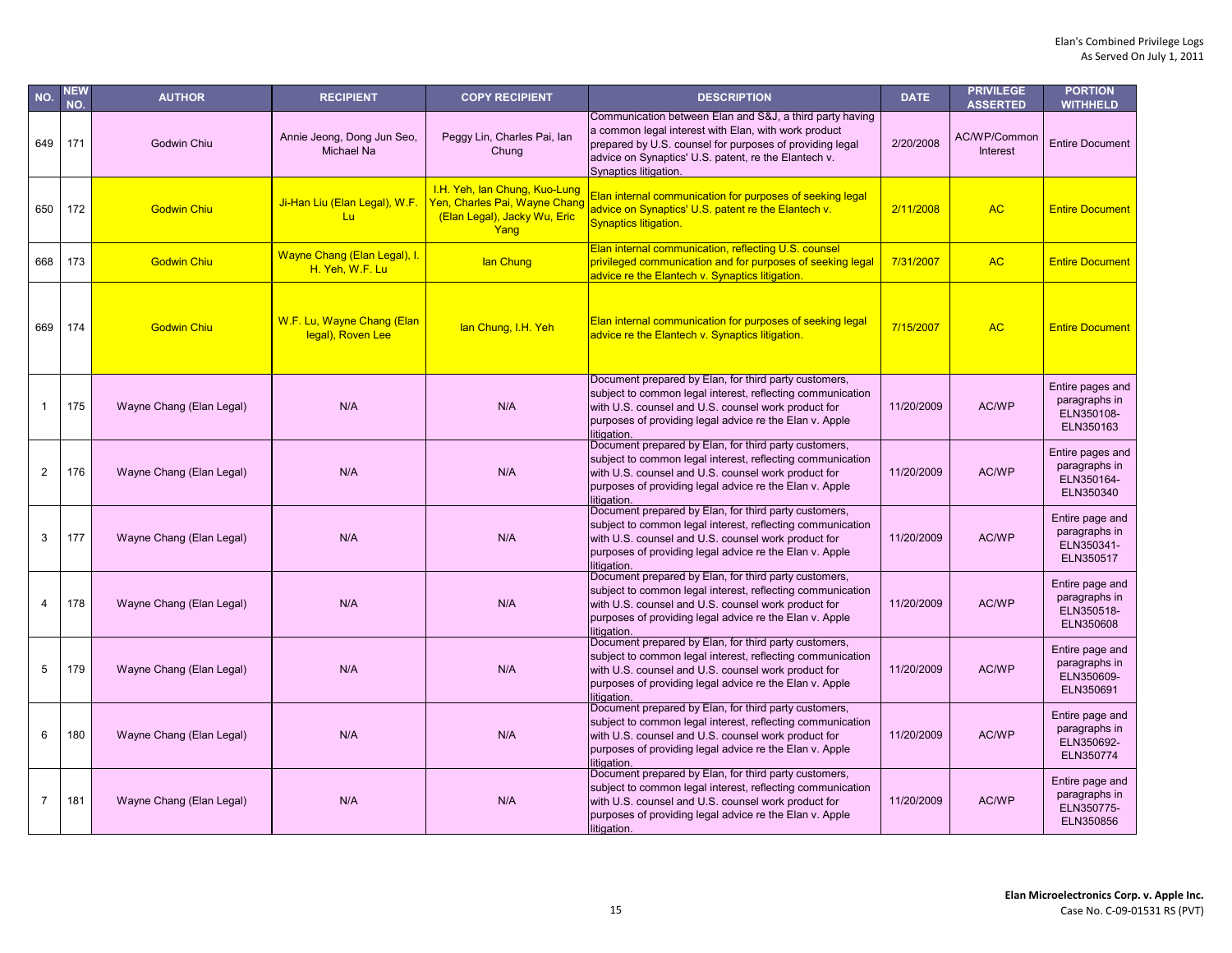| NO. | <b>NEW</b><br>NO. | <b>AUTHOR</b>            | <b>RECIPIENT</b> | <b>COPY RECIPIENT</b> | <b>DESCRIPTION</b>                                                                                                                                                                                                                                                   | <b>DATE</b> | <b>PRIVILEGE</b><br><b>ASSERTED</b> | <b>PORTION</b><br><b>WITHHELD</b>                            |
|-----|-------------------|--------------------------|------------------|-----------------------|----------------------------------------------------------------------------------------------------------------------------------------------------------------------------------------------------------------------------------------------------------------------|-------------|-------------------------------------|--------------------------------------------------------------|
| 8   | 182               | Wayne Chang (Elan Legal) | N/A              | N/A                   | Document prepared by Elan, for third party customers,<br>subject to common legal interest, reflecting communication<br>with U.S. counsel and U.S. counsel work product for<br>purposes of providing legal advice re the Elan v. Apple<br>litigation.                 | 11/20/2009  | AC/WP                               | Entire page in<br>ELN350857-<br>ELN350976                    |
| 9   | 183               | Wayne Chang (Elan Legal) | N/A              | N/A                   | Document prepared by Elan, for third party customers,<br>subject to common legal interest, reflecting communication<br>with U.S. counsel and U.S. counsel work product for<br>purposes of providing legal advice re the Elan v. Apple<br>litigation.                 | 11/13/2009  | AC/WP                               | Entire pages and<br>paragraphs in<br>ELN350977-<br>ELN351055 |
| 10  | 184               | Wayne Chang (Elan Legal) | N/A              | N/A                   | Document prepared by Elan, for third party customers,<br>subject to common legal interest, reflecting communication<br>with U.S. counsel and U.S. counsel work product for<br>purposes of providing legal advice in anticipation of the Elan<br>v. Apple litigation. | 6/20/2008   | AC/WP                               | Entire pages in<br>ELN351201-<br>ELN351203                   |
| 11  | 185               | Wayne Chang (Elan Legal) | N/A              | N/A                   | Document prepared by Elan, for third party customers,<br>subject to common legal interest, reflecting communication<br>with U.S. counsel and U.S. counsel work product for<br>purposes of providing legal advice in anticipation of the Elan<br>v. Apple litigation. | 8/24/2009   | AC/WP                               | Entire page in<br>ELN351204-<br>ELN351205                    |
| 12  | 186               | Wayne Chang (Elan Legal) | N/A              | N/A                   | Document prepared by Elan, for third party customers,<br>subject to common legal interest, reflecting communication<br>with U.S. counsel and U.S. counsel work product for<br>purposes of providing legal advice re the Elan v. Apple<br>litigation.                 | 11/21/2009  | AC/WP                               | Entire paragraphs<br>in ELN351274-<br>ELN351450              |
| 13  | 187               | Wayne Chang (Elan Legal) | N/A              | N/A                   | Document prepared by Elan, for third party customers,<br>subject to common legal interest, reflecting communication<br>with U.S. counsel and U.S. counsel work product for<br>purposes of providing legal advice re the Elan v. Apple<br>litigation.                 | 11/9/2009   | AC/WP                               | Entire paragraphs<br>in ELN351451-<br>ELN351534              |
| 14  | 188               | Wayne Chang (Elan Legal) | N/A              | N/A                   | Document prepared by Elan, for third party customers,<br>subject to common legal interest, reflecting communication<br>with U.S. counsel and U.S. counsel work product for<br>purposes of providing legal advice re the Elan v. Apple<br>litigation.                 | 10/30/2009  | <b>AC/WP</b>                        | Entire page and<br>paragraphs in<br>ELN351535-<br>ELN351617  |
| 15  | 189               | Wayne Chang (Elan Legal) | N/A              | N/A                   | Document prepared by Elan, for third party customers,<br>subject to common legal interest, reflecting communication<br>with U.S. counsel and U.S. counsel work product for<br>purposes of providing legal advice re the Elan v. Apple<br>litigation.                 | 9/21/2009   | AC/WP                               | Entire paragraphs<br>in ELN351618-<br>ELN351699              |
| 16  | 190               | Wayne Chang (Elan Legal) | N/A              | N/A                   | Document prepared by Elan, for third party customers,<br>subject to common legal interest, reflecting communication<br>with U.S. counsel and U.S. counsel work product for<br>purposes of providing legal advice re the Elan v. Apple<br>litigation.                 | 11/10/2009  | AC/WP                               | Entire pages and<br>paragraph in<br>ELN412409-<br>ELN412487  |
| 17  | 191               | Wayne Chang (Elan Legal) | N/A              | N/A                   | Document prepared by Elan, for third party customers,<br>subject to common legal interest, reflecting communication<br>with U.S. counsel and U.S. counsel work product for<br>purposes of providing legal advice re the Elan v. Apple<br>litigation.                 | 11/11/2009  | AC/WP                               | Entire paragraphs<br>in ELN412488-<br>ELN412358              |
| 18  | 192               | Wayne Chang (Elan Legal) | N/A              | N/A                   | Document prepared by Elan, for third party customers,<br>subject to common legal interest, reflecting communication<br>with U.S. counsel and U.S. counsel work product for<br>purposes of providing legal advice re the Elantech v<br>Synaptics litigation.          | 8/5/2008    | AC/WP                               | Entire pages in<br>ELN437263-<br>ELN437292                   |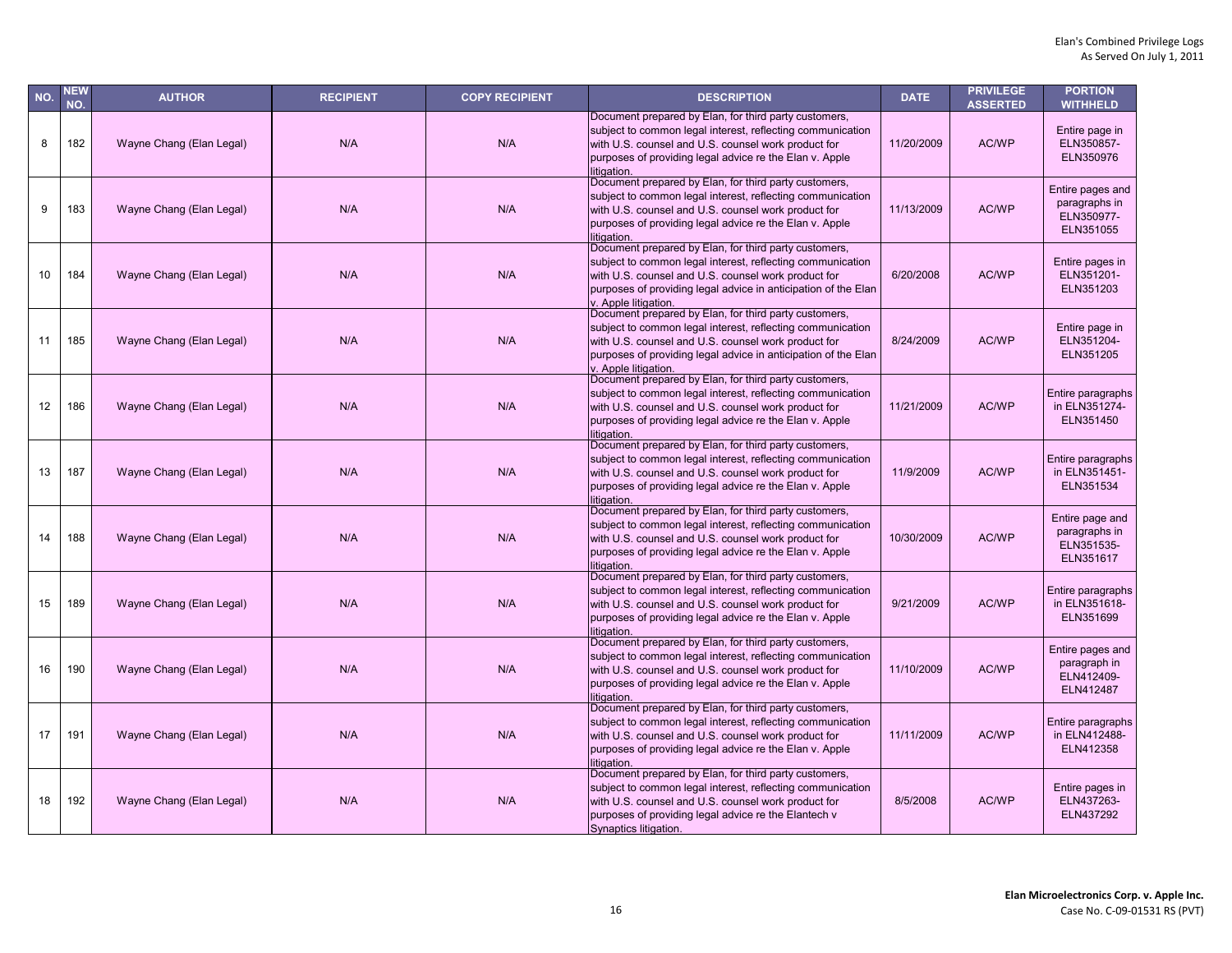| NO. | <b>NEW</b><br>NO. | <b>AUTHOR</b>            | <b>RECIPIENT</b> | <b>COPY RECIPIENT</b> | <b>DESCRIPTION</b>                                                                                                                                                                                                                                   | <b>DATE</b> | <b>PRIVILEGE</b><br><b>ASSERTED</b> | <b>PORTION</b><br><b>WITHHELD</b>                            |
|-----|-------------------|--------------------------|------------------|-----------------------|------------------------------------------------------------------------------------------------------------------------------------------------------------------------------------------------------------------------------------------------------|-------------|-------------------------------------|--------------------------------------------------------------|
| 19  | 193               | Wayne Chang (Elan Legal) | N/A              | N/A                   | Document prepared by Elan, for third party customers,<br>reflecting communication with U.S. counsel and U.S.<br>counsel work product for purposes of providing advice re<br>U.S. patent analysis.                                                    | 6/16/2008   | AC/WP                               | Entire pages in<br>ELN442713-<br>ELN442811                   |
| 20  | 194               | Wayne Chang (Elan Legal) | N/A              | N/A                   | Document prepared by Elan, for third party customers,<br>reflecting communication with U.S. counsel and U.S.<br>counsel work product for purposes of providing advice re<br>U.S. patent analysis.                                                    | 8/4/2008    | AC/WP                               | Entire page in<br>ELN442841-<br>ELN442870                    |
| 21  | 195               | Wayne Chang (Elan Legal) | N/A              | N/A                   | Document prepared by Elan, for third party customers,<br>reflecting communication with U.S. counsel and U.S.<br>counsel work product for purposes of providing advice re<br>U.S. patent analysis.                                                    | 8/4/2008    | AC/WP                               | Entire pages in<br>ELN442929-<br>ELN442958                   |
| 22  | 196               | Wayne Chang (Elan Legal) | N/A              | N/A                   | Document prepared by Elan, for third party customers,<br>subject to common legal interest, reflecting communication<br>with U.S. counsel and U.S. counsel work product for<br>purposes of providing legal advice re the Elan v. Apple<br>litigation. | 10/12/2009  | AC/WP                               | Entire paragraphs<br>in ELN457618-<br>ELN457722              |
| 23  | 197               | Wayne Chang (Elan Legal) | N/A              | N/A                   | Document prepared by Elan, for third party customers,<br>subject to common legal interest, reflecting communication<br>with U.S. counsel and U.S. counsel work product for<br>purposes of providing legal advice re the Elan v. Apple<br>litigation. | 10/12/2009  | AC/WP                               | Entire page and<br>paragraphs in<br>ELN457723-<br>ELN457793  |
| 24  | 198               | Wayne Chang (Elan Legal) | N/A              | N/A                   | Document prepared by Elan, for third party customers,<br>subject to common legal interest, reflecting communication<br>with U.S. counsel and U.S. counsel work product for<br>purposes of providing legal advice re the Elan v. Apple<br>litigation. | 10/12/2009  | AC/WP                               | Entire page and<br>paragraphs in<br>ELN457794-<br>ELN457864  |
| 25  | 199               | Wayne Chang (Elan Legal) | N/A              | N/A                   | Document prepared by Elan, for third party customers,<br>subject to common legal interest, reflecting communication<br>with U.S. counsel and U.S. counsel work product for<br>purposes of providing legal advice re the Elan v. Apple<br>litigation. | 10/12/2009  | <b>AC/WP</b>                        | Entire paragraphs<br>in ELN457865-<br>ELN457936              |
| 26  | 200               | Wayne Chang (Elan Legal) | N/A              | N/A                   | Document prepared by Elan, for third party customers,<br>subject to common legal interest, reflecting communication<br>with U.S. counsel and U.S. counsel work product for<br>purposes of providing legal advice re the Elan v. Apple<br>litigation. | 10/12/2009  | AC/WP                               | Entire page and<br>paragraph in<br>ELN457937-<br>ELN458007   |
| 27  | 201               | Wayne Chang (Elan Legal) | N/A              | N/A                   | Document prepared by Elan, for third party customers,<br>subject to common legal interest, reflecting communication<br>with U.S. counsel and U.S. counsel work product for<br>purposes of providing legal advice re the Elan v. Apple<br>litigation. | 10/12/2009  | AC/WP                               | Entire paragraphs<br>in ELN458008-<br>ELN458078              |
| 28  | 202               | Wayne Chang (Elan Legal) | N/A              | N/A                   | Document prepared by Elan, for third party customers,<br>subject to common legal interest, reflecting communication<br>with U.S. counsel and U.S. counsel work product for<br>purposes of providing legal advice re the Elan v. Apple<br>litigation  | 9/10/2009   | AC/WP                               | Entire page in<br>ELN458305-<br>ELN458306                    |
| 29  | 203               | Wayne Chang (Elan Legal) | I.H. Yeh         | lan Chang             | Document prepared by Elan, for third party customers,<br>subject to common legal interest, reflecting communication<br>with U.S. counsel and U.S. counsel work product for<br>purposes of providing legal advice re the Elan v. Apple<br>litigation. | 9/10/2009   | AC/WP                               | Entire pages and<br>paragraphs in<br>ELN466486-<br>ELN466564 |
| 30  | 204               | Wayne Chang (Elan Legal) | I.H. Yeh         | N/A                   | Document prepared by Elan, for third party customers,<br>subject to common legal interest, reflecting communication<br>with U.S. counsel and U.S. counsel work product for<br>purposes of providing legal advice re the Elan v. Apple<br>litigation. | 11/5/2009   | AC/WP                               | Entire paragraphs<br>in ELN470321-<br>ELN470375              |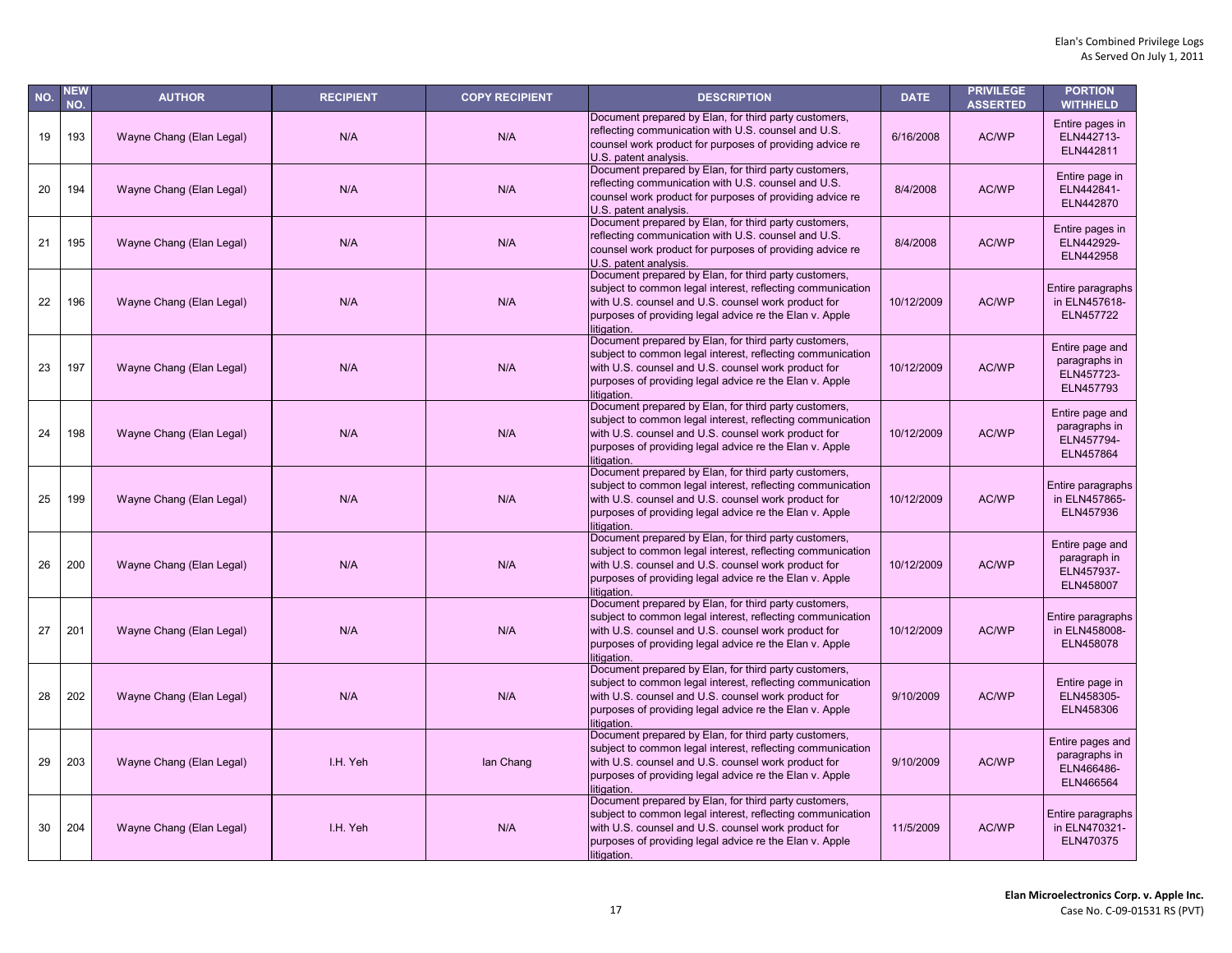| NO. | <b>NEW</b><br>NO. | <b>AUTHOR</b>              | <b>RECIPIENT</b>                                                                                                      | <b>COPY RECIPIENT</b>                                          | <b>DESCRIPTION</b>                                                                                                                                                                                                                                   | <b>DATE</b> | <b>PRIVILEGE</b><br><b>ASSERTED</b>    | <b>PORTION</b><br><b>WITHHELD</b>               |
|-----|-------------------|----------------------------|-----------------------------------------------------------------------------------------------------------------------|----------------------------------------------------------------|------------------------------------------------------------------------------------------------------------------------------------------------------------------------------------------------------------------------------------------------------|-------------|----------------------------------------|-------------------------------------------------|
| 31  | 205               | Wayne Chang (Elan Legal)   | I.H. Yeh                                                                                                              | N/A                                                            | Document prepared by Elan, for third party customers,<br>subject to common legal interest, reflecting communication<br>with U.S. counsel and U.S. counsel work product for<br>purposes of providing legal advice re the Elan v. Apple<br>litigation. | 2/28/2010   | AC/WP                                  | Entire page in<br>ELN470381-<br>ELN470511       |
| 32  | 206               | Wayne Chang (Elan Legal)   | I.H. Yeh                                                                                                              | N/A                                                            | Document prepared by Elan, for third party customers,<br>subject to common legal interest, reflecting communication<br>with U.S. counsel and U.S. counsel work product for<br>purposes of providing legal advice re the Elan v. Apple<br>litigation. | 2/1/2010    | AC/WP                                  | Entire paragraphs<br>in ELN471143-<br>ELN471310 |
| 33  | 207               | Wayne Chang (Elan Legal)   | I.H. Yeh                                                                                                              | N/A                                                            | Document prepared by Elan, for third party customers,<br>subject to common legal interest, reflecting communication<br>with U.S. counsel and U.S. counsel work product for<br>purposes of providing legal advice re the Elan v. Apple<br>litigation. | 3/19/2010   | AC/WP                                  | Entire paragraphs<br>ELN473952-<br>ELN474117    |
| 34  | 208               | Wayne Chang (Elan Legal)   | I.H. Yeh                                                                                                              | N/A                                                            | Document prepared by Elan, for third party customers,<br>subject to common legal interest, reflecting communication<br>with U.S. counsel and U.S. counsel work product for<br>purposes of providing legal advice re the patent analysis              | 5/14/2008   | AC/WP                                  | Entire pages<br>ELN478306-<br>ELN478366         |
| 35  | 209               | Wayne Chang (Elan Legal)   | lan Chung, Jesse Huang,<br>Godwin Chiu                                                                                | I.H. Yeh, Chile Wang, Joseph<br>Wang, Mite Liang, Brad Rendall | Communication between Elan and Sinbon, Elan agent,<br>having a common legal interest with Elan, with work product<br>prepared by U.S. counsel for purposes of providing legal<br>advice in anticipation of the Elan v. Apple litigation.             | 12/9/2008   | <b>AC/WP/COMMON</b><br><b>INTEREST</b> | Entire pages<br>ELN531113-<br>ELN531164         |
| 37  | 210               | <b>Ivy Chen</b>            | lan chung                                                                                                             | Godwin Chiu, I.H. Yeh                                          | Document prepared by Elan, for third party customers,<br>subject to common legal interest, reflecting communication<br>with U.S. counsel and U.S. counsel work product for<br>purposes of providing legal advice re patent analysis.                 | 12/9/2008   | AC/WP                                  | Entire pages<br>ELN531329-<br>ELN531380         |
| 40  | 211               | I.H. Yeh                   | W.F. Lu, Venny Lin, Charles<br>Pai, Godwin Chiu, Steven Tsai,<br>lan Chung, Kuo-Lung Yen,<br>Wayne Chang (Elan Legal) |                                                                | Elan internal communication reflecting U.S. counsel<br>communication and for purposes of seeking legal advice re<br>the Elantech v. Synaptics litigation.                                                                                            | 8/27/2008   | <b>AC</b>                              | Entire document                                 |
| 41  | 212               | I.H. Yeh                   | Wayne Chang (Elan Legal),<br>Kuo-Lung Yen, Ian Chung,<br>Steven Tsai, Godwin Chiu,<br>Charles Pai, Venny Lin          |                                                                | Elan internal communication reflecting U.S. counsel<br>communication and for purposes of seeking legal advice re<br>the Elantech v. Synaptics litigation.                                                                                            | 8/14/2008   | <b>AC</b>                              | Entire document                                 |
| 43  | 213               | Yitai Hu (Outside Counsel) | Wayne Jong                                                                                                            |                                                                | Communications with U.S. counsel for purposes of providing<br>legal advice in anticipation of the Elan v. Apple litigation.                                                                                                                          | 6/30/2008   | AC/WP                                  | Entire document                                 |
| 44  | 214               | Yitai Hu (Outside Counsel) | Wayne Jong                                                                                                            |                                                                | Communications with U.S. counsel for purposes of providing<br>legal advice in anticipation of the Elan v. Apple litigation.                                                                                                                          | 6/30/2008   | AC/WP                                  | Entire document                                 |
| 45  | 215               | <b>Godwin Chiu</b>         | Wayne Chang (Elan Legal),<br>I.H. Yeh, W.F. Lu, lan Chung                                                             |                                                                | Elan internal communication for purposes of seeking legal<br>advice re licensing negotiation with Apple and in anticipation<br>of the Elan v. Apple litigation.                                                                                      | 12/9/2007   | <b>AC</b>                              | <b>Entire document</b>                          |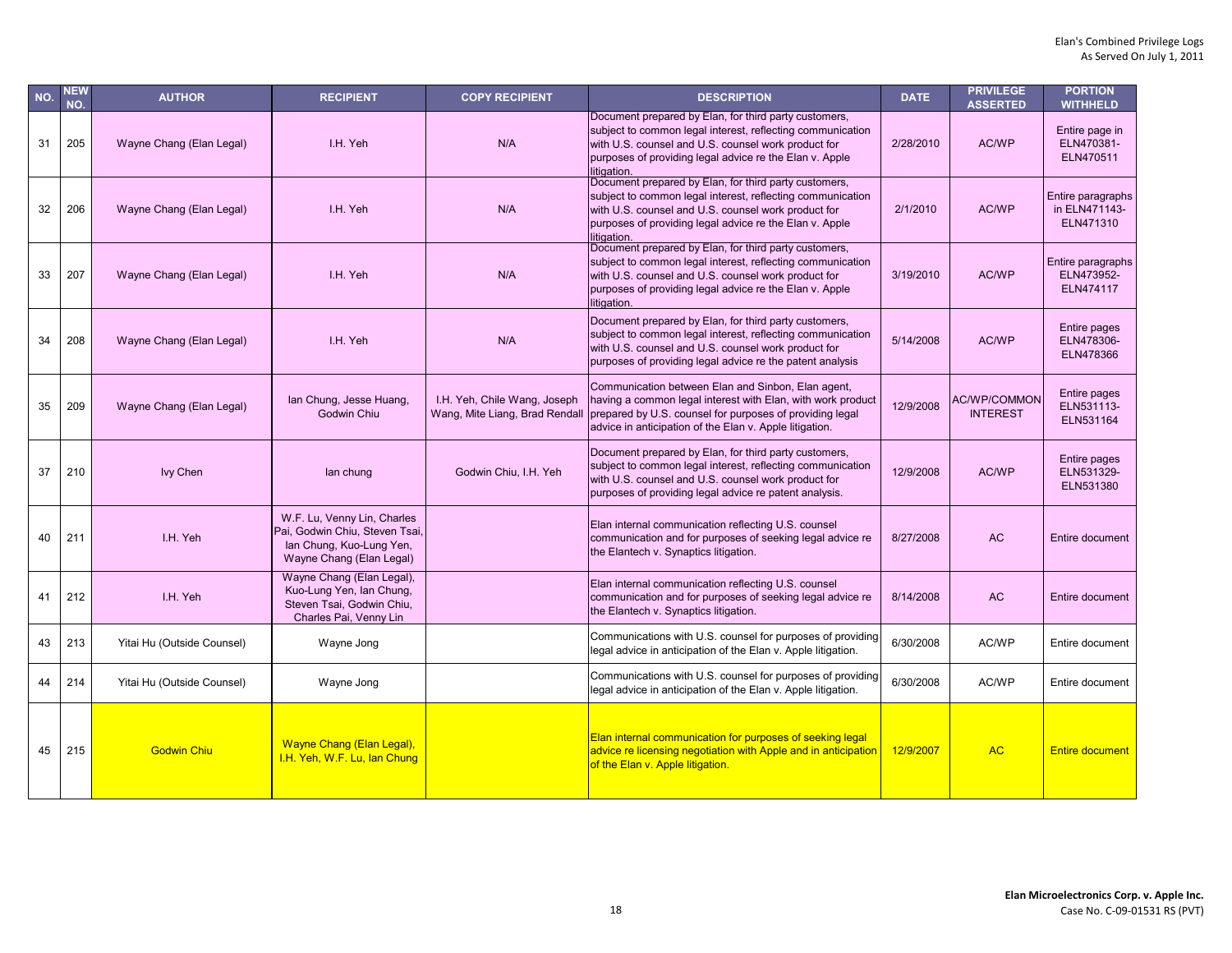| NO. | <b>NEW</b><br>NO. | <b>AUTHOR</b>                   | <b>RECIPIENT</b>                                                                                                                              | <b>COPY RECIPIENT</b>                                | <b>DESCRIPTION</b>                                                                                                                                                                                                                          | <b>DATE</b> | <b>PRIVILEGE</b><br><b>ASSERTED</b> | <b>PORTION</b><br><b>WITHHELD</b> |
|-----|-------------------|---------------------------------|-----------------------------------------------------------------------------------------------------------------------------------------------|------------------------------------------------------|---------------------------------------------------------------------------------------------------------------------------------------------------------------------------------------------------------------------------------------------|-------------|-------------------------------------|-----------------------------------|
| 46  | 216               | <b>Godwin Chiu</b>              | <b>Wayne Chang (Elan Legal)</b>                                                                                                               | <b>Bill Tsai (Elan Legal)</b>                        | Elan internal communication with work product prepared by<br>U.S. counsel for purposes of providing legal advice in<br>anticipation of the Elan v. Apple litigation.                                                                        | 8/7/2008    | <b>AC/WP</b>                        | <b>Entire document</b>            |
| 48  | 217               | <b>Godwin Chiu</b>              | lan Chung                                                                                                                                     |                                                      | Elan internal communication with work product prepared by<br>U.S. counsel for purposes of providing legal advice in<br>anticipation of the Elan y. Apple litigation.                                                                        | 8/3/2008    | AC/WP                               | <b>Entire document</b>            |
| 49  | 218               | lan Chung                       | lan Chung, Vivian Yang,<br>Johnny Shyy                                                                                                        | Ocean Chen, Godwin Chiu,<br>Wayne Chang (Elan Legal) | Elan internal communication with attachment reflecting<br>communication with U.S. counsel and U.S. counsel work<br>product for purposes of providing legal advice re the<br>Elantech v. Synaptics litigation.                               | 10/26/2006  | AC/WP                               | Entire document                   |
| 50  | 219               | <b>Wayne Chang (Elan Legal)</b> | W.F. Lu                                                                                                                                       | I.H. Yeh, Godwin Chiu                                | Elan internal communication for purposes of seeking legal<br>advice in anticipation of the Elan v. Apple litigation.                                                                                                                        | 3/2/2007    | <b>AC</b>                           | <b>Entire document</b>            |
| 51  | 220               | <b>Wayne Chang (Elan Legal)</b> | Chi-Tien Yeh, Godwin Chiu,<br><b>Roven Lee</b>                                                                                                | I.H. Yeh                                             | Elan internal communication with attachment(s) prepared<br>under the instruction of U.S. counsel and to provide to U.S.<br>counsel in anticipation of the Elan v. Apple litigation.                                                         | 5/15/2008   | AC/WP                               | <b>Entire document</b>            |
| 55  | 221               | <b>Bill Tsai (Elan Legal)</b>   | <b>Godwin Chiu</b>                                                                                                                            |                                                      | Elan internal communication for purposes of seeking legal<br>advice in anticipation of the Elan v. Apple litigation.                                                                                                                        | 4/1/2009    | <b>AC</b>                           | <b>Entire document</b>            |
| 56  | 222               | <b>Wayne Chang (Elan Legal)</b> | <b>Godwin Chiu</b>                                                                                                                            |                                                      | Elan internal communication for purposes of seeking legal<br>advice in anticipation of the Elan v. Apple litigation.                                                                                                                        | 4/2/2009    | <b>AC</b>                           | <b>Entire document</b>            |
| 57  | 223               | <b>Bill Tsai (Elan Legal)</b>   | <b>Godwin Chiu</b>                                                                                                                            |                                                      | Elan internal communication for purposes of seeking legal<br>advice in anticipation of the Elan v. Apple litigation.                                                                                                                        | 4/1/2009    | <b>AC</b>                           | <b>Entire document</b>            |
| 58  | 224               | Roven Lee                       | Bill Tsai (Elan Legal), Maco<br>Tang, Kelvin Chiang, Wayne<br>Chang (Elan Legal), Godwin<br>Chiu, Draco Wu, Jacky Wu,<br>lan Chung            | Chao-Hui Hsu, Wen Kai Lee                            | Elan internal communication for purposes of seeking legal<br>advice in anticipation of the Elantech v. Synaptics litigation.                                                                                                                | 1/11/2005   | <b>AC</b>                           | Entire document                   |
| 59  | 225               | Roven Lee                       | Roven Lee, Bill Tsai (Elan<br>Legal), Maco Tang, Kelvin<br>Chiang, Wayne Chang (Elan<br>Legal), Godwin Chiu, Draco<br>Wu, Jacky Wu, Ian Chung | Chao-Hui Hsu, Wen Kai Lee                            | Elan internal communication for purposes of seeking legal<br>advice in anticipation of the Elantech v. Synaptics litigation.                                                                                                                | 1/11/2005   | <b>AC</b>                           | Entire document                   |
| 65  | 226               | <b>Wayne Chang (Elan Legal)</b> | I.H. Yeh, Godwin Chiu, W.F.<br>Lu, Kuo-Lung Yen                                                                                               |                                                      | Elan internal communication with attachment(s) reflecting<br>communication with U.S. counsel and U.S. counsel work<br>product for purposes of providing legal advice on Synaptics'<br>U.S. patents re the Elantech v. Synaptics litigation. | 10/4/2007   | <b>AC/WP</b>                        | <b>Entire document</b>            |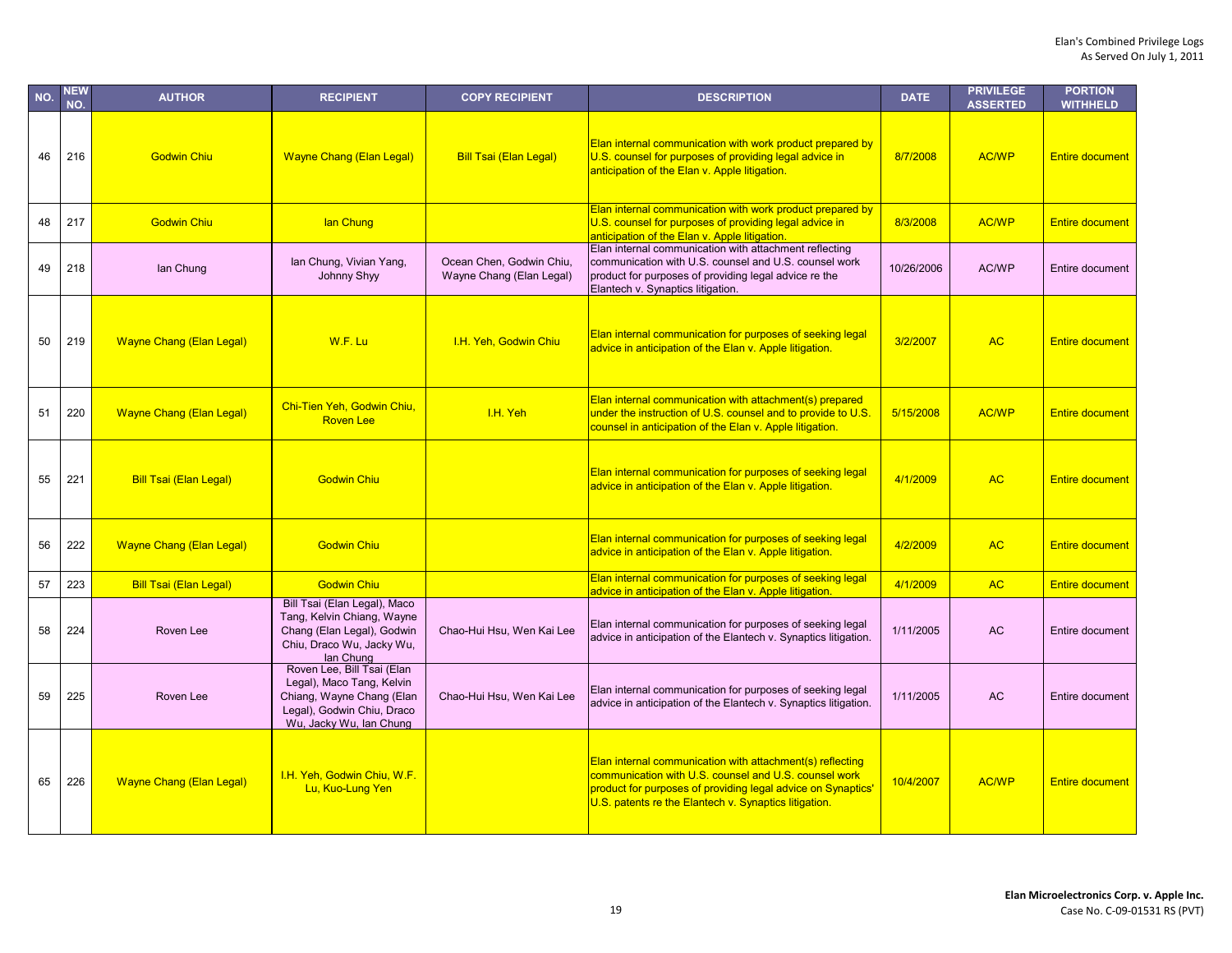| NO. | NEW<br>NO. | <b>AUTHOR</b>                   | <b>RECIPIENT</b>                                            | <b>COPY RECIPIENT</b>                                   | <b>DESCRIPTION</b>                                                                                                                                                                                                                                                                                                 | <b>DATE</b> | <b>PRIVILEGE</b><br><b>ASSERTED</b>    | <b>PORTION</b><br><b>WITHHELD</b>                                                                                          |
|-----|------------|---------------------------------|-------------------------------------------------------------|---------------------------------------------------------|--------------------------------------------------------------------------------------------------------------------------------------------------------------------------------------------------------------------------------------------------------------------------------------------------------------------|-------------|----------------------------------------|----------------------------------------------------------------------------------------------------------------------------|
| 70  | 227        | <b>Wayne Chang (Elan Legal)</b> | Cruise Teng, Bill Tsai (Elan<br>Legal)                      | Lung Yen, Chun-An Tong, I.H.<br>Yeh, Godwin Chiu        | Charles Pai, Min-Shu Wang, Kuo-Elan internal communication with attachment(s) prepared<br>under the instruction of U.S. counsel for purposes of seeking<br>legal advice re U.S. patent prosecution.                                                                                                                | 2/18/2008   | <b>AC/WP</b>                           | <b>Entire document</b>                                                                                                     |
| 78  | 228        | Ocean Chen                      | Draco Wu, Ian Chung                                         | Wayne Chang (Elan Legal), I.H.<br>Yeh, Godwin Chiu      | Elan internal communication with attachment(s) prepared<br>under the instruction of U.S. counsel and to provide to U.S.<br>counsel re the Elantech v. Synaptics litigation.                                                                                                                                        | 12/14/2006  | <b>AC/WP</b>                           | <b>Entire document</b>                                                                                                     |
| 79  | 229        | Ocean Chen                      | Vivian Yang, Ariel Yang, lan<br>Chung, Stanley Hsiao        | Godwin Chiu, Liyu Chan, Jason<br>Liu                    | Communication between Elan and Wintron, a third party<br>having a common legal interest with Elan, with attachment<br>reflecting communication with U.S. counsel and U.S.<br>counsel work product for purposes of providing legal advice<br>on Synaptics' U.S. patent, re the Elantech v. Synaptics<br>litigation. | 11/15/2006  | <b>AC/WP/COMMON</b><br><b>INTEREST</b> | Withholding<br>portions of an<br>attachment; email<br>communication<br>and other public<br>attachments will<br>be produced |
| 82  | 230        | <b>Bill Tsai (Elan Legal)</b>   | <b>Godwin Chiu</b>                                          |                                                         | Elan internal communication for purposes of seeking legal<br>advice on Synaptics' U.S. patents in anticipation of the<br>Elantech v. Synaptics litigation.                                                                                                                                                         | 9/16/2004   | <b>AC</b>                              | <b>Entire document</b>                                                                                                     |
| 86  | 231        | Draco Wu                        | Kelvin Chiang                                               | Godwin Chiu, Daisuke Shudo                              | Elan internal communication for purposes of seeking legal<br>advice on Synaptics' patents in anticipation of the Elantech<br>v. Synaptics litigation.                                                                                                                                                              | 6/15/2004   | <b>AC</b>                              | Entire document                                                                                                            |
| 87  | 232        | <b>Wayne Chang (Elan Legal)</b> | lan Chung, Eve Chang (Elan<br>Legal)                        | Shudo, Roven Lee, Ji-Han Liu<br>(Elan Legal)            | Godwin Chiu, I.H. Yeh, Daisuke Elan internal communication, reflecting U.S. counsel<br>communication and for purposes of seeking legal advice re<br>the Elantech v. Synaptics litigation.                                                                                                                          | 6/7/2006    | <b>AC</b>                              | <b>Entire document</b>                                                                                                     |
| 90  | 233        | <b>Wayne Chang (Elan Legal)</b> | <b>Godwin Chiu</b>                                          |                                                         | Elan internal communication with attachment prepared by<br>Elan reflecting communication with U.S. counsel and U.S.<br>counsel work product for purposes of providing legal advice<br>re U.S. patents.                                                                                                             | 11/24/2008  | <b>AC/WP</b>                           | <b>Entire document</b>                                                                                                     |
| 91  | 234        | I.H. Yeh                        | Godwin Chiu                                                 |                                                         | Elan internal communication for purposes of seeking advice<br>re U.S. patent analysis in anticipation of the Elan v. Apple<br>litigation.                                                                                                                                                                          | 7/3/2007    | <b>AC</b>                              | Entire document                                                                                                            |
| 99  | 235        | <b>Daisuke Shudo</b>            | Daisuke Shudo, I.H. Yeh,<br><b>Wayne Chang (Elan Legal)</b> | Olivia Yu, Ian Chung, Ocean<br><b>Chen, Godwin Chiu</b> | Elan internal communication for purposes of seeking legal<br>advice in anticipation of the Elan v. Apple litigation.                                                                                                                                                                                               | 1/12/2007   | <b>AC</b>                              | <b>Entire document</b>                                                                                                     |
| 103 | 236        | <b>Daisuke Shudo</b>            | Daisuke Shudo, Godwin Chiu,<br>I.H. Yeh, Rich Tan           | <b>Fumiaki Karasawa</b>                                 | Elan internal communication for purposes of seeking legal<br>advice on Synaptics' U.S. patents re the Elantech v.<br><b>Synaptics litigation.</b>                                                                                                                                                                  | 11/29/2006  | <b>AC</b>                              | <b>Entire document</b>                                                                                                     |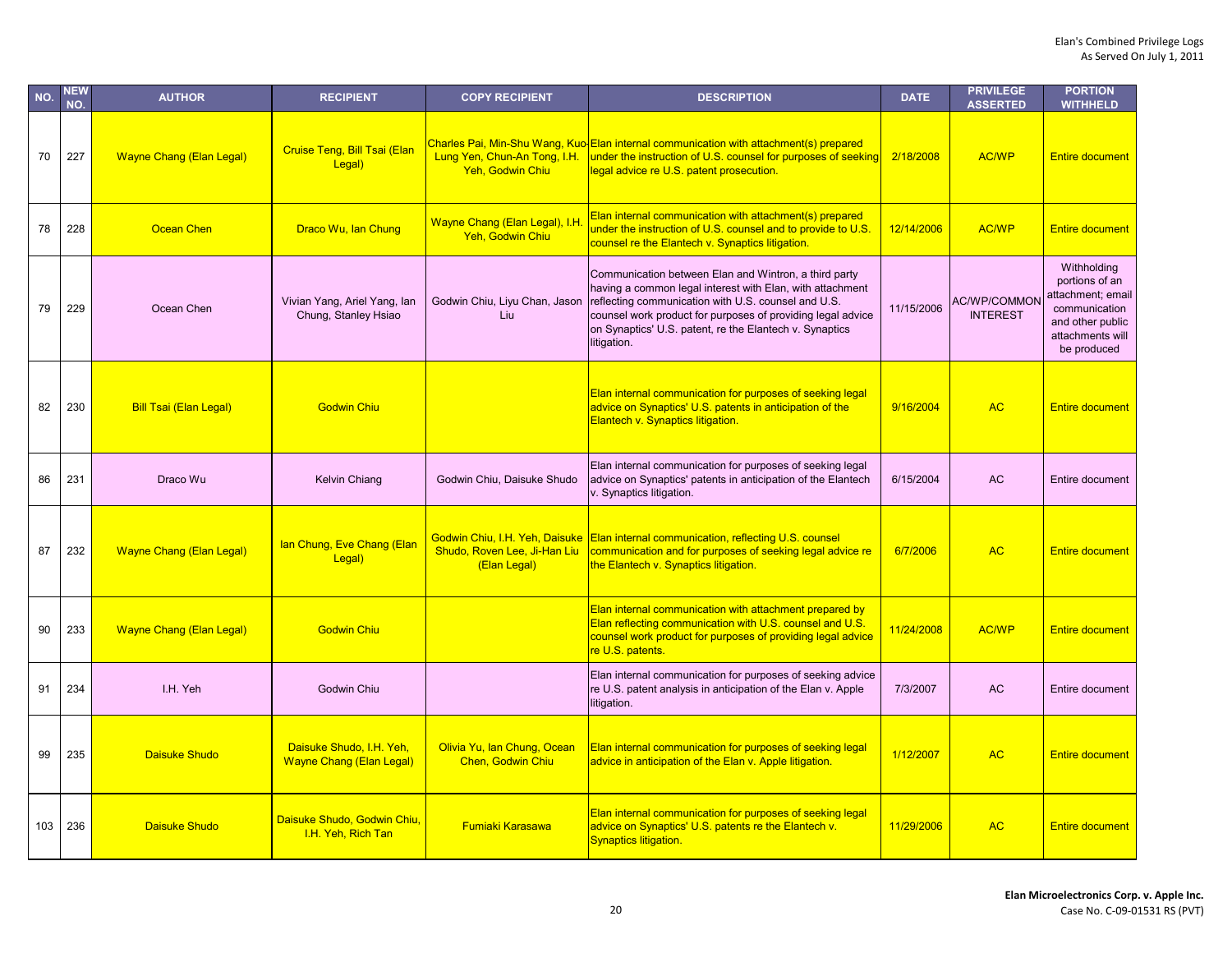| NO. | NEW<br>NO. | <b>AUTHOR</b>                   | <b>RECIPIENT</b>                                                     | <b>COPY RECIPIENT</b>                                                        | <b>DESCRIPTION</b>                                                                                                                                                                     | <b>DATE</b> | <b>PRIVILEGE</b><br><b>ASSERTED</b> | <b>PORTION</b><br><b>WITHHELD</b> |
|-----|------------|---------------------------------|----------------------------------------------------------------------|------------------------------------------------------------------------------|----------------------------------------------------------------------------------------------------------------------------------------------------------------------------------------|-------------|-------------------------------------|-----------------------------------|
| 107 | 237        | <b>Draco Wu</b>                 | Wayne Chang (Elan Legal),<br>Ocean Chen, Alex Lee                    | Godwin Chiu, Ian Chung, I.H.<br>Yeh, Steven Lin, Miller Wang                 | Elan internal communication with attachment(s) prepared<br>under the instruction of U.S. counsel and to provide to<br>counsel re the Elantech v. Synaptics litigation.                 | 12/15/2006  | <b>AC/WP</b>                        | <b>Entire document</b>            |
| 109 | 238        | Roven Lee                       | Clark A. Jablon (Outside<br>Counsel)                                 | Wayne Chang (Elan Legal),<br>Godwin Chiu                                     | Communications with U.S. counsel for purposes of seeking<br>legal advice re the Elantech v. Synaptics litigation.                                                                      | 3/28/2006   | AC/WP                               | Entire document                   |
| 110 | 239        | <b>Wayne Chang (Elan Legal)</b> | I.H. Yeh, Godwin Chiu,<br>Daisuke Shudo                              |                                                                              | Elan internal communication with attachment(s) prepared<br>under the instruction of U.S. counsel and to provide to<br>counsel re the Elantech v. Synaptics litigation.                 | 3/7/2006    | <b>AC/WP</b>                        | <b>Entire document</b>            |
| 111 | 240        | <b>Wayne Chang (Elan Legal)</b> | <b>Roven Lee</b>                                                     | <b>Godwin Chiu</b>                                                           | Elan internal communication reflecting communication with<br>U.S. counsel for purposes of providing legal advice re the<br>Elantech v. Synaptics litigation.                           | 2/8/2007    | <b>AC</b>                           | <b>Entire document</b>            |
| 112 | 241        | <b>Daisuke Shudo</b>            | Daisuke Shudo, Wayne Chang<br>(Elan Legal), Godwin Chiu, I.H.<br>Yeh |                                                                              | Elan internal communication for purposes of seeking legal<br>advice re the Elantech v. Synaptics litigation.                                                                           | 5/11/2006   | <b>AC</b>                           | <b>Entire document</b>            |
| 114 | 242        | Ji-Han Liu (Elan Legal)         | Wayne Chang (Elan Legal),<br>I.H. Yeh, W.F. Lu                       | Godwin Chiu, Ian Chung, Rich<br>Tan                                          | Elan internal communication for purposes of seeking legal<br>advice re U.S. patent prosecution.                                                                                        | 5/28/2008   | <b>AC/WP</b>                        | <b>Entire document</b>            |
| 117 | 243        | <b>Wayne Chang (Elan Legal)</b> | I.H. Yeh, W.F. Lu                                                    | <b>Godwin Chiu, Ian Chung</b>                                                | Elan internal communication with attachment(s) prepared<br>U.S. counsel for purposes of providing legal advice on<br>Synaptics' U.S. patent re the Elantech v. Synaptics litigation.   | 5/28/2008   | <b>AC/WP</b>                        | <b>Entire document</b>            |
| 120 | 244        | <b>Wayne Chang (Elan Legal)</b> | Godwin Chiu, Roven Lee, lan<br>Chung, Jason Liu                      | I.H. Yeh, Daisuke Shudo, Rich<br>Tan                                         | Elan internal communication with work product prepared by<br>U.S. counsel for purposes of providing legal advice re the<br>Elantech v. Synaptics litigation.                           | 8/2/2006    | <b>AC/WP</b>                        | <b>Entire document</b>            |
| 121 | 245        | <b>Wayne Chang (Elan Legal)</b> | <b>Charles Pai</b>                                                   | I.H. Yeh, Godwin Chiu, Bill Tsai<br>(Elan Legal), Jeff Cheng (Elan<br>Legal) | Elan internal communication with work product prepared by<br>U.S. counsel for purposes of providing legal advice on<br>Synaptics' U.S. patent re the Elantech v. Synaptics litigation. | 2/26/2008   | <b>AC/WP</b>                        | <b>Entire document</b>            |
| 122 | 246        | <b>Wayne Chang (Elan Legal)</b> | Godwin Chiu, I.H. Yeh,<br>Daisuke Shudo                              |                                                                              | Elan internal communication for purposes of seeking legal<br>advice re the Elantech v. Synaptics litigation.                                                                           | 5/10/2006   | <b>AC</b>                           | <b>Entire document</b>            |
| 123 | 247        | Wayne Chang (Elan Legal)        | Roven Lee, Roven Lee, Ming<br>Tao Yang (Outside Counsel)             | Charles Pai, Godwin Chiu, I.H.<br>Yeh                                        | Elan internal communication with attachment(s) prepared<br>under the instruction of U.S. counsel for purposes of seeking<br>legal advice re U.S. patent prosecution.                   | 2/10/2008   | AC/WP                               | Entire document                   |
| 125 | 248        | <b>Wayne Chang (Elan Legal)</b> | Roven Lee, Draco Wu                                                  | <b>Godwin Chiu</b>                                                           | Elan internal communication with work product prepared by<br>U.S. counsel for purposes of providing legal advice on<br>Elantech's U.S. patent re the Elantech v. Synaptics litigation. | 8/31/2006   | <b>AC/WP</b>                        | <b>Entire document</b>            |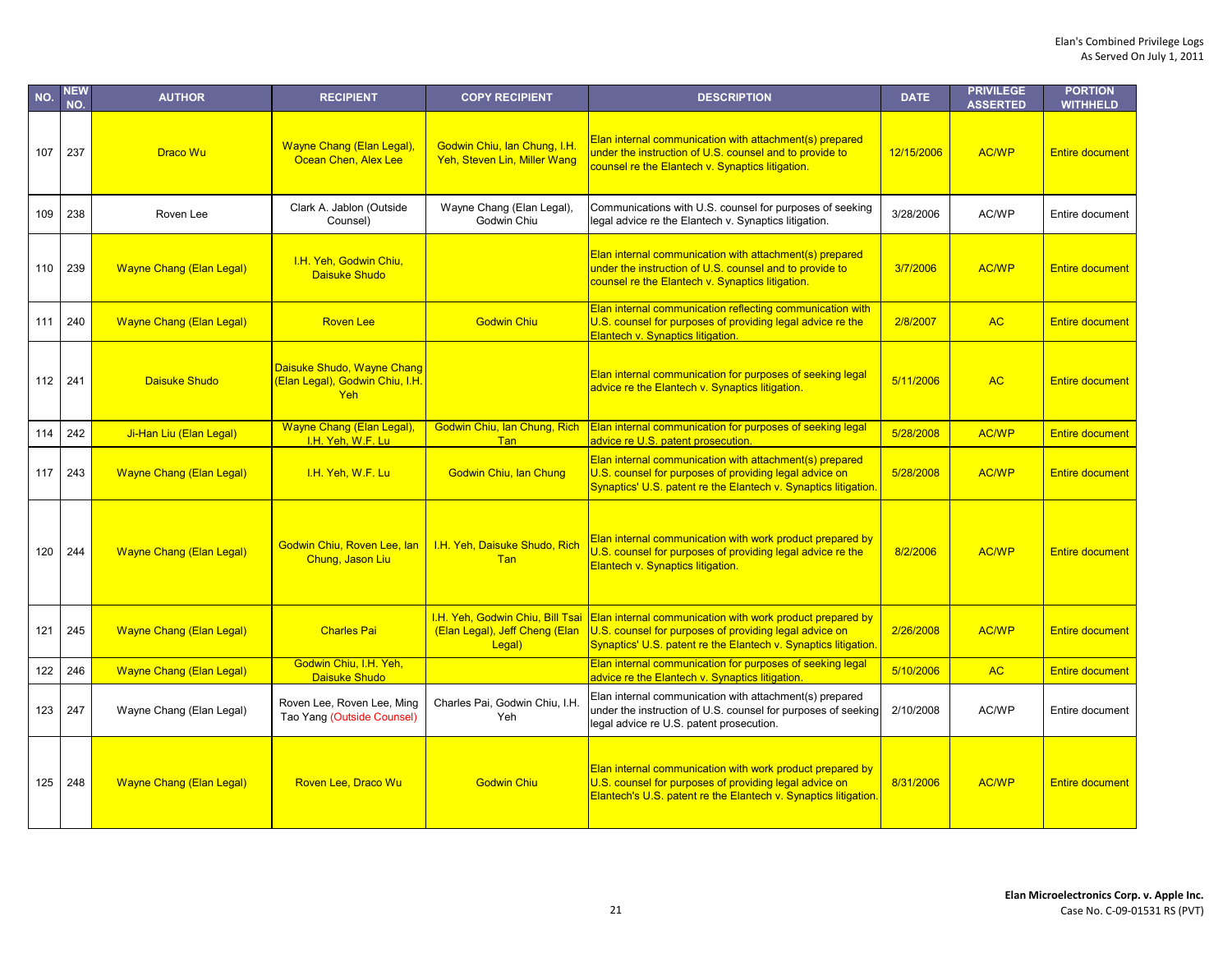| NO. | <b>NEW</b><br>NO. | <b>AUTHOR</b>                   | <b>RECIPIENT</b>                                                                                              | <b>COPY RECIPIENT</b>                                                     | <b>DESCRIPTION</b>                                                                                                                                                                                                                          | <b>DATE</b> | <b>PRIVILEGE</b><br><b>ASSERTED</b> | <b>PORTION</b><br><b>WITHHELD</b> |
|-----|-------------------|---------------------------------|---------------------------------------------------------------------------------------------------------------|---------------------------------------------------------------------------|---------------------------------------------------------------------------------------------------------------------------------------------------------------------------------------------------------------------------------------------|-------------|-------------------------------------|-----------------------------------|
| 126 | 249               | <b>Wayne Chang (Elan Legal)</b> | Daisuke Shudo                                                                                                 | I.H. Yeh, Godwin Chiu                                                     | Elan internal communication with work product prepared by<br>U.S. counsel for purposes of providing legal advice re the<br>Elantech v. Synaptics litigation.                                                                                | 4/6/2006    | <b>AC/WP</b>                        | <b>Entire document</b>            |
| 127 | 250               | <b>Wayne Chang (Elan Legal)</b> | <b>Hank Chen</b>                                                                                              | <b>Godwin Chiu</b>                                                        | Elan internal communication with work product prepared by<br>U.S. counsel for purposes of providing legal advice on<br>Synaptics' U.S. patent re the Elantech v. Synaptics litigation.                                                      | 1/31/2008   | <b>AC/WP</b>                        | <b>Entire document</b>            |
| 128 | 251               | <b>Wayne Chang (Elan Legal)</b> | W.F. Lu, I.H. Yeh                                                                                             | Roven Lee, Godwin Chiu, Dennis<br>Liu                                     | Elan internal communication for purposes of seeking legal<br>advice on Synaptics' U.S. patent re the Elantech v.<br><b>Synaptics litigation.</b>                                                                                            | 4/18/2008   | <b>AC</b>                           | <b>Entire document</b>            |
| 129 | 252               | <b>Wayne Chang (Elan Legal)</b> | <b>Daisuke Shudo</b>                                                                                          | Draco Wu, Godwin Chiu                                                     | Elan internal communication with work product prepared by<br>U.S. counsel for purposes of providing legal advice of Elan's<br>U.S. patent re the Elantech v. Synaptics litigation.                                                          | 3/6/2006    | <b>AC/WP</b>                        | <b>Entire document</b>            |
| 130 | 253               | <b>Wayne Chang (Elan Legal)</b> | <b>Roven Lee</b>                                                                                              | <b>Godwin Chiu</b>                                                        | Elan internal communication reflecting communication with<br>U.S. counsel for purposes of providing legal advice re the<br>Elantech v. Synaptics litigation.                                                                                | 2/8/2007    | <b>AC</b>                           | <b>Entire document</b>            |
| 132 | 254               | Wayne Chang (Elan Legal)        | Ming Tao Yang (Outside<br>Counsel), Godwin Chiu, Roven<br>Lee, Ian Chung, Jason Liu,<br>Draco Wu, Stober Chen |                                                                           | Communications with U.S. counsel for purposes of seeking<br>legal advice re the Elantech v. Synaptics litigation.                                                                                                                           | 8/3/2006    | AC/WP                               | Entire document                   |
| 133 | 255               | <b>Wayne Chang (Elan Legal)</b> | <b>Daisuke Shudo</b>                                                                                          | Daisuke Shudo, Godwin Chiu,<br>I.H. Yeh, Ocean Chen, Rich Tan,<br>W.F. Lu | <b>Elan internal communication reflecting communication with</b><br>U.S. counsel for purposes of providing legal advice re the<br>Elantech v. Synaptics litigation.                                                                         | 4/18/2007   | <b>AC</b>                           | <b>Entire document</b>            |
| 134 | 256               | <b>Wayne Chang (Elan Legal)</b> | <b>Ocean Chen</b>                                                                                             | <b>Godwin Chiu</b>                                                        | Elan internal communication with attachment(s) reflecting<br>communication with U.S. counsel and U.S. counsel work<br>product for purposes of providing legal advice on Synaptics'<br>U.S. patents re the Elantech v. Synaptics litigation. | 10/23/2006  | <b>AC/WP</b>                        | <b>Entire document</b>            |
| 135 | 257               | <b>Violet Yeh</b>               | <b>Wayne Chang (Elan Legal)</b>                                                                               | <b>Godwin Chiu</b>                                                        | Elan internal communication with work product prepared by<br>U.S. counsel for purposes of providing legal advice re the<br>Elantech v. Synaptics litigation.                                                                                | 5/29/2008   | <b>AC/WP</b>                        | <b>Entire document</b>            |
| 136 | 258               | <b>Wayne Chang (Elan Legal)</b> | <b>Roven Lee</b>                                                                                              | Godwin Chiu, I.H. Yeh, Daisuke<br><b>Shudo</b>                            | Elan internal communication with work product prepared by<br>U.S. counsel for purposes of providing legal advice on<br>Synaptics' U.S. patents re the Elantech v. Synaptics<br>litigation.                                                  | 4/10/2006   | <b>AC/WP</b>                        | <b>Entire document</b>            |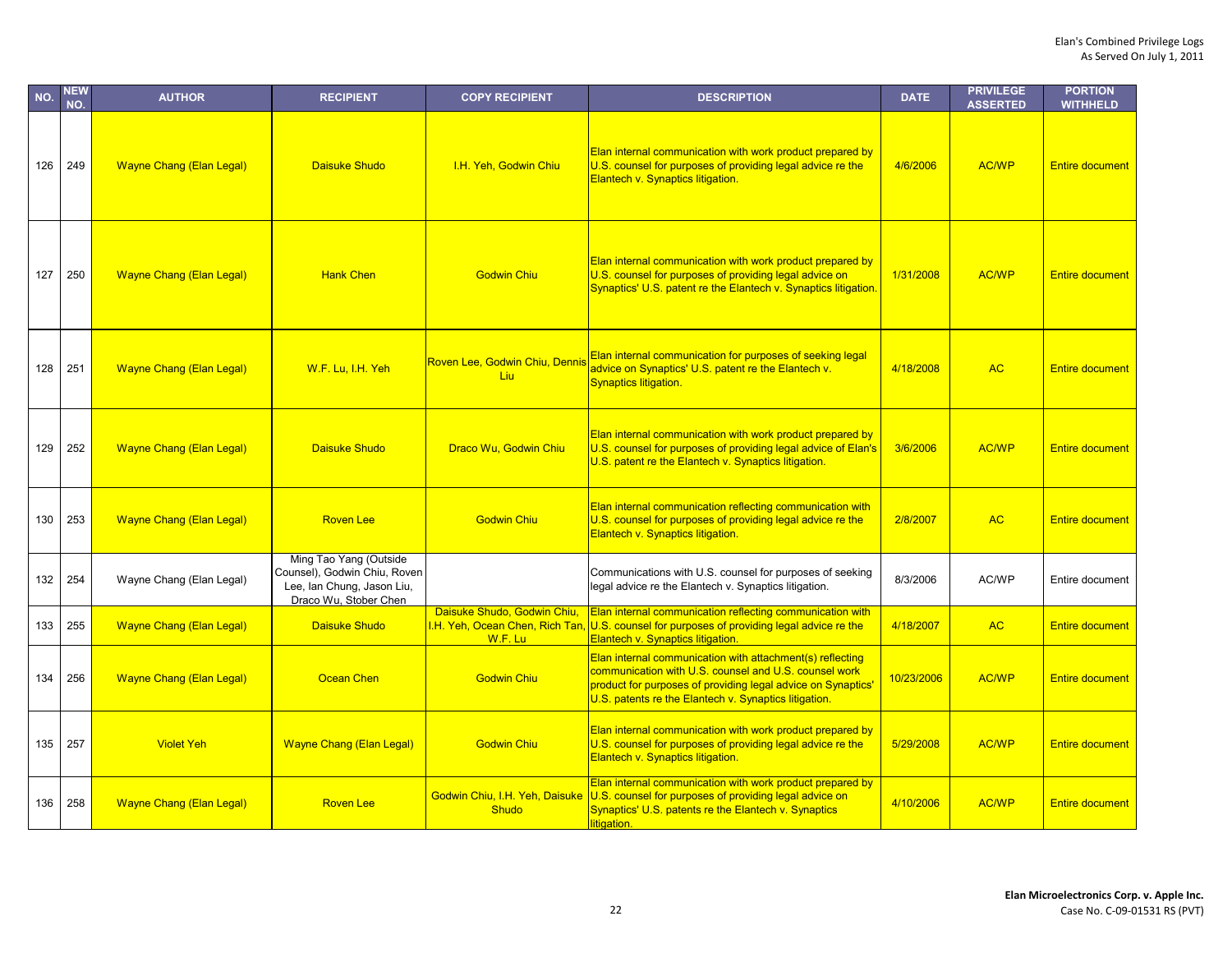| NO. | <b>NEW</b><br>NO. | <b>AUTHOR</b>                   | <b>RECIPIENT</b>                                                                                                       | <b>COPY RECIPIENT</b>                                                                                          | <b>DESCRIPTION</b>                                                                                                                                                   | <b>DATE</b> | <b>PRIVILEGE</b><br><b>ASSERTED</b> | <b>PORTION</b><br><b>WITHHELD</b> |
|-----|-------------------|---------------------------------|------------------------------------------------------------------------------------------------------------------------|----------------------------------------------------------------------------------------------------------------|----------------------------------------------------------------------------------------------------------------------------------------------------------------------|-------------|-------------------------------------|-----------------------------------|
| 137 | 259               | <b>Wayne Chang (Elan Legal)</b> | <b>Godwin Chiu</b>                                                                                                     |                                                                                                                | Elan internal communication with work product prepared by<br>U.S. counsel for purposes of providing legal advice re the<br>Elantech v. Synaptics litigation.         | 8/22/2006   | <b>AC/WP</b>                        | <b>Entire document</b>            |
| 138 | 260               | <b>Wayne Chang (Elan Legal)</b> | Roven Lee, Draco Wu, Jason<br>Liu                                                                                      | I.H. Yeh, W.F. Lu, Godwin Chiu                                                                                 | Elan internal communication reflecting communication with<br>U.S. counsel for purposes of providing legal advice re the<br>Elantech v. Synaptics litigation.         | 7/2/2008    | <b>AC</b>                           | <b>Entire document</b>            |
| 140 | 261               | <b>Wayne Chang (Elan Legal)</b> | <b>Wayne Chang (Elan Legal),</b><br>I.H. Yeh                                                                           | <b>Kuo-Lung Yen, Daisuke Shudo</b><br>Ocean Chen, Godwin Chiu, W.F<br>Lu, Elsa Tsai (Elan Legal), lan<br>Chung | Elan internal communication, reflecting U.S. counsel<br>communication and for purposes of seeking legal advice re<br>the Elantech v. Synaptics litigation.           | 3/27/2007   | <b>AC/WP</b>                        | <b>Entire document</b>            |
| 142 | 262               | <b>Bill Tsai (Elan Legal)</b>   | Godwin Chiu, Charles Pai,<br><b>Brian Sung</b>                                                                         | I.H. Yeh, Wayne Chang (Elan<br>Legal)                                                                          | Elan internal communication for purposes of seeking legal<br>advice on Synaptics' U.S. patent re the Elantech v.<br><b>Synaptics litigation.</b>                     | 8/18/2008   | <b>AC</b>                           | <b>Entire document</b>            |
| 143 | 263               | <b>Wayne Chang (Elan Legal)</b> | W.F. Lu, I.H. Ye, Dennis Liu,<br><b>Godwin Chiu, Alfie Tsai, Eve</b><br>Chang (Elan Legal), Ji-Han Liu<br>(Elan Legal) |                                                                                                                | Elan internal communication with work product prepared by<br>U.S. counsel for purposes of providing legal advice re the<br>Elantech v. Synaptics litigation.         | 5/28/2008   | <b>AC/WP</b>                        | <b>Entire document</b>            |
| 145 | 264               | <b>Wayne Chang (Elan Legal)</b> | W.F. Lu, Rich Tan                                                                                                      | I.H. Yeh, Godwin Chiu                                                                                          | Elan internal communication reflecting the instruction of U.S.<br>counsel re the Elantech v. Synaptics litigation.                                                   | 5/28/2008   | <b>AC</b>                           | <b>Entire document</b>            |
| 146 | 265               | <b>Wayne Chang (Elan Legal)</b> | <b>Roven Lee</b>                                                                                                       | <b>Godwin Chiu</b>                                                                                             | Elan internal communication reflecting legal communication<br>with U.S. counsel re the Elantech v. Synaptics litigation.                                             | 4/22/2007   | <b>AC</b>                           | <b>Entire document</b>            |
| 148 | 266               | <b>Wayne Chang (Elan Legal)</b> | W.F. Lu, I.H. Yeh, Dennis Liu,<br><b>Godwin Chiu, Alfie Tsai, Eve</b><br>Chang (Elan Legal)                            |                                                                                                                | Elan internal communication with work product prepared by<br>U.S. counsel for purposes of providing legal advice re the<br><b>Elantech v. Synaptics litigation.</b>  | 5/27/2008   | <b>AC/WP</b>                        | <b>Entire document</b>            |
| 151 | 267               | <b>Wayne Chang (Elan Legal)</b> | I.H. Yeh, Charles Pai, lan<br>Chung, Andy Wu, Godwin<br>Chiu, W.F. Lu                                                  |                                                                                                                | Elan internal communication, reflecting U.S. counsel<br>communication and for purposes of seeking legal advice re<br>the Elantech v. Synaptics litigation.           | 12/25/2007  | <b>AC</b>                           | <b>Entire document</b>            |
| 157 | 268               | <b>Kelvin Chiang</b>            | <b>Godwin Chiu</b>                                                                                                     |                                                                                                                | Elan internal communication with attachment(s) prepared<br>under the instruction of U.S. counsel for purposes of seeking<br>legal advice re U.S. patent prosecution. | 6/4/2003    | <b>AC/WP</b>                        | <b>Entire document</b>            |
| 160 | 269               | <b>Bill Tsai (Elan Legal)</b>   | <b>Godwin Chiu</b>                                                                                                     | I.H. Yeh                                                                                                       | Elan internal communication with attachment(s) prepared<br>under the instruction of outside counsel for purposes of<br>seeking legal advice re patent prosecution.   | 3/23/2003   | <b>AC/WP</b>                        | <b>Entire document</b>            |
| 161 | 270               | Draco Wu                        | Godwin Chiu, Wayne Chang<br>(Elan Legal)                                                                               | Chun-Tzu Chen (Outside<br>Counsel)                                                                             | Communication with outside counsel for purposes of<br>seeking legal advice re contract negotiation.                                                                  | 5/26/2003   | AC                                  | Entire document                   |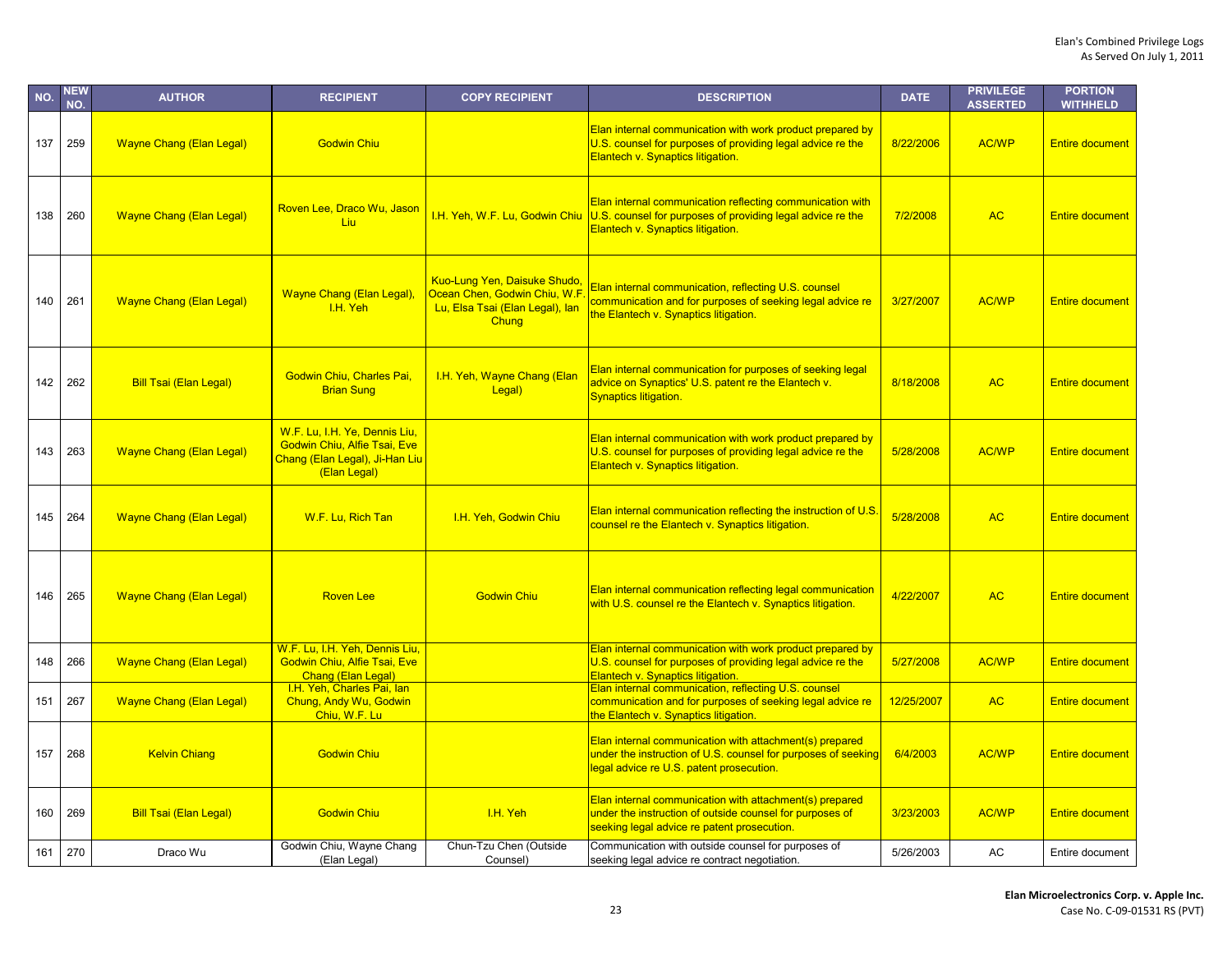| NO. | <b>NEW</b><br>NO. | <b>AUTHOR</b>                 | <b>RECIPIENT</b>                                                              | <b>COPY RECIPIENT</b>                                              | <b>DESCRIPTION</b>                                                                                                                                                                                                                                                                                                 | <b>DATE</b> | <b>PRIVILEGE</b><br><b>ASSERTED</b>    | <b>PORTION</b><br><b>WITHHELD</b> |
|-----|-------------------|-------------------------------|-------------------------------------------------------------------------------|--------------------------------------------------------------------|--------------------------------------------------------------------------------------------------------------------------------------------------------------------------------------------------------------------------------------------------------------------------------------------------------------------|-------------|----------------------------------------|-----------------------------------|
| 163 | 271               | <b>Kelvin Chien</b>           | <b>Godwin Chiu</b>                                                            |                                                                    | Elan internal communication with attachment(s) prepared<br>under the instruction of U.S. counsel for purposes of seeking<br>legal advice re U.S. patent prosecution.                                                                                                                                               | 11/9/2003   | AC/WP                                  | <b>Entire document</b>            |
| 164 | 272               | Wayne Chang (Elan Legal)      | Grace Hsu (Outside Counsel)                                                   | Godwin Chiu, Elsa Tsai (Elan<br>Legal)                             | Communication with outside counsel for purposes of<br>seeking legal advice re contract negotiation.                                                                                                                                                                                                                | 5/2/2003    | AC                                     | Entire document                   |
| 172 | 273               | <b>Roven Lee</b>              | <b>Wayne Chang (Elan Legal)</b>                                               | <b>Charles Pai, Godwin Chiu</b>                                    | Elan internal communication with attachment(s) prepared<br>under the instruction of U.S. counsel for purposes of seeking<br>legal advice re U.S. patent prosecution.                                                                                                                                               | 2/6/2008    | <b>AC/WP</b>                           | <b>Entire document</b>            |
| 184 | 274               | Godwin Chiu                   | Michael Kim (Outside<br>Counsel), Yitai Hu (Outside<br>Counsel)               | Helen Su (Outside Counsel),<br>Wayne Chang (Elan Legal)            | Communication with U.S. counsel for purposes of seeking<br>legal advice re the Elan v. Apple litigation.                                                                                                                                                                                                           | 4/25/2009   | AC/WP                                  | Entire document                   |
| 188 | 275               | <b>Godwin Chiu</b>            | <b>Wayne Chang (Elan Legal)</b>                                               | I.H. Yeh, lan Chung                                                | Elan internal communication for purposes of seeking legal<br>advice on Synaptics' U.S. patent re the Elantech v.<br><b>Synaptics litigation.</b>                                                                                                                                                                   | 3/16/2008   | <b>AC</b>                              | <b>Entire document</b>            |
| 197 | 276               | Gracie Lo (Elan Legal)        | Godwin Chiu, Ian Chung,<br><b>Wayne Chang (Elan Legal)</b>                    | I.H. Yeh                                                           | Elan internal communication with attachment(s) prepared<br>under the instruction of U.S. counsel for purposes of seeking<br>legal advice re U.S. patent prosecution.                                                                                                                                               | 3/29/2007   | <b>AC</b>                              | <b>Entire document</b>            |
| 199 | 277               | Wen Kai Lee                   | <b>Charles Pai, Godwin Chiu, Ian</b><br>Chung, Min-Shu Wang, Maco<br>Tang     |                                                                    | Elan internal communication with attachment(s) prepared<br>under the instruction of U.S. counsel for purposes of seeking<br>legal advice re U.S. patent prosecution.                                                                                                                                               | 11/27/2008  | <b>AC/WP</b>                           | <b>Entire document</b>            |
| 200 | 278               | <b>Bill Tsai (Elan Legal)</b> | <b>Godwin Chiu</b>                                                            |                                                                    | Elan internal communication with work product prepared by<br>U.S. counsel for purposes of providing legal advice in<br>anticipation of the Elan v. Apple litigation.                                                                                                                                               | 7/21/2008   | <b>AC/WP</b>                           | <b>Entire document</b>            |
| 210 | 279               | lan Chung                     | <b>Godwin Chiu</b>                                                            |                                                                    | Elan internal communication with attachment(s) prepared<br>under the instruction of U.S. counsel for purposes of seeking<br>legal advice re U.S. patent prosecution.                                                                                                                                               | 10/4/2005   | <b>AC/WP</b>                           | <b>Entire document</b>            |
| 215 | 280               | <b>Eve Chang (Elan Legal)</b> | <b>Rex Hsi</b>                                                                | <b>Godwin Chiu</b>                                                 | Elan internal communication with attachment(s) prepared by<br>outside counsel for purposes of seeking legal advice re<br>patent prosecution.                                                                                                                                                                       | 5/15/2008   | <b>AC/WP</b>                           | <b>Entire document</b>            |
| 225 | 281               | I.H. Yeh                      | <b>Wayne Chang (Elan Legal),</b><br>Godwin Chiu, Daisuke Shudo,<br>Ocean Chen |                                                                    | Elan internal communication for purposes of seeking legal<br>advice re licensing negotiation with Apple and in anticipation<br>of the Elan v. Apple litigation.                                                                                                                                                    | 11/18/2006  | <b>AC</b>                              | <b>Entire document</b>            |
| 232 | 282               | I.H. Yeh                      | <b>Godwin Chiu, Wayne Chang</b><br>(Elan Legal)                               |                                                                    | Elan internal communication for purposes of seeking legal<br>advice re licensing negotiation with Apple and in anticipation<br>of the Elan v. Apple litigation.                                                                                                                                                    | 2/11/2007   | <b>AC</b>                              | <b>Entire document</b>            |
| 233 | 283               | <b>Charles Pai</b>            | Daniel Chen                                                                   | Min-Shu Wang, Eva Chen,<br>James Chen, Wayne Chang<br>(Elan Legal) | Communication between Elan and Innolux, a third party<br>having a common legal interest with Elan, with attachment<br>reflecting communication with U.S. counsel and U.S.<br>counsel work product for purposes of providing legal advice<br>on Synaptics' U.S. patent, re the Elantech v. Synaptics<br>litigation. | 2/26/2008   | <b>AC/WP/COMMON</b><br><b>INTEREST</b> | Entire document                   |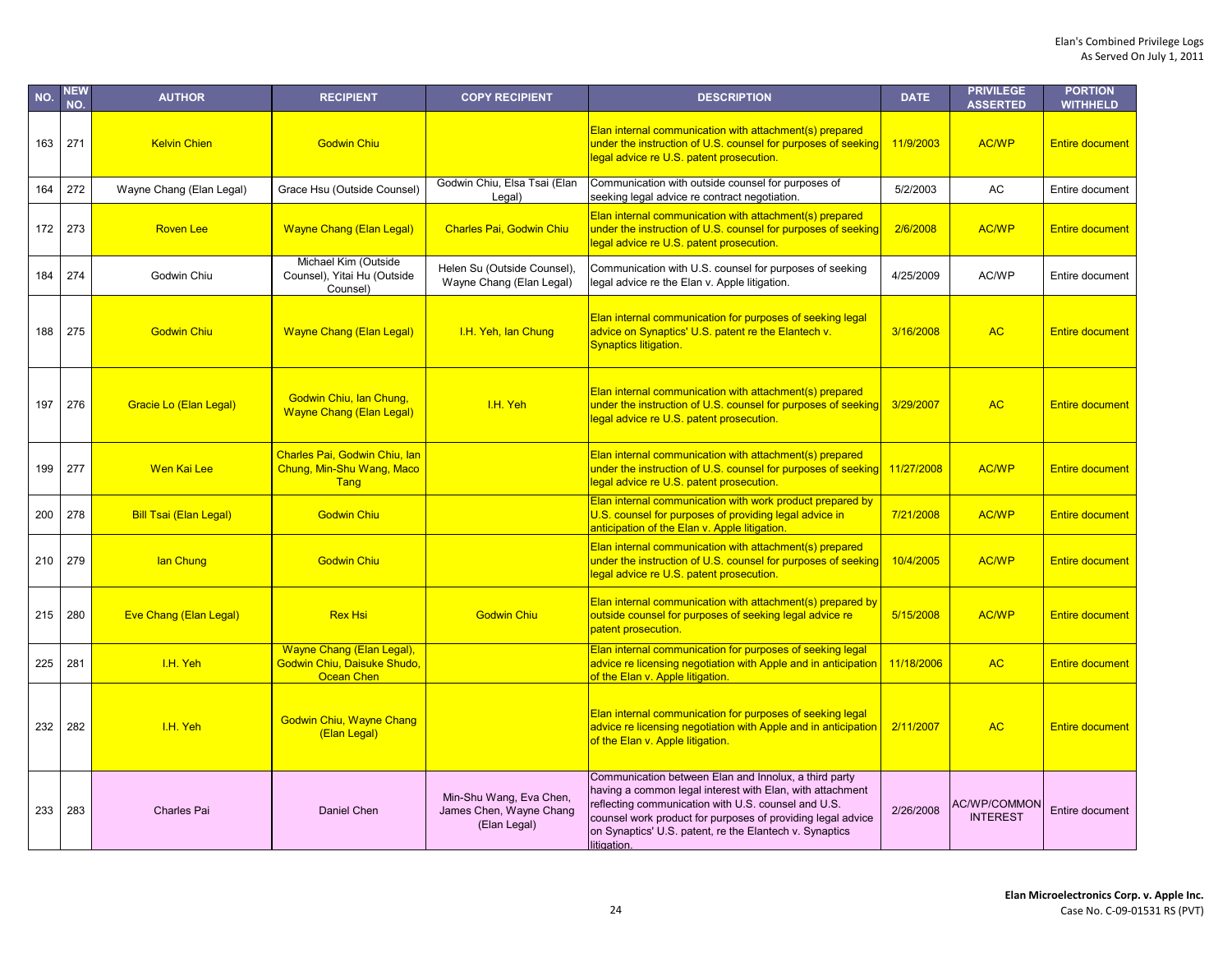| NO.            | NEW<br>NO. | <b>AUTHOR</b>                   | <b>RECIPIENT</b>                                                 | <b>COPY RECIPIENT</b>                                        | <b>DESCRIPTION</b>                                                                                                                                                                                                                                              | <b>DATE</b> | <b>PRIVILEGE</b><br><b>ASSERTED</b>    | <b>PORTION</b><br><b>WITHHELD</b> |
|----------------|------------|---------------------------------|------------------------------------------------------------------|--------------------------------------------------------------|-----------------------------------------------------------------------------------------------------------------------------------------------------------------------------------------------------------------------------------------------------------------|-------------|----------------------------------------|-----------------------------------|
| 235            | 284        | Ji-Han Liu (Elan Legal)         | Bill Tsai (Elan Legal)                                           | (Elan Legal), Godwin Chiu, Eve<br>Chang (Elan Legal)         | I.H. Yeh, W.F. Lu, Wayne Chang Elan internal communication with attachment(s) prepared<br>under the instruction of U.S. counsel for purposes of seeking<br>legal advice re U.S. patent prosecution.                                                             | 4/11/2008   | AC/WP                                  | Entire document                   |
| 238            | 285        | <b>Kelvin Chiang</b>            | Bill Tsai (Elan Legal), Roven<br>Lee, Maco Tang, Chao-Hui<br>Hsu | Wayne Chang (Elan Legal),<br>Godwin Chiu                     | Elan internal communication with attachment(s) prepared for<br>purposes of seeking legal advice on Elantech's U.S. patents<br>in anticipation of the Elantech v. Synaptics litigation.                                                                          | 1/29/2004   | AC/WP                                  | Entire document                   |
| 239            | 286        | Wayne Chang (Elan Legal)        | I.H. Yeh, Godwin Chiu                                            | Elsa Tsai (Elan Legal),<br>Wellington Liu (Outside Counsel   | Communication with outside counsel with attachment(s)<br>prepared by Elan to provide to outside counsel for purposes<br>of seeking legal advice re patent analysis.                                                                                             | 6/17/2003   | AC/WP                                  | Entire document                   |
| 248            | 287        | Daisuke Shudo                   | Aaron Wininger (Outside<br>Counsel)                              | Draco Wu, Godwin Chiu, Wayne<br>Chang (Elan Legal), Rich Tan | Communication with U.S. counsel for purposes of seeking<br>legal advice re patent prosecution.                                                                                                                                                                  | 9/7/2004    | AC/WP                                  | Entire document                   |
| 252            | 288        | <b>Wayne Chang (Elan Legal)</b> | <b>Godwin Chiu</b>                                               | <b>Bill Tsai (Elan Legal)</b>                                | Elan internal communication for purposes of seeking legal<br>advice on Synaptics' U.S. patents in anticipation of the<br>Elantech v. Synaptics litigation.                                                                                                      | 1/1/2004    | <b>AC</b>                              | <b>Entire document</b>            |
| 255            | 289        | lan Chung                       | <b>Wayne Chang (Elan Legal)</b><br>Elsa Tsai (Elan Legal)        | Ocean Chen, Godwin Chiu, I.H<br>Yeh                          | Elan internal communication with attachment(s) prepared<br>under the instruction of U.S. counsel and to provide to U.S.<br>counsel re the Elantech v. Synaptics litigation.                                                                                     | 3/19/2007   | <b>AC/WP</b>                           | <b>Entire document</b>            |
| 260            | 290        | <b>Godwin Chiu</b>              | <b>Wayne Chang (Elan Legal)</b>                                  | <b>Bill Tsai (Elan Legal)</b>                                | Elan internal communication with work product prepared by<br>U.S. counsel for purposes of providing legal advice in<br>anticipation of the Elan v. Apple litigation.                                                                                            | 8/7/2008    | <b>AC/WP</b>                           | <b>Entire document</b>            |
| 261            | 291        | <b>Godwin Chiu</b>              | lan Chung                                                        |                                                              | Elan internal communication with work product prepared by<br>U.S. counsel for purposes of providing legal advice in<br>anticipation of the Elan v. Apple litigation.                                                                                            | 8/3/2008    | <b>AC/WP</b>                           | <b>Entire document</b>            |
| 264            | 292        | lan Chung                       | lan Chung, Johnny Shy, Vivian<br>Yang                            | Ocean Chen, Godwin Chiu,<br>Wayne Chang (Elan Legal)         | Communication between Elan and Acer, a third party having<br>a common legal interest with Elan, with work product<br>prepared by U.S. counsel for purposes of providing legal<br>advice on Synaptics' U.S. patents, re the Elantech v.<br>Synaptics litigation. | 10/26/2006  | <b>AC/WP/COMMON</b><br><b>INTEREST</b> | Entire document                   |
| 3              | 293        | Akin Gump (outside counsel)     |                                                                  |                                                              | Document prepared by Elan's outside counsel for purposes<br>of providing legal advice re Elantech v. Synaptics litigation.                                                                                                                                      | 12/11/2006  | <b>WP</b>                              | Entire document                   |
| $\overline{4}$ | 294        | Chao-Hui Hsu                    |                                                                  |                                                              | Document prepared by Elan for purposes of seeking legal<br>advice on Synaptics' U.S. patents in anticipation of the<br>Elantech v. Synaptics litigation.                                                                                                        | 3/9/2005    | <b>WP</b>                              | <b>Entire document</b>            |
| 5              | 295        | Elan Legal Department           |                                                                  |                                                              | Document prepared by Elan reflecting communication from<br>U.S. counsel and U.S. counsel work product on Synaptics'<br>U.S. patents re the Elantech v. Synaptics litigation.                                                                                    | 9/17/2007   | <b>WP</b>                              | Entire document                   |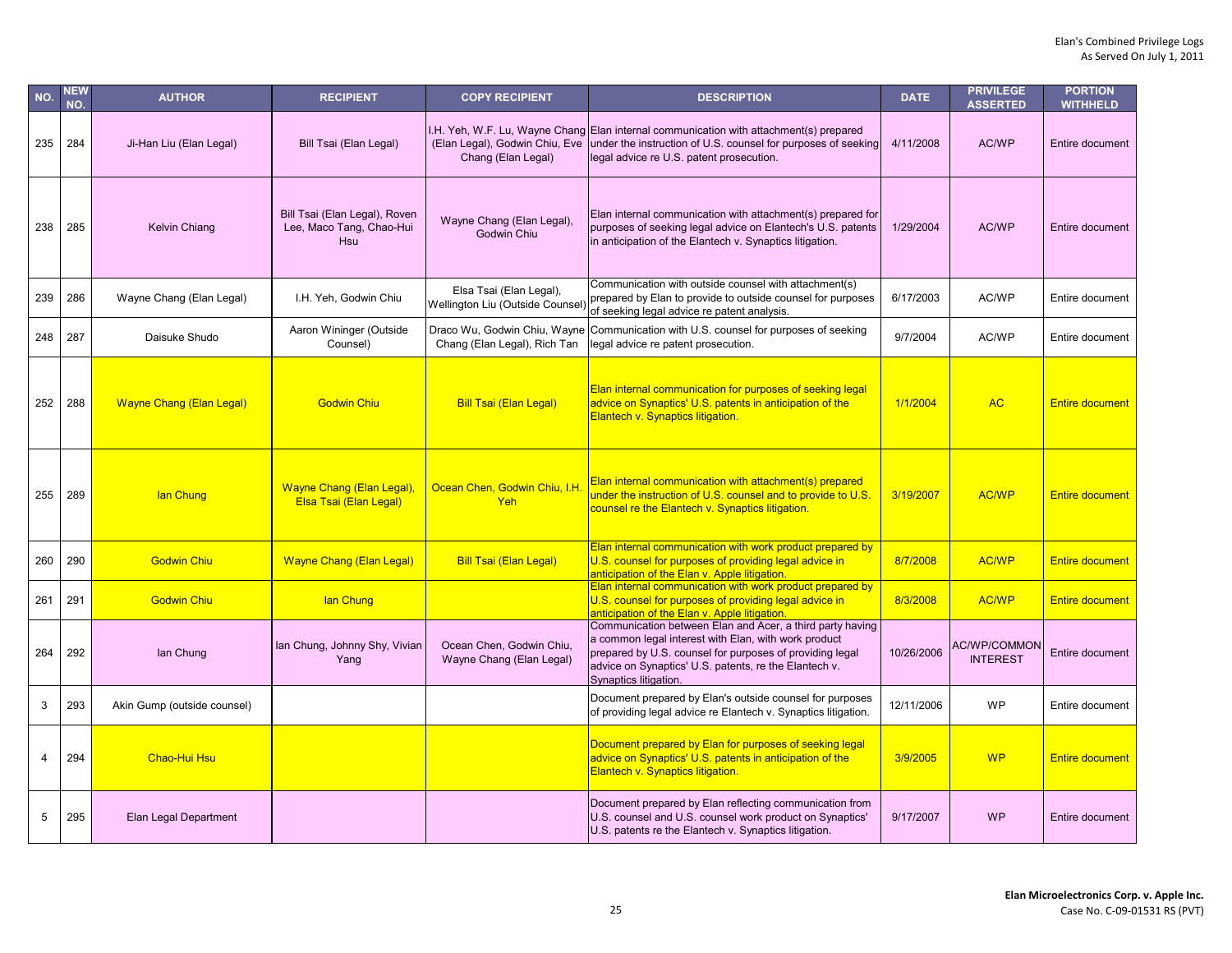| NO.            | <b>NEW</b><br>NO. | <b>AUTHOR</b>            | <b>RECIPIENT</b>                                                                                                               | <b>COPY RECIPIENT</b> | <b>DESCRIPTION</b>                                                                                                                                                              | <b>DATE</b> | <b>PRIVILEGE</b><br><b>ASSERTED</b> | <b>PORTION</b><br><b>WITHHELD</b> |
|----------------|-------------------|--------------------------|--------------------------------------------------------------------------------------------------------------------------------|-----------------------|---------------------------------------------------------------------------------------------------------------------------------------------------------------------------------|-------------|-------------------------------------|-----------------------------------|
| 6              | 296               | Wayne Chang (Elan Legal) |                                                                                                                                |                       | Document prepared by Elan reflecting communication from<br>U.S. counsel and U.S. counsel work product re analysis on<br>Apple's U.S. patents                                    | 8/4/2008    | <b>WP</b>                           | Portion withheld                  |
| $\overline{7}$ | 297               | Yitai Hu (Akin Gump)     | Wayne Chang (Elan Legal)                                                                                                       |                       | Communications with U.S. counsel in anticipation of<br>litigation for purposes of providing legal advice                                                                        | 6/30/2008   | AC/WP                               | Entire document                   |
| 14             | 298               | <b>Godwin Chiu</b>       | <b>Charles Pai, Ian Chung</b>                                                                                                  |                       | Elan internal communication for purposes of seeking legal<br>advice re the Elantech v. Synaptics litigation.                                                                    | 3/14/2008   | <b>AC</b>                           | <b>Entire document</b>            |
| 16             | 299               | Godwin Chiu              | I.H. Yeh, lan Chung, Kuo-Lung<br>Yen, Chun-An Tan, Charles<br>Pai, Ming-Shu Wang, Wayne<br>Chang (Elan Legal)                  | Chi-Tien Yeh          | Elan internal communication for purposes of seeking legal<br>advice re U.S. patent prosecution.                                                                                 | 3/23/2008   | AC                                  | Entire document                   |
| 23             | 300               | I.H. Yeh                 | Wayne Chang (Elan Legal),<br>Godwin Chiu, W.F. Lu                                                                              | lan Chung             | Elan internal communication, reflecting U.S. counsel<br>communication and for purpose of seeking legal advice re<br>the Elantech v. Synaptics litigation.                       | 7/31/2007   | <b>AC</b>                           | <b>Entire document</b>            |
| 28             | 301               | I.H. Yeh                 | Wayne Chang (Elan Legal),<br>Charles Pai, Ian Chung, Andy<br>Wu, Godwin Chiu, W.F. Lu                                          |                       | Elan internal communication, reflecting U.S. counsel<br>communication and for purposes of seeking legal advice re<br>the Elantech v. Synaptics litigation.                      | 12/25/2007  | <b>AC</b>                           | <b>Entire document</b>            |
| 31             | 302               | I.H. Yeh                 | I.H. Yeh, lan Chung, Kuo-Lung<br>Yen, Chun-An Tang, Godwin<br>Chiu, Charles Pai, Ming-Shu<br>Wang, Wayne Chang (Elan<br>Legal) | Chi-Tien Yeh          | Elan internal communication for purposes of seeking legal<br>advice re U.S. patent prosecution.                                                                                 | 3/22/2008   | <b>AC</b>                           | Entire document                   |
| 35             | 303               | Wen Kai Lee              | Charles Pai, Godwin Chiu, Ian<br>Chung, Ming-Shu Wang, Maco<br>Tang                                                            |                       | Elan internal communication with attachment(s) prepared<br>under the instruction of U.S. counsel for purposes of seeking 11/27/2008<br>legal advice re U.S. patent prosecution. |             | <b>AC/WP</b>                        | <b>Entire document</b>            |
| 36             | 304               | <b>Wen Kai Lee</b>       | <b>Maco Tang, Charles Pai, Ming-</b><br>Shu Wang, Ian Chung, Godwin<br><b>Chiu</b>                                             |                       | Elan internal communication reflecting communication with<br>outside counsel for purposes of seeking legal advice re U.S.<br>patent prosecution.                                | 12/1/2008   | <b>AC/WP</b>                        | <b>Entire document</b>            |
| 38             | 305               | <b>Chi-Tien Yeh</b>      | Huang, lan Chung                                                                                                               | Chiu                  | William Lee, David Lin, Charlie Maco Tang, Roven Lee, Godwin Elan internal communication for purposes seeking legal<br>advice in anticipation of the Elan v. Apple litigation.  | 9/10/2007   | <b>AC</b>                           | <b>Entire document</b>            |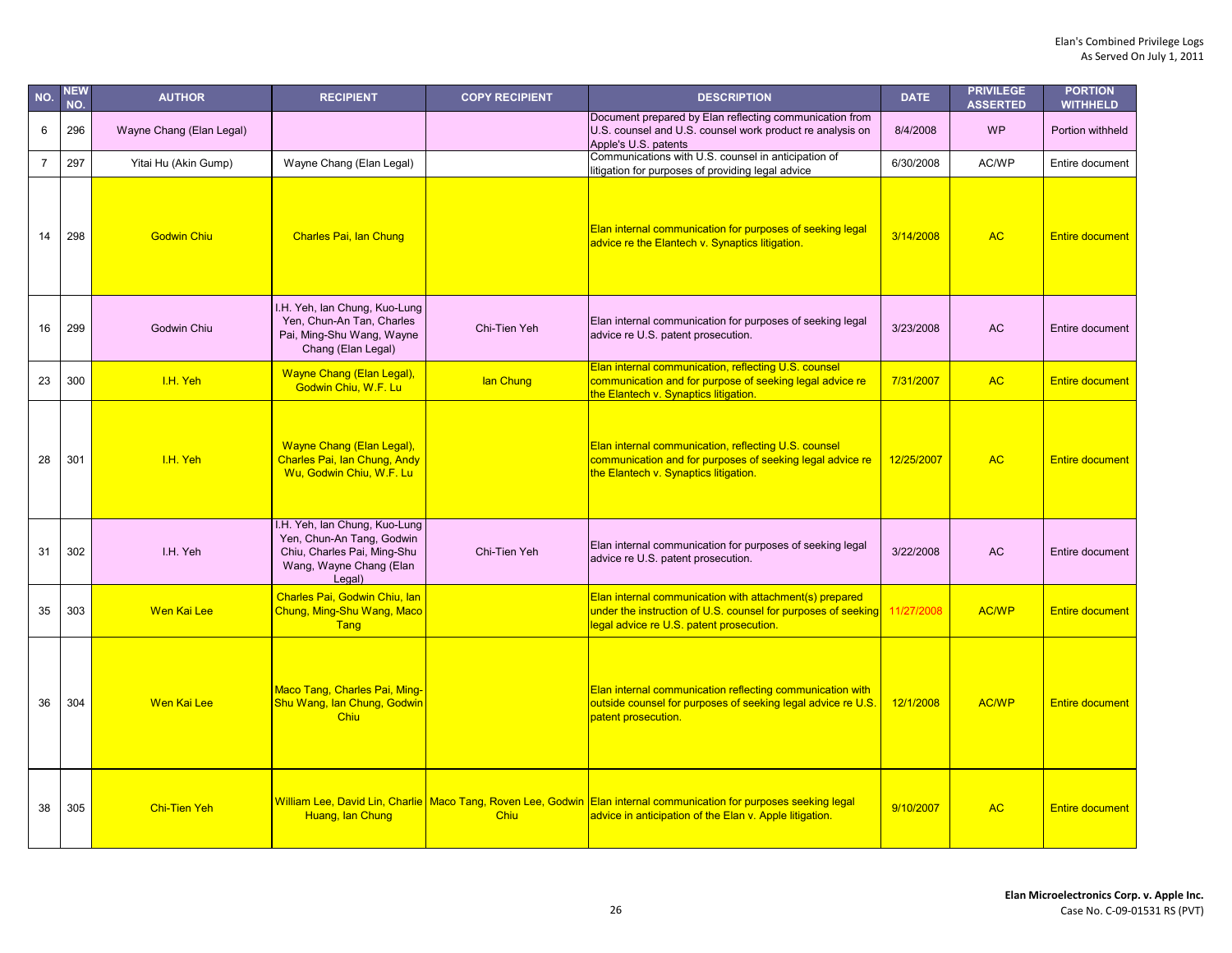| NO. | <b>NEW</b><br>NO. | <b>AUTHOR</b>                   | <b>RECIPIENT</b>                       | <b>COPY RECIPIENT</b>                                                               | <b>DESCRIPTION</b>                                                                                                                                                                                                                                                                                                | <b>DATE</b> | <b>PRIVILEGE</b><br><b>ASSERTED</b> | <b>PORTION</b><br><b>WITHHELD</b> |
|-----|-------------------|---------------------------------|----------------------------------------|-------------------------------------------------------------------------------------|-------------------------------------------------------------------------------------------------------------------------------------------------------------------------------------------------------------------------------------------------------------------------------------------------------------------|-------------|-------------------------------------|-----------------------------------|
| 42  | 306               | <b>Charles Pai</b>              | I.H. Yeh, Wayne Chang (Elan<br>Legal)  | Ian Chung, Godwin Chiu                                                              | Elan internal communication for purposes of seeking legal<br>advice re Elantech v. Synaptics litigation.                                                                                                                                                                                                          | 12/17/2007  | <b>AC</b>                           | <b>Entire document</b>            |
| 43  | 307               | <b>Charles Pai</b>              | Wayne Chang (Elan Legal),<br>I.H. Yeh  | Ian Chung, Godwin Chiu                                                              | Elan internal communication for purposes of seeking legal<br>advice re Elantech v. Synaptics litigation.                                                                                                                                                                                                          | 12/17/2007  | <b>AC</b>                           | <b>Entire document</b>            |
| 44  | 308               | <b>Charles Pai</b>              | lan Chung                              | <b>Godwin Chiu</b>                                                                  | Elan internal communication with work product prepared by<br>U.S. counsel for purposes of providing legal advice on<br>Synaptics' U.S. patents re Elantech v. Synaptics litigation.                                                                                                                               | 2/27/2008   | <b>AC/WP</b>                        | <b>Entire document</b>            |
| 46  | 309               | Charles Pai                     | lan Chung, Wayne Chang<br>(Elan Legal) | Godwin Chiu, Ming-Shu Wang<br>Jeff Cheng (Elan Legal)                               | Elan internal communication with work product prepared by<br>U.S. counsel for purposes of providing legal advice on<br>Synaptics' U.S. patents re Elantech v. Synaptics litigation.                                                                                                                               | 3/21/2008   | AC/WP                               | Entire document                   |
| 47  | 310               | Hank Chen                       | Yong Wang, Rong Sheng<br>Rang          | lan Chung, Godwin Chiu, Wayne<br>Chang (Elan Legal)                                 | Communication between Elan and Longcheer, a third party<br>having a common legal interest with Elan, with attachment<br>reflecting communication with U.S. counsel and U.S.<br>counsel work product for purposes of providing legal advice<br>on Synaptics' U.S. patents, re Elantech v. Synaptics<br>litigation. | 1/31/2008   | AC/WP/Common<br>Interest            | Entire document                   |
| 51  | 311               | Pei Wang                        | <b>William Lee, Chi-Tien Yeh</b>       | David Lin, Charlie Huang, lan<br>Chung, Maco Tang, Roven Lee,<br><b>Godwin Chiu</b> | Elan internal communication reflecting the instruction of U.S.<br>counsel for purposes of providing legal advice in anticipation<br>of the Elan v. Apple litigation.                                                                                                                                              | 9/11/2007   | <b>AC</b>                           | <b>Entire document</b>            |
| 52  | 312               | <b>Pei Wang</b>                 | <b>William Lee</b>                     | Huang, lan Chung, Maco Tang,<br>Roven Lee, Godwin Chiu                              | Chi-Tien Yeh, David Lin, Charlie Elan internal communication reflecting the instruction of U.S.<br>counsel for purposes of providing legal advice in anticipation<br>of the Elan v. Apple litigation.                                                                                                             | 9/12/2007   | <b>AC</b>                           | <b>Entire document</b>            |
| 60  | 313               | <b>Wayne Chang (Elan Legal)</b> | Godwin Chiu, I.H. Yeh, W.F.<br>Lu      | lan Chung                                                                           | Elan internal communication for purposes of seeking legal<br>advice re Elantech v. Synaptics litigation.                                                                                                                                                                                                          | 8/2/2007    | <b>AC</b>                           | <b>Entire document</b>            |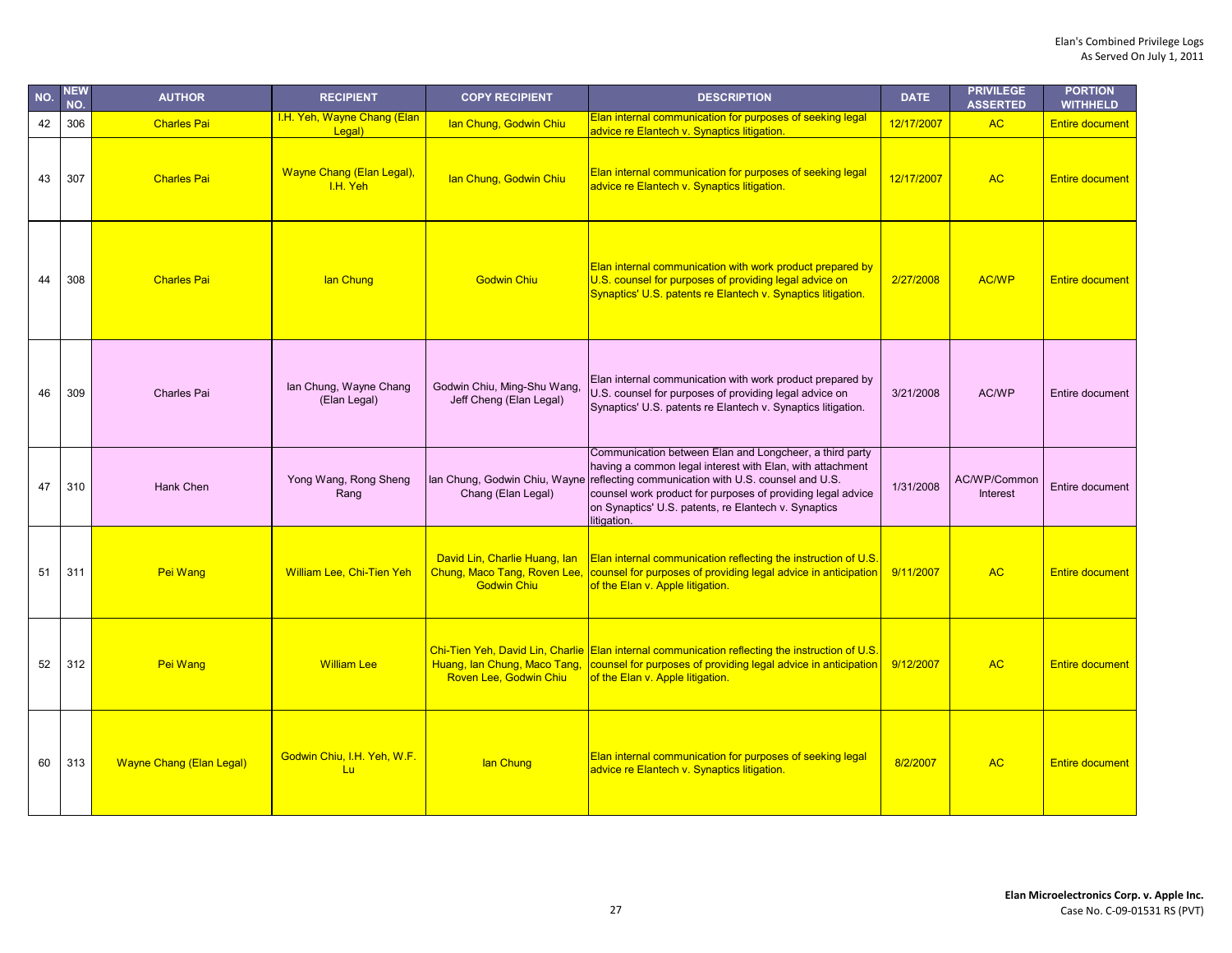| NO. | <b>NEW</b><br>NO. | <b>AUTHOR</b>                   | <b>RECIPIENT</b>                                                                                                                 | <b>COPY RECIPIENT</b>                                                                      | <b>DESCRIPTION</b>                                                                                                                                                                                                                                                                                                                                                                  | <b>DATE</b> | <b>PRIVILEGE</b><br><b>ASSERTED</b> | <b>PORTION</b><br><b>WITHHELD</b> |
|-----|-------------------|---------------------------------|----------------------------------------------------------------------------------------------------------------------------------|--------------------------------------------------------------------------------------------|-------------------------------------------------------------------------------------------------------------------------------------------------------------------------------------------------------------------------------------------------------------------------------------------------------------------------------------------------------------------------------------|-------------|-------------------------------------|-----------------------------------|
| 62  | 314               | Wayne Chang (Elan Legal)        | <b>Terial Lu</b>                                                                                                                 | lan Chung                                                                                  | Communication between Elan and HTC, a third party having<br>a common legal interest with Elan, with work product<br>prepared under the instruction of U.S. counsel and<br>attachment reflecting communication with U.S. counsel and<br>U.S. counsel work prodouct for purposes of providing legal<br>advice on Synaptics' U.S. patents, re the Elantech v.<br>Synaptics litigation. | 10/4/2007   | WP/Common<br><b>Interest</b>        | Entire document                   |
| 66  | 315               | <b>Wayne Chang (Elan Legal)</b> | Charles Pai. I.H. Yeh                                                                                                            | lan Chung, Godwin Chiu                                                                     | Elan internal communication for purposes of seeking legal<br>advice re Elantech v. Synaptics litigation.                                                                                                                                                                                                                                                                            | 12/17/2007  | <b>AC</b>                           | <b>Entire document</b>            |
| 68  | 316               | <b>Wayne Chang (Elan Legal)</b> | I.H. Yeh, Charles Pai, lan<br>Chung, Andy Wu, Godwin<br>Chiu, W.F. Lu                                                            |                                                                                            | Elan internal communication reflecting communication from<br>U.S. counsel for purposes of providing legal advice on<br>Synaptics' U.S. patents re the Elantech v. Synaptics<br>litigation.                                                                                                                                                                                          | 12/25/2007  | <b>AC</b>                           | <b>Entire document</b>            |
| 76  | 317               | Ji-Han Liu (Elan Legal)         | Wayne Chang (Elan Legal),<br>I.H. Yeh, W.F. Lu                                                                                   | Godwin Chiu, Ian Chung, Rich<br><b>Tan</b>                                                 | Elan internal communication for purposes of seeking legal<br>advice re U.S. patent prosecution.                                                                                                                                                                                                                                                                                     | 5/28/2008   | <b>AC</b>                           | <b>Entire document</b>            |
| 95  | 318               | Akin Gump (outside counsel)     |                                                                                                                                  |                                                                                            | Document prepared by Elan's outside counsel for purposes<br>of providing legal advice re patent litigation                                                                                                                                                                                                                                                                          | 4/20/2006   | AC/WP                               | Entire document                   |
| 96  | 319               | Akin Gump (outside counsel)     |                                                                                                                                  |                                                                                            | Document prepared by Elan's outside counsel in anticipation<br>of litigation purposes of providing legal advice re patent<br>litigation                                                                                                                                                                                                                                             | 12/11/2006  | AC/WP                               | Entire document                   |
| 97  | 320               | <b>Charles Pai</b>              | Nick Lin (Elan Legal), Wayne<br>Chang (Elan Legal), I.H. Yeh                                                                     | Kuo-Lung Yen, W.F. Lu, Bill Tsai<br>(Elan Legal), Godwin Chiu, Ji-<br>Han Liu (Elan Legal) | Elan internal communication for purposes of seeking legal<br>advice re U.S. patent prosecution.                                                                                                                                                                                                                                                                                     | 2/13/2009   | AC/WP                               | <b>Entire document</b>            |
| 98  | 321               | <b>Charles Pai</b>              | Ming-Shu Wang, Roven Lee,<br>WenJun Chen, Maco Tang,<br><b>Chi-Tien Yeh</b>                                                      |                                                                                            | Elan internal communication for purposes of seeking legal<br>advice re Elan v. Apple litigation.                                                                                                                                                                                                                                                                                    | 3/2/2009    | <b>AC/WP</b>                        | <b>Entire document</b>            |
| 99  | 322               | Richard Chae (Akin Gump)        | Roven Lee, Wayne Chang<br>(Elan Legal)                                                                                           | Elantech Team<br><elantech.team@alston.com></elantech.team@alston.com>                     | Email communications with Elan outside US counsel in<br>anticipation of litigation for purposes of sproviding legal<br>advice re patent litigation                                                                                                                                                                                                                                  | 9/19/2008   | <b>AC</b>                           | Entire document                   |
| 103 | 323               | Nick Lin (Elan Legal)           | Ming-Shu Wang, Chi-Tien Yeh,<br>WJ Hsu, Venny Lin, Chun-<br>Chung Huang, James Chen,<br>Roven Lee, TH Liu, Vincent<br><b>Tao</b> | <b>Kuo-Lung Yen, Wayne Chang</b><br>(Elan Legal), Bill Tsai (Elan<br>Legal)                | Elan internal communication with attachment(s) prepared by<br>Elan under the instruction of U.S. counsel for purposes of<br>seeking legal advice re Elan v. Apple litigation.                                                                                                                                                                                                       | 4/5/2009    | <b>AC/WP</b>                        | <b>Entire document</b>            |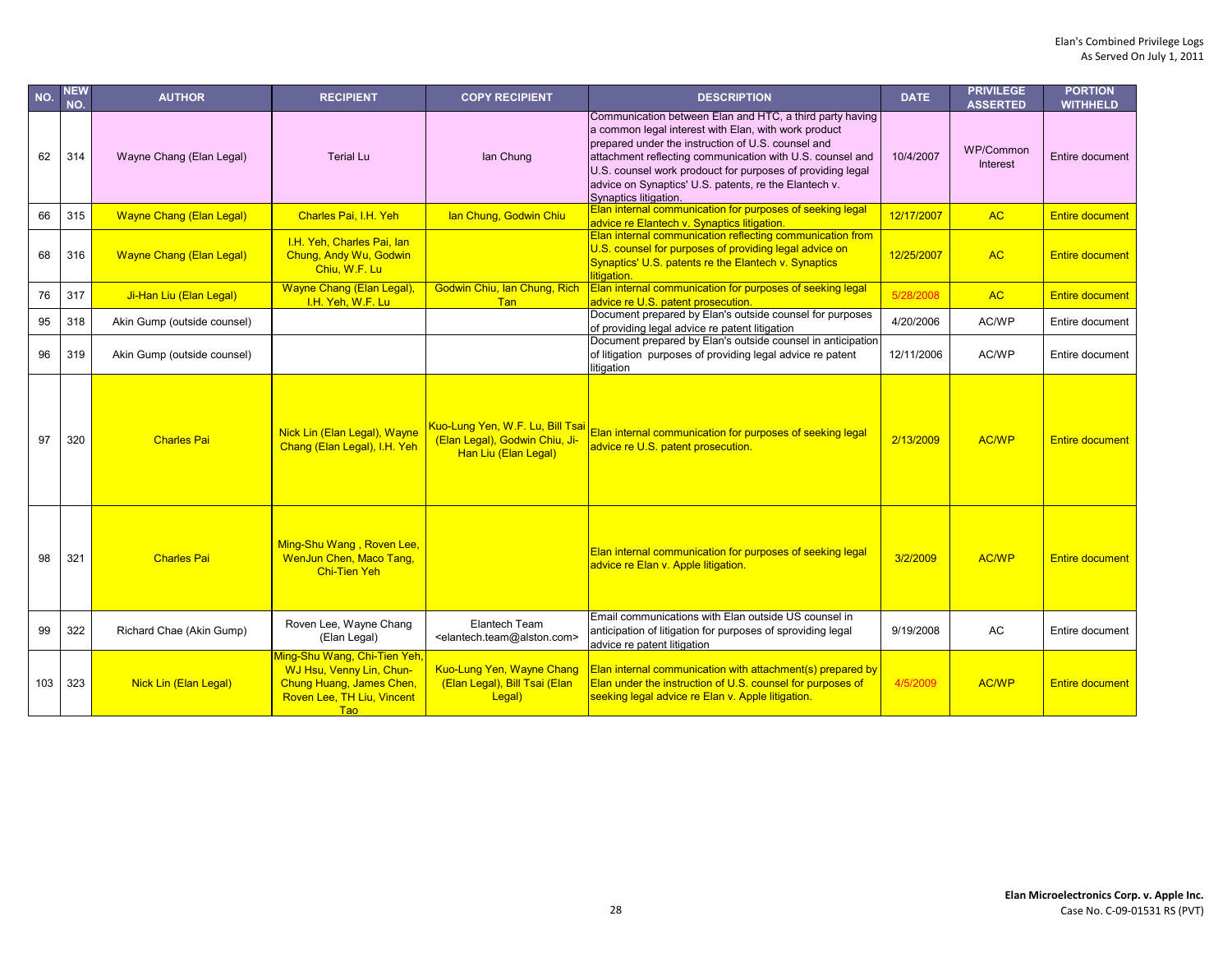| NO. | <b>NEW</b><br>NO. | <b>AUTHOR</b>                                                | <b>RECIPIENT</b>                                 | <b>COPY RECIPIENT</b>                                                                                                     | <b>DESCRIPTION</b>                                                                                                                                                   | <b>DATE</b> | <b>PRIVILEGE</b><br><b>ASSERTED</b> | <b>PORTION</b><br><b>WITHHELD</b> |
|-----|-------------------|--------------------------------------------------------------|--------------------------------------------------|---------------------------------------------------------------------------------------------------------------------------|----------------------------------------------------------------------------------------------------------------------------------------------------------------------|-------------|-------------------------------------|-----------------------------------|
| 104 | 324               | Jimmy Wang                                                   | Bill Tsai (Elan Legal), Nick Lin<br>(Elan Legal) | Rong-Shou Huang, Roven Lee,<br>Chi-Tien Yeh, Vincent Tao, Kuo-<br>Lung Yen, Wayne Chang (Elan<br>Legal), Chun-Chung Huang | Elan internal communication under the instruction of U.S.<br>counsel for purposes of seeking legal advice re Elan v.<br><b>Apple litigation.</b>                     | 4/6/2009    | <b>AC</b>                           | <b>Entire document</b>            |
| 105 | 325               | <b>Roven Lee</b>                                             | lan Chung                                        |                                                                                                                           | Elan internal communication with attachment(s) prepared<br>under the instruction of U.S. counsel for purposes of seeking<br>legal advice re U.S. patent prosecution. | 5/20/2005   | <b>AC/WP</b>                        | <b>Entire document</b>            |
| 106 | 326               | <b>Roven Lee</b>                                             | <b>Bill Tsai (Elan Legal)</b>                    |                                                                                                                           | Elan internal communication with attachment(s) prepared<br>under the instruction of U.S. counsel and to provide to U.S.<br>counsel re Elan v. Apple litigation.      | 4/1/2009    | <b>AC/WP</b>                        | <b>Entire document</b>            |
| 107 | 327               | Roven Lee                                                    | Clark Jablon (Outside Counsel                    | Wayne Chang (Elan Legal),<br>Godwin Chiu                                                                                  | Email communications with Elan outside counsel in<br>anticipation of litigation for purposes of seeking legal advice<br>re patent litigation                         | 3/29/2006   | AC                                  | Entire document                   |
| 109 | 328               | Akin Gump (outside counsel)                                  | Wayne Chang (Elan Legal)                         |                                                                                                                           | Email attaching documents prepared by Elan's outside<br>counsel in preparation of litigation and for purposes of<br>providing legal advice re Synaptics litigation   | 4/20/2006   | AC/WP                               | Entire document                   |
| 114 | 329               | Godwin Chiu; Ting-Hao Yeh; Yung-<br>Lieh Chien; Shih-Chi Lin | <b>Elan Legal Department</b>                     |                                                                                                                           | Document prepared under the instruction of U.S. counsel re<br>U.S. patent prosecution.                                                                               | 2/12/2003   | <b>WP</b>                           | <b>Entire document</b>            |
| 115 | 330               | <b>Elan Legal Department</b>                                 |                                                  |                                                                                                                           | Document prepared by Elan, under U.S. counsel direction,<br>in anticipation of the Elan v. Apple litigation.                                                         | 3/25/2009   | <b>WP</b>                           | <b>Entire document</b>            |
| 119 | 331               | <b>Phoenix Lin</b>                                           | <b>Wayne Chang (Elan Legal)</b>                  | W.F. Lu                                                                                                                   | Elan internal communication reflecting the instruction of U.S.<br>counsel re Elantech v. Synaptics litigation.                                                       | 10/3/2008   | <b>AC</b>                           | <b>Entire document</b>            |
| 126 | 332               | W.F. Lu                                                      | I.H. Yeh                                         | Chia-Miao Wu, Eric Yang,<br><b>Phoenix Lin, Ocean Chen</b>                                                                | Elan internal communication, reflecting U.S. counsel<br>communication and for purposes of seeking legal advice re<br>the Elantech v. Synaptics litigation.           | 8/30/2007   | <b>AC</b>                           | <b>Entire document</b>            |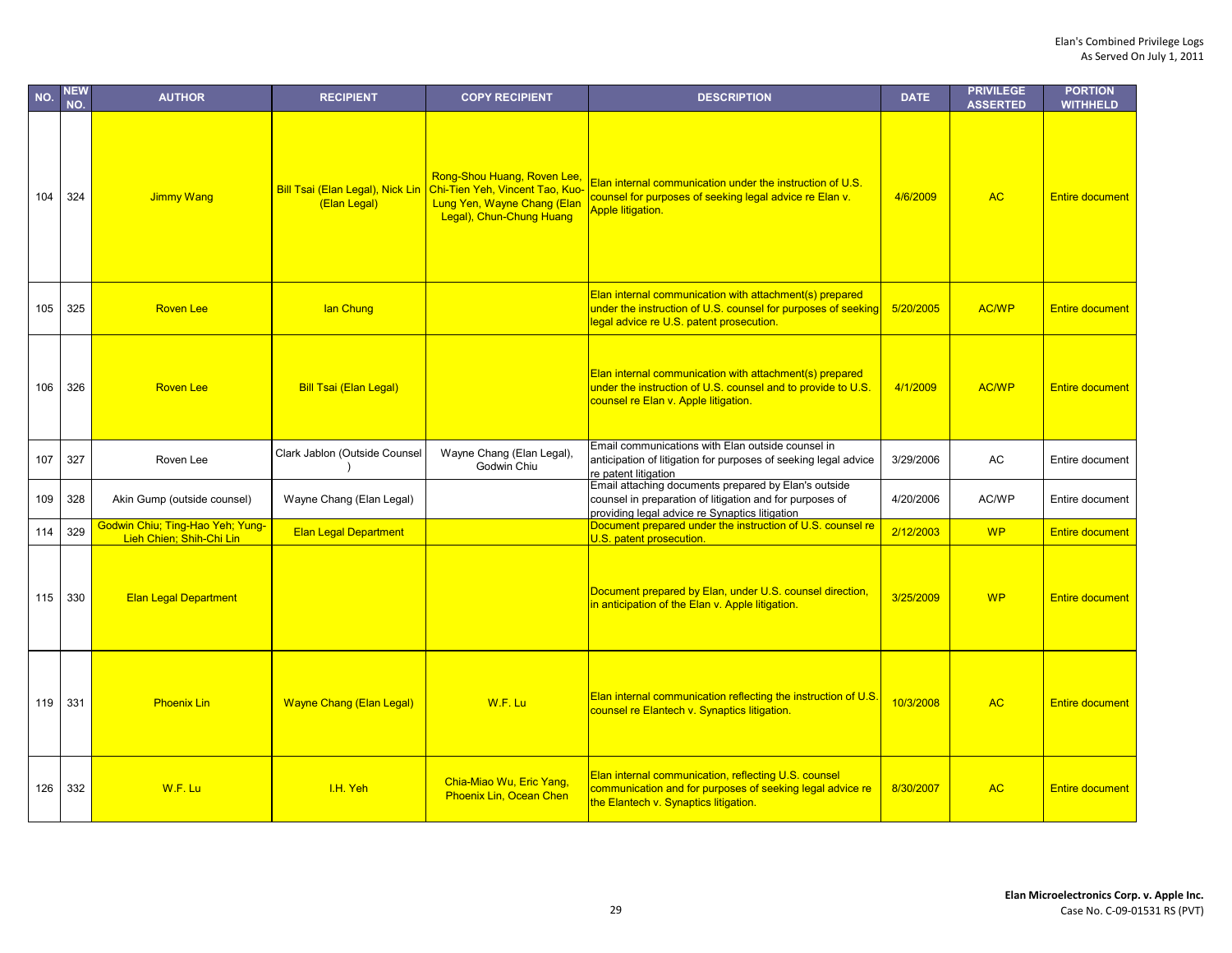| NO. | <b>NEW</b><br>NO. | <b>AUTHOR</b>                   | <b>RECIPIENT</b>                                                                         | <b>COPY RECIPIENT</b> | <b>DESCRIPTION</b>                                                                                                                                                                                                                          | <b>DATE</b> | <b>PRIVILEGE</b><br><b>ASSERTED</b> | <b>PORTION</b><br><b>WITHHELD</b> |
|-----|-------------------|---------------------------------|------------------------------------------------------------------------------------------|-----------------------|---------------------------------------------------------------------------------------------------------------------------------------------------------------------------------------------------------------------------------------------|-------------|-------------------------------------|-----------------------------------|
| 130 | 333               | <b>Wayne Chang (Elan Legal)</b> | W.F. Lu                                                                                  | I.H. Yeh, Phoenix Lin | Elan internal communication reflecting communication with<br>U.S. counsel with work product prepared by U.S. counsel for<br>purposes of providing legal advice re the Elantech v.<br>Synaptics litigation.                                  | 6/6/2008    | <b>AC/WP</b>                        | <b>Entire document</b>            |
| 131 | 334               | W.F. Lu                         | <b>Wayne Chang (Elan Legal)</b>                                                          | I.H. Yeh, Phoenix Lin | Elan internal communication reflecting communication with<br>U.S. counsel for purposes of providing legal advice re the<br>Elantech v. Synaptics litigation.                                                                                | 6/6/2008    | <b>AC</b>                           | <b>Entire document</b>            |
| 132 | 335               | W.F. Lu                         | <b>Wayne Chang (Elan Legal)</b>                                                          | I.H. Yeh, Phoenix Lin | Elan internal communication reflecting communication with<br>U.S. counsel for purposes of providing legal advice re the<br>Elantech v. Synaptics litigation.                                                                                | 6/6/2008    | <b>AC</b>                           | <b>Entire document</b>            |
| 133 | 336               | <b>Wayne Chang (Elan Legal)</b> | W.F. Lu                                                                                  | I.H. Yeh, Phoenix Lin | Elan internal communication reflecting communication with<br>U.S. counsel for purposes of providing legal advice re the<br>Elantech v. Synaptics litigation.                                                                                | 6/6/2008    | <b>AC</b>                           | <b>Entire document</b>            |
| 138 | 337               | Wayne Chang (Elan Legal)        | Phoenix Lin                                                                              | W.F. Lu               | Elan internal communication with attachment(s) reflecting<br>communication with U.S. counsel and U.S. counsel work<br>product for purposes of providing legal advice on Synaptics'<br>U.S. patents re the Elantech v. Synaptics litigation. | 12/20/2007  | AC/WP                               | Entire document                   |
| 139 | 338               | <b>Violet Yeh</b>               | <b>Alfie Tsai</b>                                                                        | W.F. Lu, Phoenix Lin  | Elan internal communication with work product prepared by<br>U.S. counsel for purposes of providing legal advice re the<br>Elantech v. Synaptics litigation.                                                                                | 5/30/2008   | <b>AC/WP</b>                        | <b>Entire document</b>            |
| 141 | 339               | <b>Alfie Tsai</b>               | Phoenix Lin                                                                              |                       | Document reflecting communication with U.S. counsel and<br>U.S. counsel work product for purposes of providing legal<br>advice on Synaptics' U.S. patents re the Elantech v.<br>Synaptics litigation.                                       | 5/23/2008   | AC/WP                               | Portion withheld                  |
| 152 | 340               | <b>Wayne Chang (Elan Legal)</b> | WF Lu, Phoenix Lin, JH Liu<br>(Elan Legal), Eric Yang, IH<br>Yeh, Bill Tsai (Elan Legal) |                       | Elan internal communication for purposes of seeking legal<br>advice in anticipation of the Elan v. Apple litigation.                                                                                                                        | 11/26/2007  | <b>AC</b>                           | <b>Entire Document</b>            |
| 153 | 341               | <b>WF Lu</b>                    | JH Liu (Elan Legal), Eric Yang,<br>Alfie Tsai, Jacky Wu, Phoenix<br><b>Lin</b>           |                       | Elan internal communication with attachment prepared by<br>Elan for purposes of seeking legal advice in anticipation of<br>the Elan v. Apple litigation.                                                                                    | 4/16/2008   | AC/WP                               | <b>Entire Document</b>            |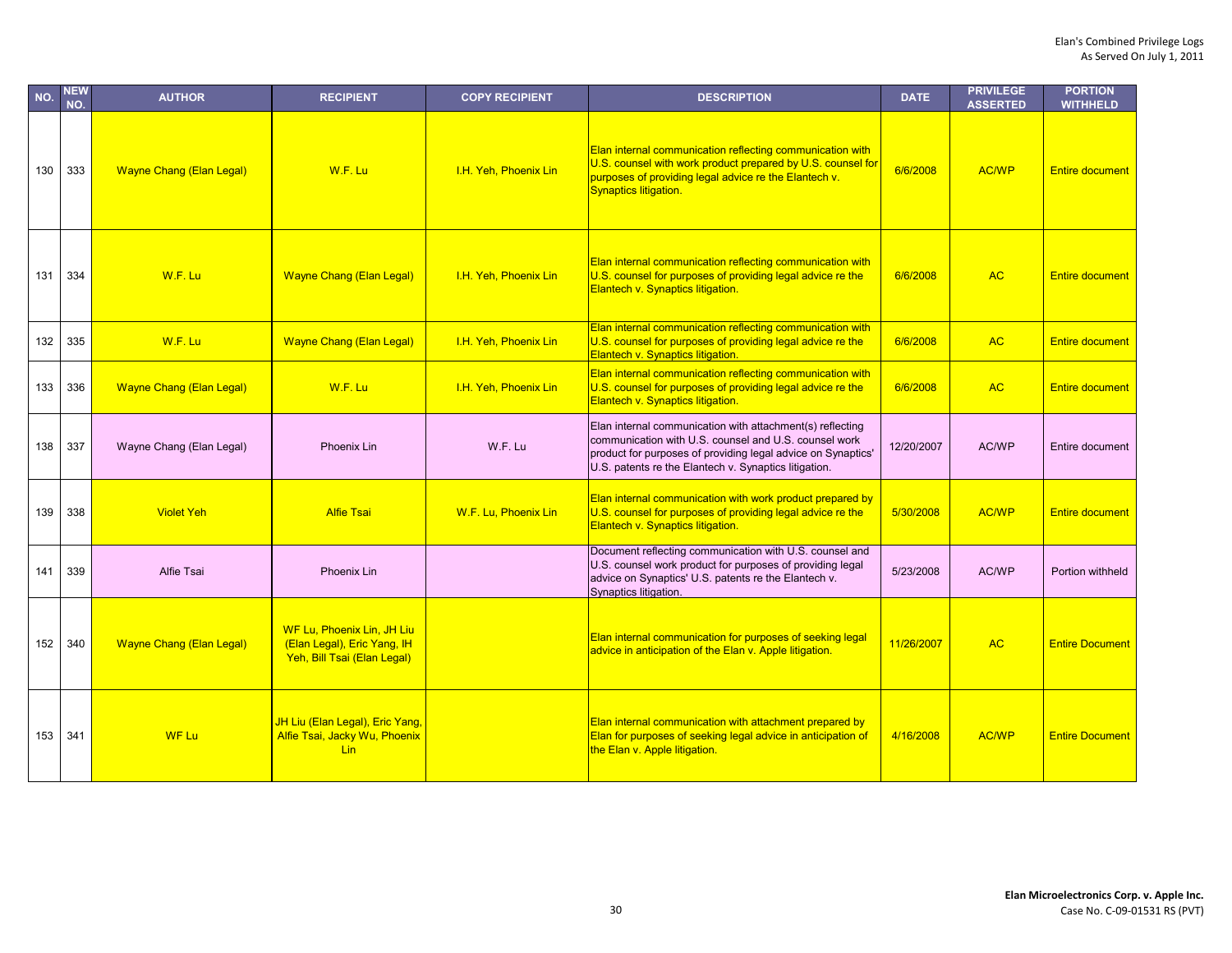| NO. | <b>NEW</b><br>NO. | <b>AUTHOR</b>                   | <b>RECIPIENT</b>                | <b>COPY RECIPIENT</b>                                                                                                          | <b>DESCRIPTION</b>                                                                                                                                                                                                            | <b>DATE</b> | <b>PRIVILEGE</b><br><b>ASSERTED</b> | <b>PORTION</b><br><b>WITHHELD</b> |
|-----|-------------------|---------------------------------|---------------------------------|--------------------------------------------------------------------------------------------------------------------------------|-------------------------------------------------------------------------------------------------------------------------------------------------------------------------------------------------------------------------------|-------------|-------------------------------------|-----------------------------------|
| 155 | 342               | <b>Draco Wu</b>                 | <b>Godwin Chiu</b>              | <b>Kelvin Chien, Wayne Chang</b><br>Wu, Hsiu-Yun Chen, Bill Tsai<br>(Elan legal), Rich Tan, Daisuke<br>Shudo, Eric Yang, Jacky | (Elan Legal), Kelvin Chien, Jacky Elan internal communication with attachment prepared by<br>Elan for purposes of seeking legal advice on Synaptics' U.S.<br>patents in anticipation of the Elantech v. Synaptics litigation. | 1/15/2004   | <b>AC/WP</b>                        | <b>Entire Document</b>            |
| 156 | 343               | JH Liu (Elan Legal)             | <b>WF Lu</b>                    | Eric Yang, Draco Wu                                                                                                            | Elan internal communication with attachment prepared by<br>Elan for purposes of seeking legal advice on Synaptics' U.S.<br>patents re the Elantech v. Synaptics litigation.                                                   | 1/15/2008   | <b>AC/WP</b>                        | <b>Entire Document</b>            |
| 160 | 344               | JH Liu (Elan Legal)             | <b>Eric Yang</b>                | Draco Wu, WF Lu, Wayne<br>Chang (Elan Legal), Bill Tsai<br>(Elan Legal)'                                                       | Elan internal communication attaching work product<br>prepared by U.S. counsel for purposes of providing legal<br>advice in anticipation of the Elan v. Apple litigation.                                                     | 6/9/2008    | <b>AC/WP</b>                        | <b>Entire Document</b>            |
| 161 | 345               | <b>Godwin Chiu</b>              | <b>Daisuke Shudo</b>            | IH Yeh, Rich Tan, Ian Chung,<br><b>Wayne Chang (Elan Legal)</b>                                                                | Elan internal communication for purpose of seeking legal<br>advice in anticipation of the Elantech v. Synaptics litigation.                                                                                                   | 4/20/2005   | <b>AC</b>                           | <b>Entire Document</b>            |
| 162 | 346               | <b>Wayne Chang (Elan Legal)</b> | <b>Daisuke Shudo</b>            | Draco Wu, Godwin Chiu, IH Yeh                                                                                                  | Elan internal communication attaching work product<br>prepared by U.S. counsel for purposes of providing legal<br>advice re the Elantech v. Synaptics litigation.                                                             | 3/6/2006    | <b>AC/WP</b>                        | <b>Entire Document</b>            |
| 163 | 347               | <b>Wayne Chang (Elan Legal)</b> | <b>Daisuke Shudo</b>            | <b>IH Yeh, Godwin Chiu</b>                                                                                                     | Elan internal communication with attachment(s) prepared<br>under the instruction of U.S. counsel re the Elantech v.<br>Synaptics litigation.                                                                                  | 6/20/2005   | <b>AC/WP</b>                        | <b>Entire Document</b>            |
| 164 | 348               | <b>Roven Lee</b>                | <b>Wayne Chang (Elan Legal)</b> |                                                                                                                                | Elan internal communication with work product prepared<br>under the instruction of U.S. counsel for purposes of<br>providing legal advice re the Elantech v. Synaptics litigation.                                            | 2/23/2006   | <b>AC/WP</b>                        | <b>Entire Document</b>            |
| 167 | 349               | <b>Wayne Chang (Elan Legal)</b> | Daisuke Shudo, Ian Chung        | Godwin Chiu. IH Yeh. Rich Tan                                                                                                  | Elan internal communication reflecting communication with<br>U.S. counsel for purposes of providing legal advice re the<br>Elantech v. Synaptics litigation.                                                                  | 11/6/2006   | <b>AC</b>                           | <b>Entire Document</b>            |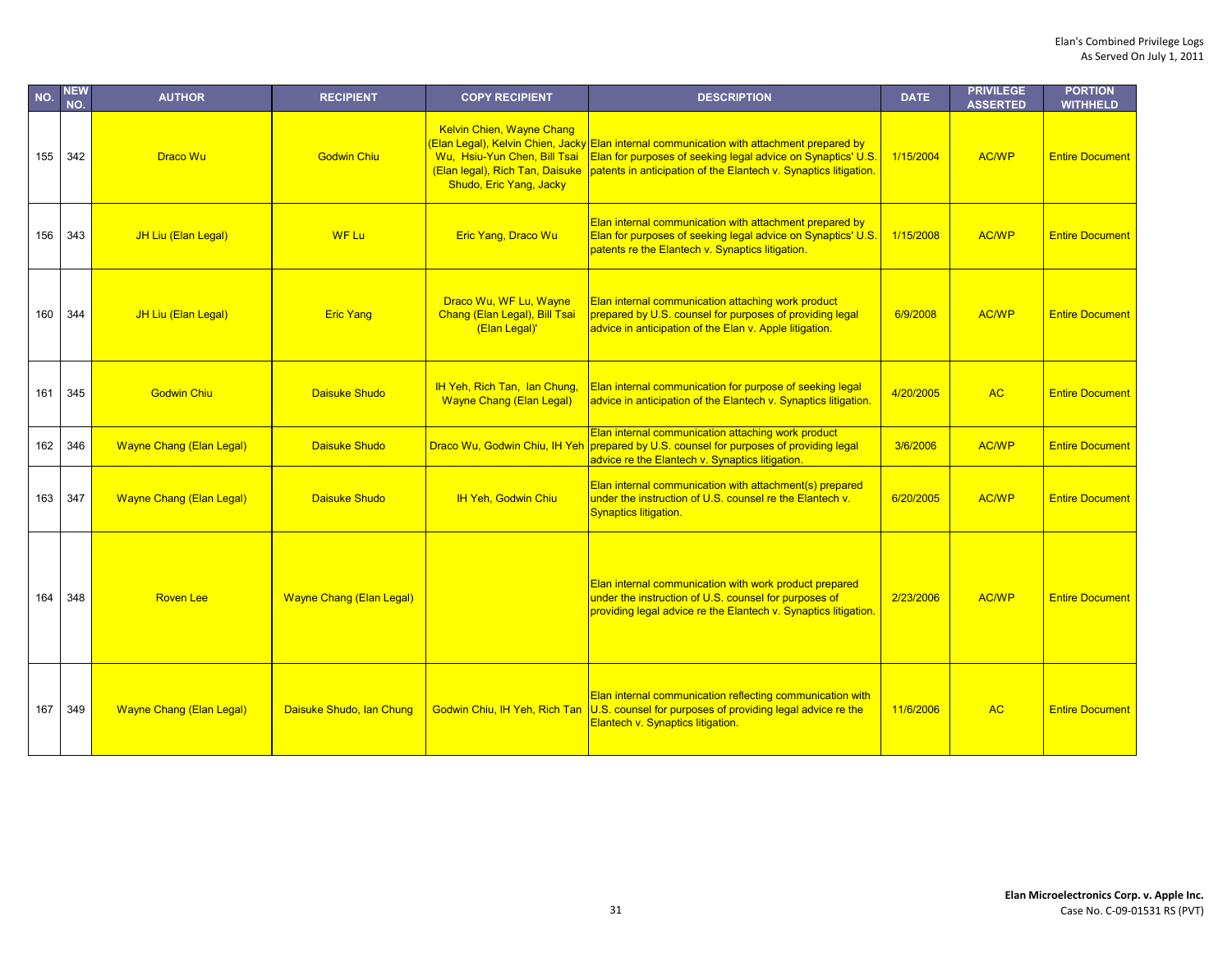| NO. | <b>NEW</b><br>NO. | <b>AUTHOR</b>                   | <b>RECIPIENT</b>                                    | <b>COPY RECIPIENT</b>                            | <b>DESCRIPTION</b>                                                                                                                                                                                                                                                                         | <b>DATE</b> | <b>PRIVILEGE</b><br><b>ASSERTED</b> | <b>PORTION</b><br><b>WITHHELD</b> |
|-----|-------------------|---------------------------------|-----------------------------------------------------|--------------------------------------------------|--------------------------------------------------------------------------------------------------------------------------------------------------------------------------------------------------------------------------------------------------------------------------------------------|-------------|-------------------------------------|-----------------------------------|
| 170 | 350               | <b>Wayne Chang (Elan Legal)</b> | lan Chung, Draco Wu                                 | Alex Lee, Jacky Wu, Ocean<br>Chen                | Elan internal communication for the purpose of seeking legal<br>advice, under U.S. counsel instruction, in anticipation of the<br>Elan v. Apple litigation.                                                                                                                                | 1/10/2007   | <b>AC</b>                           | <b>Entire Document</b>            |
| 173 | 351               | <b>Wayne Chang (Elan Legal)</b> | <b>Rich Tan, Daisuke Shudo</b>                      |                                                  | Elan internal communication reflecting work product<br>Godwin Chiu, Ian Chung, IH Yeh prepared by U.S. counsel for purposes of providing legal<br>advice re Elan patents                                                                                                                   | 8/25/2006   | <b>AC/WP</b>                        | <b>Entire Document</b>            |
| 174 | 352               | <b>Godwin Chiu</b>              | lan Chung                                           |                                                  | Elan internal communication for purposes of seeking legal<br>advice on Synaptics' U.S. patents re the Elantech v.<br><b>Synaptics litigation.</b>                                                                                                                                          | 6/21/2006   | <b>AC</b>                           | <b>Entire Document</b>            |
| 175 | 353               | <b>Godwin Chiu</b>              | Stober Chen, Rich Tan, Ocean<br>Chen, Daisuke Shudo |                                                  | Elan internal communication re the Elantech v. Synaptics<br>litigation.                                                                                                                                                                                                                    | 7/25/2006   | <b>AC</b>                           | <b>Entire Document</b>            |
| 176 | 354               | <b>Godwin Chiu</b>              | lan Chung                                           |                                                  | Elan internal communication with work product prepared by<br>U.S. counsel for purposes of providing legal advice re U.S.<br>re the Elantech v. Synaptics litigation.                                                                                                                       | 4/11/2006   | <b>AC/WP</b>                        | <b>Entire Document</b>            |
| 178 | 355               | Wayne Chang (Elan Legal)        | Ares Yang (Acer), Louise Tsai<br>(Compal)           | Elsa Tsai (Elan Legal)                           | Communication between Elan, Compal and Acer, third<br>parties having a common legal interest with Elan, attaching<br>common intrerest agreement, prepared by U.S. counsel for<br>purposes of providing legal advice on Synaptics' U.S.<br>patent, re the Elantech v. Synaptics litigation. | 5/7/2006    | WP/Common<br>Interest               | Entire document                   |
| 180 | 356               | <b>Godwin Chiu</b>              | <b>Wayne Chang (Elan Legal)</b>                     | IH Yeh, Draco Wu, Ian Chung,<br><b>Roven Lee</b> | Elan internal communication, for the purpose of seeking<br>legal advoce re Elan patent                                                                                                                                                                                                     | 8/17/2006   | <b>AC</b>                           | <b>Entire Document</b>            |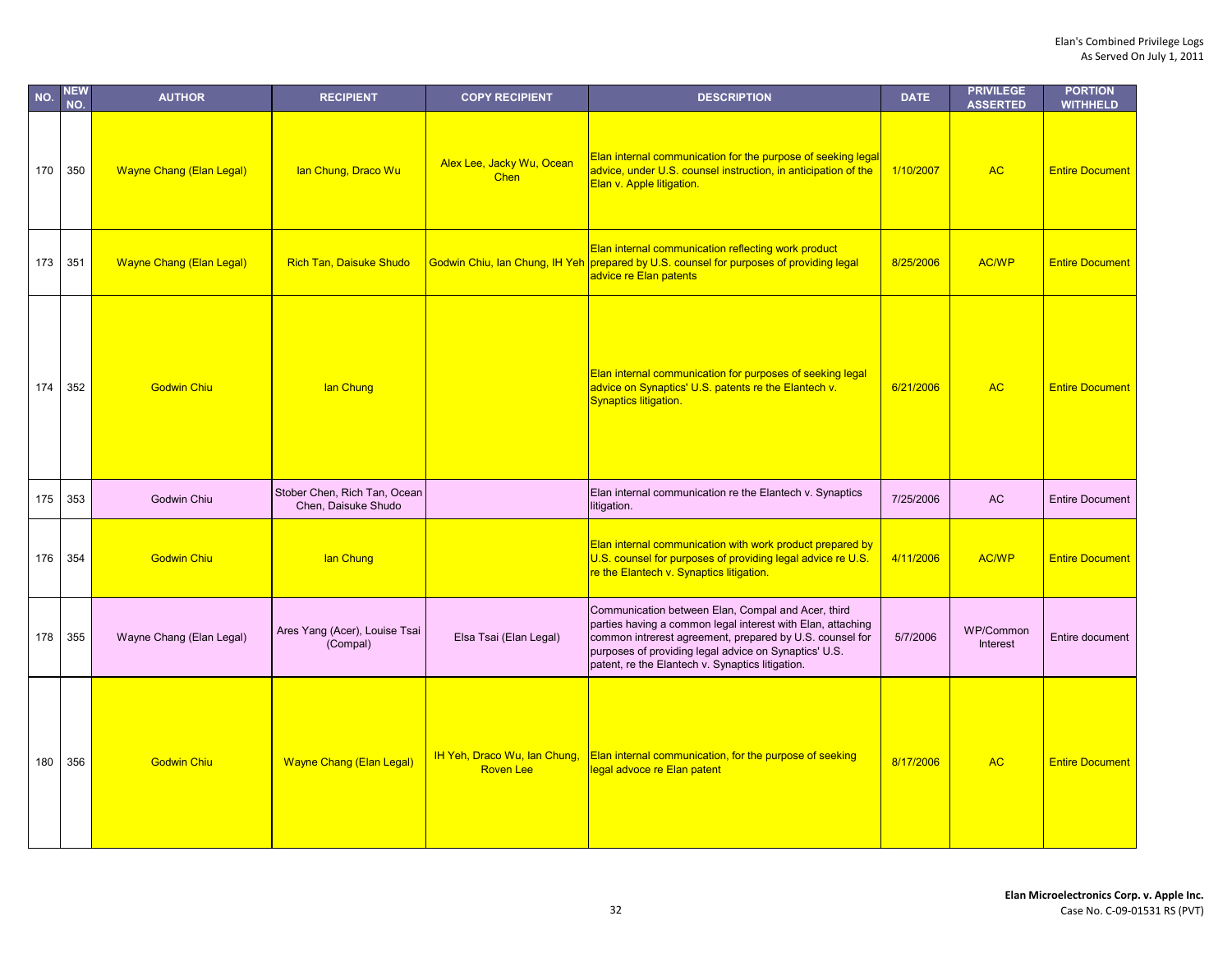| NO. | <b>NEW</b><br>NO. | <b>AUTHOR</b>                   | <b>RECIPIENT</b>                                                                    | <b>COPY RECIPIENT</b>                                              | <b>DESCRIPTION</b>                                                                                                                                                                                                          | <b>DATE</b> | <b>PRIVILEGE</b><br><b>ASSERTED</b> | <b>PORTION</b><br><b>WITHHELD</b>                           |
|-----|-------------------|---------------------------------|-------------------------------------------------------------------------------------|--------------------------------------------------------------------|-----------------------------------------------------------------------------------------------------------------------------------------------------------------------------------------------------------------------------|-------------|-------------------------------------|-------------------------------------------------------------|
| 181 | 357               | <b>Godwin Chiu</b>              | <b>Wayne Chang (Elan Legal)</b>                                                     | <b>IH Yeh, Daisuke Shudo, Elsa</b><br>Tsai (Elan Legal), lan Chung | Elan internal communication reflecting communication with<br>U.S. counsel re the Elantech v. Synaptics litigation.                                                                                                          | 4/13/2006   | <b>AC</b>                           | <b>Entire Document</b>                                      |
| 183 | 358               | <b>Wayne Chang (Elan Legal)</b> | Draco Wu                                                                            |                                                                    | Elan internal communication with work product prepared by<br>U.S. counsel for purposes of providing legal advice re the<br>Elantech v. Synaptics litigation.                                                                | 12/11/2006  | <b>AC/WP</b>                        | <b>Entire Document</b>                                      |
| 185 | 359               | <b>Wayne Chang (Elan Legal)</b> | <b>Daisuke Shudo</b>                                                                | <b>Rich Tan</b>                                                    | Ian Chung, Godwin Chiu, IH Yeh, Elan internal communication, reflecting Elan outside counsel<br>communication, re the Elantech v. Synaptics litigation.                                                                     | 4/27/2006   | <b>AC</b>                           | <b>Entire Document</b>                                      |
| 186 | 360               | <b>Wayne Chang (Elan Legal)</b> | <b>Daisuke Shudo</b>                                                                | <b>Rich Tan</b>                                                    | Ian Chung, Godwin Chiu, IH Yeh, Elan internal communication, reflecting Elan outside counse<br>communication, re the Elantech v. Synaptics litigation.                                                                      | 4/19/2006   | <b>AC</b>                           | <b>Entire Document</b>                                      |
| 189 | 361               | <b>Violet Yeh</b>               | <b>Wayne Chang (Elan Legal)</b>                                                     | <b>Godwin Chiu</b>                                                 | Elan internal communication with work product prepared by<br>U.S. counsel for purposes of providing legal advice re the<br>Elantech v. Synaptics litigation.                                                                | 5/29/2008   | <b>AC/WP</b>                        | <b>Entire Document</b>                                      |
| 190 | 362               | JH Liu (Elan Legal)             | Wayne Chang (Elan Legal), IH<br>Yeh, WF Lu                                          | Godwin Chiu, Ian Chung, Rich<br><b>Tan</b>                         | Elan internal communication for purposes of seeking legal<br>advice re U.S. patent prosecution.                                                                                                                             | 5/28/2008   | <b>AC</b>                           | <b>Entire Document</b>                                      |
| 197 | 363               | lan Chung                       | lan Chung, Jesse Huang,<br><b>Godwin Chiu</b>                                       | IH Yeh, Chile Wang, Joseph<br>Wang, Mite Liang, Brad Rendell       | Communication between Elan and Elan agent Sinbon, a<br>third party having a common legal interest with Elan, with<br>document reflecting U.S. counsel communication and work<br>product                                     | 12/9/2008   | AC/WP/Common<br><b>Interest</b>     | Portion Withheld<br>from ELN1023928<br>to ELN1023960        |
| 199 | 364               | lan Chung                       | Tom Tsai (Garmin), Yuka Yeh                                                         | Charles Pai, Godwin Chiu, Eliot<br>Lin, CL Fu, Ian Chung           | Elan communication with Garmin, a third party with common<br>legal interest, attaching document prepared by Elan for its<br>customers with common legal interest, reflecting U.S.<br>counsel communication and work product | 8/4/2008    | AC/WP                               | <b>Portion Withheld</b><br>from ELN1036236<br>to ELN1036265 |
| 200 | 365               | <b>IH Yeh</b>                   | IH Yeh, Wayne Chang (Elan<br>Legal), Kuo-Lung Yen, lan<br>Chung, Godwin Chiu, WF Lu |                                                                    | Elan internal communication, for purpose of seeking legal<br>advice, re the Elantech v. Synaptics litigation.                                                                                                               | 7/31/2008   | <b>AC</b>                           | <b>Entire Document</b>                                      |
| 201 | 366               | <b>IH Yeh</b>                   | Wayne Chang (Elan Legal),<br>Kuo-Lung Yen, Ian Chung,<br><b>Godwin Chiu, WF Lu</b>  |                                                                    | Elan internal communication, for purpose of seeking legal<br>advice, re the Elantech v. Synaptics litigation.                                                                                                               | 7/30/2008   | <b>AC</b>                           | <b>Entire Document</b>                                      |
| 203 | 367               | <b>IH Yeh</b>                   | <b>Wayne Chang (Elan Legal),</b><br>Dai-Min Liu                                     | <b>WF Lu, Godwin Chiu</b>                                          | Elan internal communication for purposes of seeking legal<br>advice in anticipation of the Elan v. Apple litigation.                                                                                                        | 7/3/2008    | <b>AC</b>                           | <b>Entire Document</b>                                      |
| 206 | 368               | <b>Wayne Chang (Elan Legal)</b> | IH Yeh, WF Lu, Bill Tsai (Elan<br>Legal), JH Liu (Elan Legal)                       | Godwin Chiu, Ian Chung, Rich<br>Tan                                | <b>Elan internal communication for purposes of seeking legal</b><br>advice re U.S. patent prosecution.                                                                                                                      | 5/28/2008   | <b>AC</b>                           | <b>Entire Document</b>                                      |